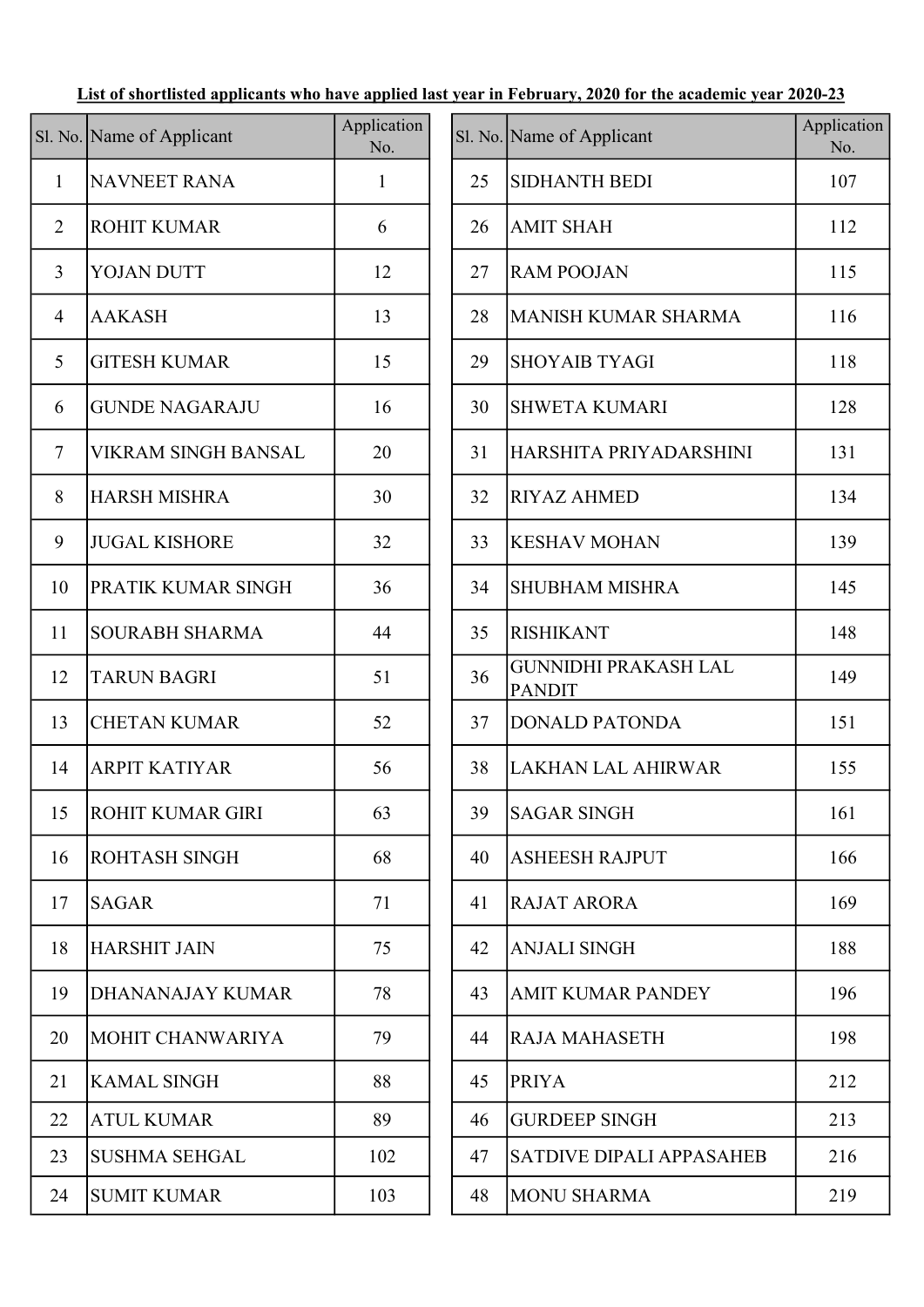|    | Sl. No. Name of Applicant             | Application<br>No. |
|----|---------------------------------------|--------------------|
| 49 | <b>VAIBHAV GARG</b>                   | 224                |
| 50 | <b>KARTIKEYA PRADHAN</b>              | 227                |
| 51 | <b>GAURAV KUMAR</b>                   | 233                |
| 52 | PRANJAL VAID                          | 234                |
| 53 | <b>DEEPAK KUMAR</b>                   | 235                |
| 54 | SHIVANGI TRIPATHI                     | 236                |
| 55 | <b>NIRBHAY JAIN</b>                   | 239                |
| 56 | <b>HEMANK SONI</b>                    | 244                |
| 57 | <b>KARRI KARTIK RAO</b>               | 245                |
| 58 | <b>ALOK MISHRA</b>                    | 246                |
| 59 | <b>RITURAJ GOGOI</b>                  | 250                |
| 60 | <b>VINEET KUMAR</b>                   | 251                |
| 61 | <b>SHAKIR GULZAR</b>                  | 270                |
| 62 | <b>SATYAM</b>                         | 271                |
| 63 | <b>MOHIT THADHANI</b>                 | 273                |
| 64 | <b>CHAMAN</b>                         | 277                |
| 65 | <b>SANDEEP KUMAR RAJEEV</b>           | 280                |
| 66 | <b>ABHYUDAY PANDEY</b>                | 293                |
| 67 | <b>KALYAN KUMAR</b>                   | 297                |
| 68 | SUHANI SRIVASTAVA                     | 313                |
| 69 | <b>GAURAV SINGH</b>                   | 323                |
| 70 | <b>PARVESH</b>                        | 324                |
| 71 | <b>VISHWAS HANDA</b>                  | 325                |
| 72 | <b>SAURABH KUMAR</b><br><b>PANDEY</b> | 326                |

|    | No. Name of Applicant                 | Application<br>No. |    | Sl. No. Name of Applicant  | Application<br>No. |
|----|---------------------------------------|--------------------|----|----------------------------|--------------------|
| 49 | <b>VAIBHAV GARG</b>                   | 224                | 73 | <b>ROHIT VERMA</b>         | 330                |
| 50 | <b>KARTIKEYA PRADHAN</b>              | 227                | 74 | <b>NEHA RAWAT</b>          | 331                |
| 51 | <b>GAURAV KUMAR</b>                   | 233                | 75 | <b>ANKIT DUBEY</b>         | 336                |
| 52 | PRANJAL VAID                          | 234                | 76 | <b>AKASH TYAGI</b>         | 338                |
| 53 | <b>DEEPAK KUMAR</b>                   | 235                | 77 | PUNEET KAUSHAL             | 342                |
| 54 | SHIVANGI TRIPATHI                     | 236                | 78 | PANKAJ KUMAR               | 345                |
| 55 | <b>NIRBHAY JAIN</b>                   | 239                | 79 | <b>ANAMIKA BAIRWA</b>      | 348                |
| 56 | <b>HEMANK SONI</b>                    | 244                | 80 | <b>SANJAY MEENA</b>        | 363                |
| 57 | <b>KARRI KARTIK RAO</b>               | 245                | 81 | ROHIT JOSHI                | 365                |
| 58 | <b>ALOK MISHRA</b>                    | 246                | 82 | PRITAM KASHYAP             | 367                |
| 59 | <b>RITURAJ GOGOI</b>                  | 250                | 83 | <b>SACHIN KUMAR PASWAN</b> | 368                |
| 60 | <b>VINEET KUMAR</b>                   | 251                | 84 | <b>RAJAT KUMAR</b>         | 370                |
| 61 | <b>SHAKIR GULZAR</b>                  | 270                | 85 | SRIYANSHI SHRIVASTAVA      | 374                |
| 62 | <b>SATYAM</b>                         | 271                | 86 | <b>SOURABH</b>             | 376                |
| 63 | MOHIT THADHANI                        | 273                | 87 | <b>ROHIT</b>               | 380                |
| 64 | <b>CHAMAN</b>                         | 277                | 88 | <b>MOHIT SINGH</b>         | 385                |
| 65 | <b>SANDEEP KUMAR RAJEEV</b>           | 280                | 89 | PRAGYA SINGH RAWAT         | 386                |
| 66 | <b>ABHYUDAY PANDEY</b>                | 293                | 90 | <b>VISHAL JAIN</b>         | 390                |
| 67 | <b>KALYAN KUMAR</b>                   | 297                | 91 | AMIT KUMAR KUSHWAHA        | 393                |
| 68 | <b>SUHANI SRIVASTAVA</b>              | 313                | 92 | <b>ATUL SINGH</b>          | 392                |
| 69 | <b>GAURAV SINGH</b>                   | 323                | 93 | <b>RAHUL BAJPAI</b>        | 394                |
| 70 | <b>PARVESH</b>                        | 324                | 94 | <b>AMIT KUMAR</b>          | 399                |
| 71 | <b>VISHWAS HANDA</b>                  | 325                | 95 | PANKAJ CHAUDHARY           | 403                |
| 72 | <b>SAURABH KUMAR</b><br><b>PANDEY</b> | 326                | 96 | <b>SHAILENDRA KUMAR</b>    | 405                |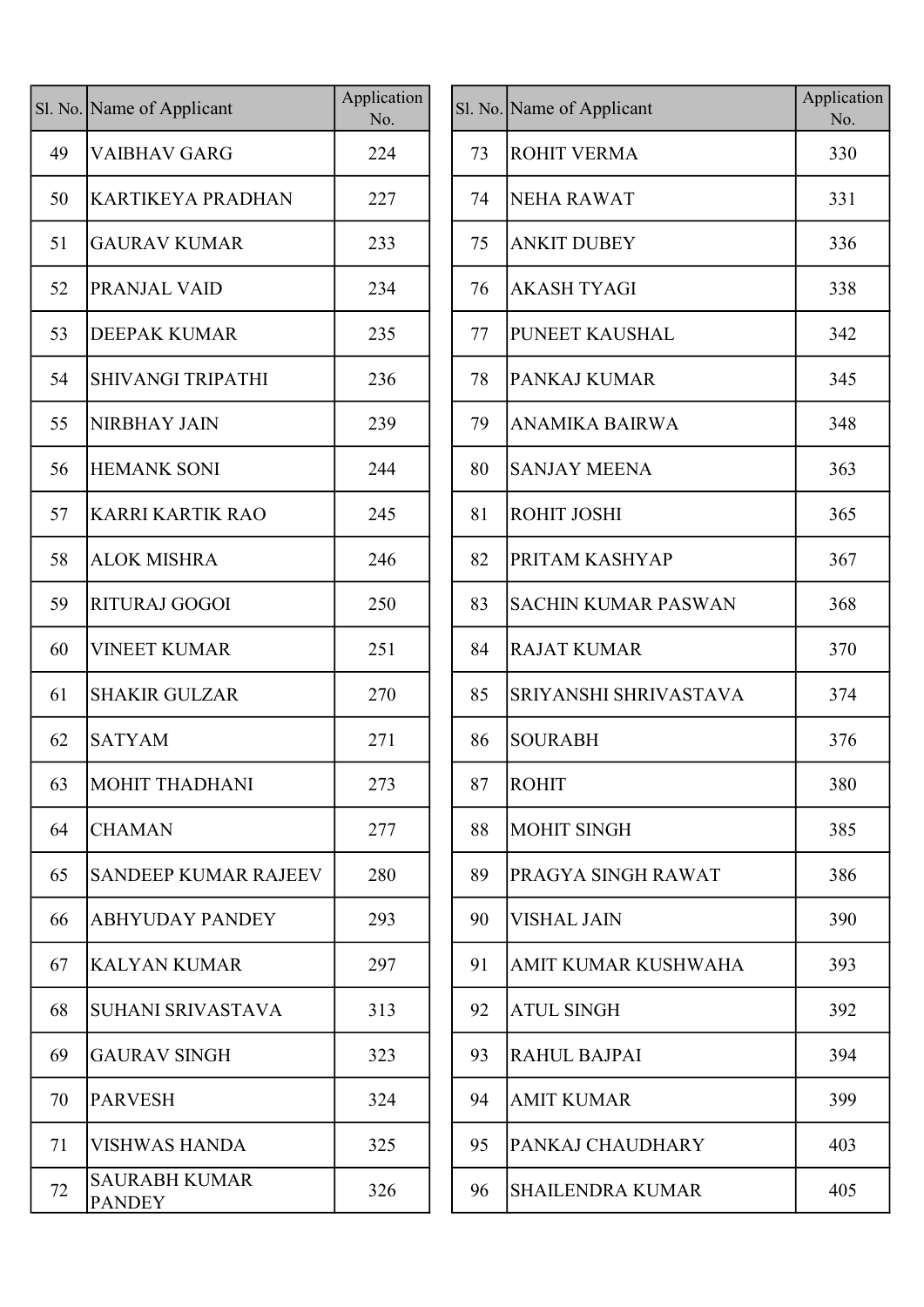| Sl. No. Name of Applicant | Application<br>No. |     | Sl. No. Name of Applicant                   |
|---------------------------|--------------------|-----|---------------------------------------------|
| NANHELAL BHARTIYA         | 407                | 121 | PUSHPENDER SINGH                            |
| <b>AMAN KUMAR</b>         | 410                | 122 | <b>TAPAN KOSH</b>                           |
| <b>ROHIT KUMAR</b>        | 411                | 123 | <b>GAURAV KUMAR</b>                         |
| <b>NEERAJ BANDOONI</b>    | 414                | 124 | WAQAR AHMED                                 |
| <b>SANDESH KUMAR</b>      | 415                | 125 | <b>SAIF SIDDIQUI</b>                        |
| <b>HIMANSHU DUBEY</b>     | 418                | 126 | <b>AVADHESH KUMAR PATE</b>                  |
| <b>SHIV SWAROOP</b>       | 420                | 127 | <b>SASHI KANT SINGH</b><br><b>KATHERIYA</b> |
| <b>SHASHANK JAMLOKI</b>   | 428                | 128 | <b>SACHIN SHARMA</b>                        |
| <b>ZAINAB</b>             | 431                | 129 | NISHA UPADHYAY                              |
| <b>KIRAN</b>              | 434                | 130 | <b>SAT ROHAN</b>                            |
| <b>AJAY TREHAN</b>        | 435                | 131 | <b>AMAN SOOD</b>                            |
| <b>SHUBHAM TIWARI</b>     | 438                | 132 | <b>AMITABH PANDEY</b>                       |
| <b>BANI SAIKIA</b>        | 442                | 133 | <b>AMIT KUSHAWAHA</b>                       |
| <b>SHIVANI PANDEY</b>     | 450                | 134 | <b>MANAV DOSHI</b>                          |
| <b>RAHUL KUMAR</b>        | 464                |     | 135 RAHUL KUMAR                             |
| <b>WILSON JOHN</b>        | 469                | 136 | <b>KESHAV HARI</b>                          |
| RAVI KUMAR CHAWLA         | 472                | 137 | <b>SHIV PRATEEK</b>                         |
| <b>MOHIT PANDEY</b>       | 476                | 138 | ALNAWAZ ALAM SHEIKH<br>FAROOQI              |
| <b>VIVEK KUMAR SAH</b>    | 484                | 139 | <b>SHILPI SINGH</b>                         |
| <b>S M HARRIS</b>         | 485                | 140 | <b>KARTIKEY</b>                             |
| <b>MOHIT SHARMA</b>       | 490                | 141 | <b>AYOG</b>                                 |
| <b>SWATI MAHARA</b>       | 496                | 142 | <b>AYUSH THAKUR</b>                         |
| <b>HIMANSHU PAL</b>       | 499                | 143 | PRAGYA SHARMA                               |
| <b>SACHIN JHA</b>         | 501                | 144 | <b>HEMANT GAUTAM</b>                        |
|                           |                    |     |                                             |

|     | l. No. Name of Applicant | Application<br>No. |     | Sl. No. Name of Applicant                   | Application<br>No. |
|-----|--------------------------|--------------------|-----|---------------------------------------------|--------------------|
| 97  | NANHELAL BHARTIYA        | 407                | 121 | <b>PUSHPENDER SINGH</b>                     | 505                |
| 98  | <b>AMAN KUMAR</b>        | 410                | 122 | <b>TAPAN KOSH</b>                           | 515                |
| 99  | <b>ROHIT KUMAR</b>       | 411                | 123 | <b>GAURAV KUMAR</b>                         | 520                |
| 100 | NEERAJ BANDOONI          | 414                | 124 | <b>WAQAR AHMED</b>                          | 525                |
| 101 | SANDESH KUMAR            | 415                | 125 | <b>SAIF SIDDIQUI</b>                        | 528                |
| 102 | <b>HIMANSHU DUBEY</b>    | 418                | 126 | <b>AVADHESH KUMAR PATEL</b>                 | 539                |
| 103 | <b>SHIV SWAROOP</b>      | 420                | 127 | <b>SASHI KANT SINGH</b><br><b>KATHERIYA</b> | 550                |
| 104 | <b>SHASHANK JAMLOKI</b>  | 428                | 128 | <b>SACHIN SHARMA</b>                        | 561                |
| 105 | <b>ZAINAB</b>            | 431                | 129 | NISHA UPADHYAY                              | 562                |
| 106 | <b>KIRAN</b>             | 434                | 130 | <b>SAT ROHAN</b>                            | 563                |
| 107 | <b>AJAY TREHAN</b>       | 435                | 131 | <b>AMAN SOOD</b>                            | 567                |
| 108 | <b>SHUBHAM TIWARI</b>    | 438                | 132 | <b>AMITABH PANDEY</b>                       | 575                |
| 109 | <b>BANI SAIKIA</b>       | 442                | 133 | <b>AMIT KUSHAWAHA</b>                       | 577                |
| 110 | <b>SHIVANI PANDEY</b>    | 450                | 134 | <b>MANAV DOSHI</b>                          | 578                |
|     | 111 RAHUL KUMAR          | 464                |     | 135 RAHUL KUMAR                             | 579                |
| 112 | <b>WILSON JOHN</b>       | 469                | 136 | <b>KESHAV HARI</b>                          | 594                |
| 113 | RAVI KUMAR CHAWLA        | 472                | 137 | <b>SHIV PRATEEK</b>                         | 605                |
| 114 | <b>MOHIT PANDEY</b>      | 476                | 138 | ALNAWAZ ALAM SHEIKH<br><b>FAROOQI</b>       | 607                |
| 115 | <b>VIVEK KUMAR SAH</b>   | 484                | 139 | <b>SHILPI SINGH</b>                         | 610                |
| 116 | <b>S M HARRIS</b>        | 485                | 140 | <b>KARTIKEY</b>                             | 614                |
| 117 | MOHIT SHARMA             | 490                | 141 | <b>AYOG</b>                                 | 616                |
| 118 | <b>SWATI MAHARA</b>      | 496                | 142 | <b>AYUSH THAKUR</b>                         | 620                |
| 119 | <b>HIMANSHU PAL</b>      | 499                | 143 | PRAGYA SHARMA                               | 623                |
| 120 | <b>SACHIN JHA</b>        | 501                | 144 | <b>HEMANT GAUTAM</b>                        | 626                |
|     |                          |                    |     |                                             |                    |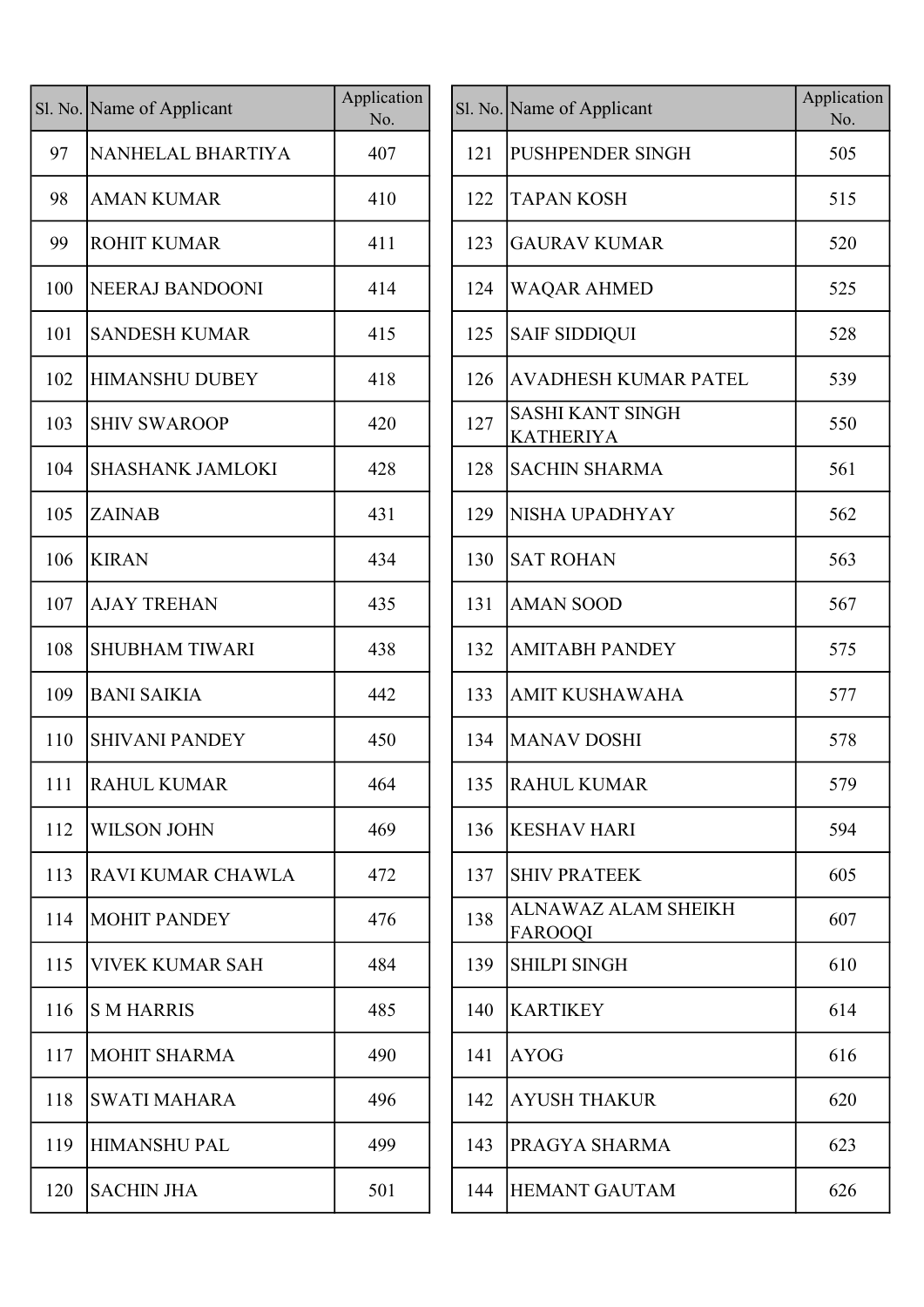|     | Sl. No. Name of Applicant  | Application<br>No. |     | Sl. No. Name of Applicant            |
|-----|----------------------------|--------------------|-----|--------------------------------------|
| 145 | <b>PRIYANKA</b>            | 627                | 169 | <b>ANNIE BHARDWAJ</b>                |
| 146 | <b>RIYA PANWAR</b>         | 630                | 170 | <b>RAKESH RAJ</b>                    |
| 147 | <b>NEHA</b>                | 632                | 171 | YASH VARDHAN SINGH<br><b>CHAUHAN</b> |
| 148 | <b>IDRAK NASEEM</b>        | 633                | 172 | <b>NAV ADITYA</b>                    |
| 149 | <b>SOHAN SINGH CHOUNAL</b> | 634                | 173 | <b>SHRUTI SHARMA</b>                 |
| 150 | <b>MUKESH KUMAR</b>        | 637                | 174 | <b>NEERAJ NEGI</b>                   |
| 151 | <b>ANUPRAS BARUPAL</b>     | 648                | 175 | <b>SONU KUMAR JHA</b>                |
| 152 | <b>NAVEEN SINGH</b>        | 650                | 176 | <b>VARTIKA SINGH</b>                 |
| 153 | RAMASHANKAR YADAV          | 651                | 177 | <b>SHIVAM KUMAR PATHA</b>            |
| 154 | <b>CHAND SHARMA</b>        | 652                | 178 | <b>DEVANSH SHANKHDHAI</b>            |
| 155 | VICKY                      | 665                | 179 | <b>ANUBHAV KUMAR</b>                 |
| 156 | <b>RAHUL GUPTA</b>         | 678                | 180 | YASH KUMAR LAKHAIY.                  |
| 157 | <b>ANKIT CHAUDHARY</b>     | 688                | 181 | <b>ASHUTOSH NANDAN</b>               |
| 158 | <b>TANVI RAHEJA</b>        | 692                | 182 | <b>NAVJEET KUMAR</b>                 |
| 159 | <b>ALOK KUMAR</b>          | 696                | 183 | <b>SHREYANS PAL</b>                  |
| 160 | <b>ANKIT KUMAR SINGH</b>   | 697                | 184 | <b>VIBHU SHARMA</b>                  |
| 161 | VIKAS RAJPUT               | 698                | 185 | SEHAJ KUMAR HARJAI                   |
| 162 | <b>SAKSHI BHAT</b>         | 699                | 186 | <b>MOHAMMAD ASHRAF</b>               |
| 163 | <b>NEERAV</b>              | 716                | 187 | PRANAV ANAND                         |
| 164 | <b>WALMIK GANAR</b>        | 722                | 188 | <b>MUDIT SHARMA</b>                  |
| 165 | ANCHAL SHARMA              | 727                | 189 | DEEPAK KUMAR                         |
| 166 | <b>ANKIT</b>               | 730                | 190 | PRASHANT VASHISTH                    |
| 167 | <b>AKSHAY TIWARI</b>       | 732                | 191 | <b>BHARAT PAHUJA</b>                 |
| 168 | <b>NAINA DARGAN</b>        | 739                | 192 | <b>SANJAY BUNKAR</b>                 |
|     |                            |                    |     |                                      |

|     | l. No. Name of Applicant   | Application<br>No. |     | Sl. No. Name of Applicant            | Application<br>No. |
|-----|----------------------------|--------------------|-----|--------------------------------------|--------------------|
| 145 | <b>PRIYANKA</b>            | 627                | 169 | <b>ANNIE BHARDWAJ</b>                | 742                |
| 146 | <b>RIYA PANWAR</b>         | 630                | 170 | <b>RAKESH RAJ</b>                    | 743                |
| 147 | <b>NEHA</b>                | 632                | 171 | YASH VARDHAN SINGH<br><b>CHAUHAN</b> | 746                |
| 148 | <b>IDRAK NASEEM</b>        | 633                | 172 | NAV ADITYA                           | 749                |
| 149 | <b>SOHAN SINGH CHOUNAL</b> | 634                | 173 | <b>SHRUTI SHARMA</b>                 | 751                |
| 150 | <b>MUKESH KUMAR</b>        | 637                | 174 | NEERAJ NEGI                          | 752                |
| 151 | <b>ANUPRAS BARUPAL</b>     | 648                | 175 | <b>SONU KUMAR JHA</b>                | 753                |
| 152 | <b>NAVEEN SINGH</b>        | 650                | 176 | <b>VARTIKA SINGH</b>                 | 758                |
| 153 | <b>RAMASHANKAR YADAV</b>   | 651                | 177 | <b>SHIVAM KUMAR PATHAK</b>           | 760                |
| 154 | <b>CHAND SHARMA</b>        | 652                | 178 | <b>DEVANSH SHANKHDHAR</b>            | 761                |
| 155 | <b>VICKY</b>               | 665                | 179 | <b>ANUBHAV KUMAR</b>                 | 766                |
| 156 | <b>RAHUL GUPTA</b>         | 678                | 180 | YASH KUMAR LAKHAIYAR                 | 779                |
| 157 | <b>ANKIT CHAUDHARY</b>     | 688                | 181 | <b>ASHUTOSH NANDAN</b>               | 783                |
| 158 | <b>TANVI RAHEJA</b>        | 692                | 182 | <b>NAVJEET KUMAR</b>                 | 786                |
|     | 159 ALOK KUMAR             | 696                | 183 | <b>SHREYANS PAL</b>                  | 791                |
| 160 | <b>ANKIT KUMAR SINGH</b>   | 697                | 184 | <b>VIBHU SHARMA</b>                  | 810                |
| 161 | <b>VIKAS RAJPUT</b>        | 698                | 185 | <b>SEHAJ KUMAR HARJAI</b>            | 811                |
| 162 | <b>SAKSHI BHAT</b>         | 699                | 186 | MOHAMMAD ASHRAF                      | 819                |
| 163 | <b>NEERAV</b>              | 716                | 187 | PRANAV ANAND                         | 822                |
| 164 | <b>WALMIK GANAR</b>        | 722                | 188 | <b>MUDIT SHARMA</b>                  | 827                |
| 165 | <b>ANCHAL SHARMA</b>       | 727                | 189 | <b>DEEPAK KUMAR</b>                  | 849                |
| 166 | <b>ANKIT</b>               | 730                | 190 | <b>PRASHANT VASHISTH</b>             | 851                |
| 167 | <b>AKSHAY TIWARI</b>       | 732                | 191 | <b>BHARAT PAHUJA</b>                 | 852                |
| 168 | NAINA DARGAN               | 739                | 192 | <b>SANJAY BUNKAR</b>                 | 856                |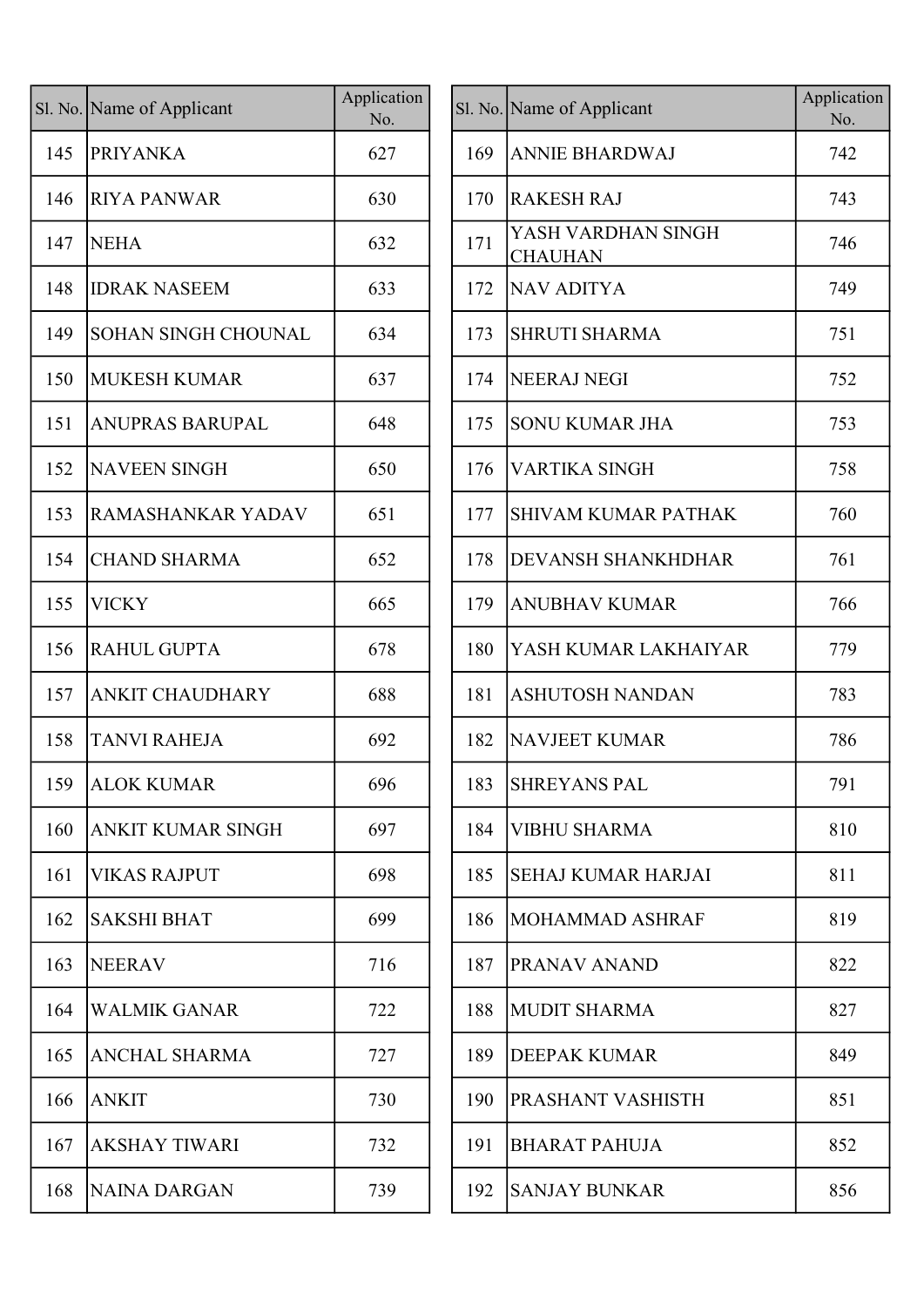|     | Sl. No. Name of Applicant | Application<br>No. |
|-----|---------------------------|--------------------|
| 193 | <b>KARUNA CHANDWANI</b>   | 857                |
| 194 | <b>RAGHAV MALIK</b>       | 866                |
| 195 | <b>SHIVAM BANSAL</b>      | 868                |
| 196 | <b>ALTAMAS</b>            | 886                |
| 197 | <b>SHIVAM GUPTA</b>       | 887                |
| 198 | <b>TRIKANT SAHU</b>       | 894                |
| 199 | <b>TARUN</b>              | 904                |
| 200 | <b>KUMAR NIKHIL</b>       | 909                |
| 201 | <b>AKSHAY PANCHAL</b>     | 915                |
| 202 | SHOBHIT MISHRA            | 917                |
| 203 | <b>TABISH KHAN</b>        | 918                |
| 204 | <b>SUMIT KUMAR</b>        | 919                |
| 205 | <b>ABHISHEK DOBHAL</b>    | 928                |
| 206 | <b>ROMIL SHUKLA</b>       | 934                |
| 207 | <b>KAVITA</b>             | 949                |
| 208 | <b>AKSHAY VALEJA</b>      | 954                |
| 209 | <b>ROHIT RAI</b>          | 958                |
| 210 | PRAKHAR KUMAR             | 960                |
| 211 | VIKASH KUMAR RAVI         | 964                |
| 212 | <b>AVANTIKA GAUTAM</b>    | 967                |
| 213 | <b>ANUSHKA GOEL</b>       | 971                |
| 214 | ANJANA AHLUWALIA          | 972                |
| 215 | <b>ABHISPITA DUTTA</b>    | 977                |
| 216 | <b>SAURABH TIWARI</b>     | 978                |

| l. No. Name of Applicant | Application<br>No. |     |                             | Application<br>No.                                            |
|--------------------------|--------------------|-----|-----------------------------|---------------------------------------------------------------|
| <b>KARUNA CHANDWANI</b>  | 857                | 217 | SAVITA NANDAN TIWARI        | 980                                                           |
| <b>RAGHAV MALIK</b>      | 866                | 218 | PARVEZ ALAM                 | 988                                                           |
| <b>SHIVAM BANSAL</b>     | 868                | 219 | <b>VANSH MALHOTRA</b>       | 990                                                           |
| <b>ALTAMAS</b>           | 886                | 220 | <b>SUMIT KUMAR</b>          | 991                                                           |
| <b>SHIVAM GUPTA</b>      | 887                | 221 | <b>AMRESH KUMAR</b>         | 992                                                           |
| <b>TRIKANT SAHU</b>      | 894                | 222 | <b>S JAFAR HASNAIN</b>      | 997                                                           |
| <b>TARUN</b>             | 904                | 223 | <b>KRUSHNA DILIP DIKKAR</b> | 1000                                                          |
| <b>KUMAR NIKHIL</b>      | 909                | 224 | <b>NITISH KUMAR</b>         | 1008                                                          |
| <b>AKSHAY PANCHAL</b>    | 915                | 225 | <b>ASHI SAXENA</b>          | 1015                                                          |
| <b>SHOBHIT MISHRA</b>    | 917                | 226 | PINKOO CHAUBE               | 1019                                                          |
| <b>TABISH KHAN</b>       | 918                | 227 | SIDDHARTHA MISHRA           | 1026                                                          |
| <b>SUMIT KUMAR</b>       | 919                | 228 | <b>AKSHAY SHARMA</b>        | 1027                                                          |
| <b>ABHISHEK DOBHAL</b>   | 928                | 229 | <b>BRAJESH KUMAR PANDEY</b> | 1028                                                          |
| <b>ROMIL SHUKLA</b>      | 934                | 230 |                             | 1031                                                          |
| 207   KAVITA             | 949                | 231 |                             | 1032                                                          |
| <b>AKSHAY VALEJA</b>     | 954                | 232 | <b>RISHI KUMAR</b>          | 1036                                                          |
| <b>ROHIT RAI</b>         | 958                | 233 | <b>SAPNA MISHRA</b>         | 1038                                                          |
| <b>PRAKHAR KUMAR</b>     | 960                | 234 | PALLE DHATESHWAR            | 1040                                                          |
| VIKASH KUMAR RAVI        | 964                | 235 | <b>SOURABH</b>              | 1047                                                          |
| <b>AVANTIKA GAUTAM</b>   | 967                | 236 | <b>MD SHIRAZ ALAM</b>       | 1049                                                          |
| <b>ANUSHKA GOEL</b>      | 971                | 237 | AVINASH KUMAR UPADHYAY      | 1055                                                          |
| ANJANA AHLUWALIA         | 972                | 238 | <b>AYUSH PALWAY</b>         | 1057                                                          |
| <b>ABHISPITA DUTTA</b>   | 977                | 239 | <b>SAHIL BHASIN</b>         | 1059                                                          |
| <b>SAURABH TIWARI</b>    | 978                | 240 | NIDHI SINGH                 | 1060                                                          |
|                          |                    |     |                             | Sl. No. Name of Applicant<br>MOHD KASHIF ALI<br><b>ASMITA</b> |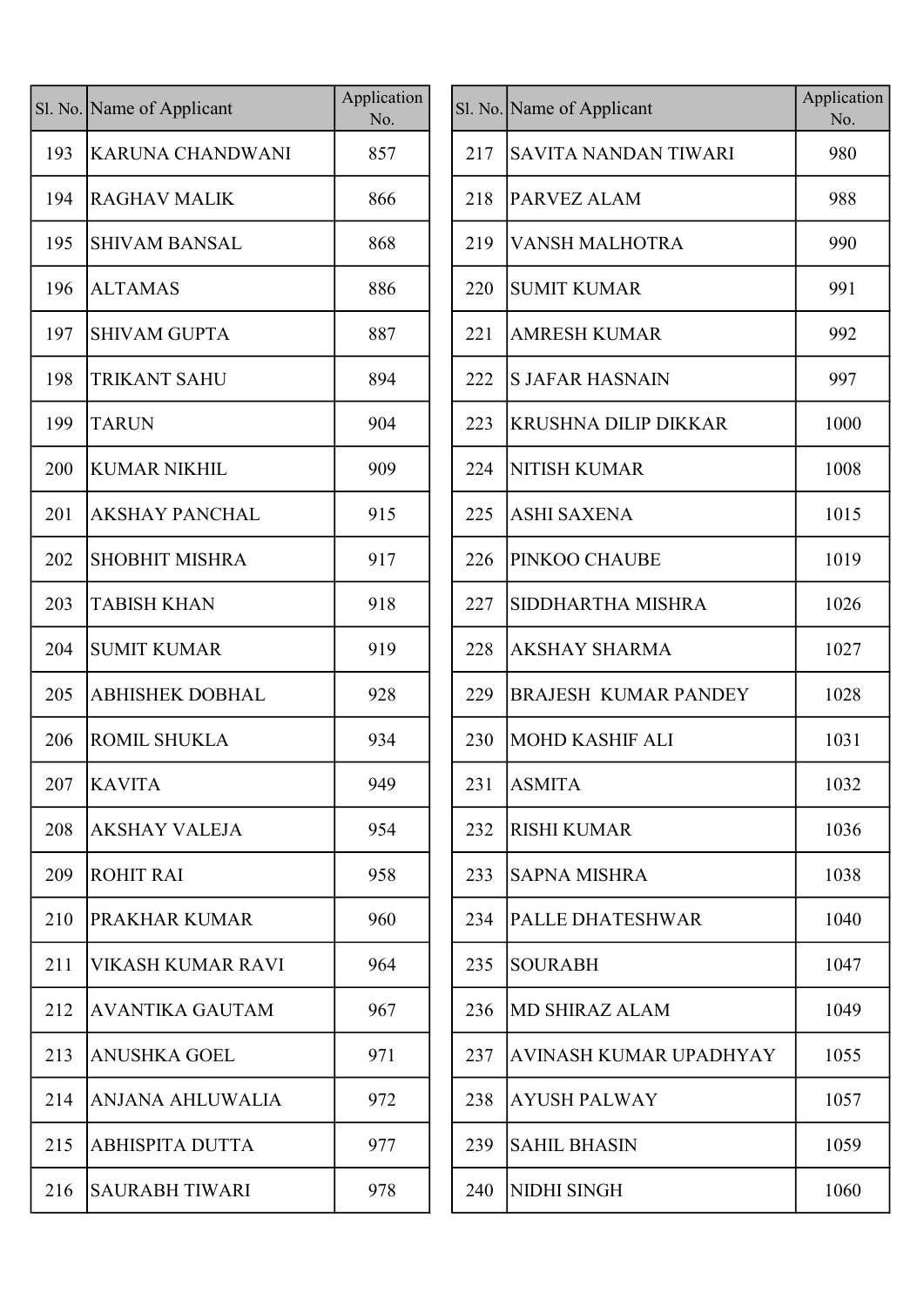|     | Sl. No. Name of Applicant | Application<br>No. |     | Sl. No. Name of               |
|-----|---------------------------|--------------------|-----|-------------------------------|
| 241 | <b>SAHIL KUMAR</b>        | 1076               | 265 | <b>YATHAI</b>                 |
| 242 | <b>ANTARIKSHA SHARMA</b>  | 1081               | 266 | <b>ABHISH</b>                 |
| 243 | <b>MANISH KUMAR</b>       | 1084               | 267 | <b>ABHAY</b>                  |
| 244 | <b>SOURABH MAAN</b>       | 1089               | 268 | <b>DEBOM</b>                  |
| 245 | <b>ANJALI SINHA</b>       | 1093               | 269 | <b>SHUBHA</b>                 |
| 246 | UTKARSH GUPTA             | 1094               | 270 | <b>YOGESI</b>                 |
| 247 | <b>SHEETANSHU</b>         | 1095               | 271 | <b>SAHIL K</b>                |
| 248 | PRITAM KUMAR JAISWAL      | 1100               | 272 | <b>AKASH</b>                  |
| 249 | YASH KANT                 | 1101               | 273 | <b>SHEETA</b>                 |
| 250 | <b>SHASHANK TIWARI</b>    | 1103               | 274 | <b>ABHISH</b>                 |
| 251 | <b>TUSHAR</b>             | 1105               | 275 | <b>SHASHI</b>                 |
| 252 | <b>ABHISHEK KUMAR</b>     | 1111               | 276 | <b>VIKAS</b>                  |
| 253 | <b>SHIVAM DHINGRA</b>     | 1117               | 277 | <b>HIMANS</b>                 |
| 254 | <b>AMLESH KUMAR</b>       | 1118               | 278 | <b>ROHAN</b>                  |
| 255 | <b>GAURAV RANA</b>        | 1119               | 279 | <b>VIKAS</b>                  |
| 256 | <b>SUKRITI SHARMA</b>     | 1120               | 280 | <b>KOMAL</b>                  |
| 257 | POOJA SAIN                | 1122               | 281 | <b>SANDEE</b>                 |
| 258 | HEMANT KUMAR RAI          | 1124               | 282 | <b>HARDEI</b>                 |
| 259 | <b>MUKESH KUMAR BHATT</b> | 1126               | 283 | <b>HARSH</b><br><b>SRIVAS</b> |
| 260 | <b>DEEPCHAND</b>          | 1128               | 284 | <b>ABHISH</b>                 |
| 261 | <b>ADITYA TIWARI</b>      | 1134               | 285 | <b>JAGDISI</b>                |
| 262 | DIPESH KUMAR ROHILLA      | 1135               | 286 | <b>RAMAN</b>                  |
| 263 | UTKARSH SHARMA            | 1143               | 287 | <b>SARTHA</b>                 |
| 264 | <b>RAMAN DEEP SINGH</b>   | 1150               | 288 | <b>HRISHIK</b>                |

|     | l. No. Name of Applicant  | Application<br>No. |     | Sl. No. Name of Applicant              | Application<br>No. |
|-----|---------------------------|--------------------|-----|----------------------------------------|--------------------|
| 241 | <b>SAHIL KUMAR</b>        | 1076               | 265 | YATHARTH MANCHANDA                     | 1152               |
| 242 | ANTARIKSHA SHARMA         | 1081               | 266 | <b>ABHISHEK SHAHI</b>                  | 1168               |
| 243 | <b>MANISH KUMAR</b>       | 1084               | 267 | <b>ABHAY ANAND BADONI</b>              | 1169               |
| 244 | <b>SOURABH MAAN</b>       | 1089               | 268 | <b>DEBOMITA SUR</b>                    | 1172               |
| 245 | <b>ANJALI SINHA</b>       | 1093               | 269 | <b>SHUBHAM VERMA</b>                   | 1173               |
| 246 | <b>UTKARSH GUPTA</b>      | 1094               | 270 | YOGESH CHAUDHARY                       | 1177               |
| 247 | <b>SHEETANSHU</b>         | 1095               | 271 | <b>SAHIL KHANNA</b>                    | 1196               |
| 248 | PRITAM KUMAR JAISWAL      | 1100               | 272 | <b>AKASH RAWAT</b>                     | 1197               |
| 249 | YASH KANT                 | 1101               | 273 | <b>SHEETAL NAITHANI</b>                | 1208               |
| 250 | <b>SHASHANK TIWARI</b>    | 1103               | 274 | ABHISHEK KUMAR RAI                     | 1209               |
| 251 | <b>TUSHAR</b>             | 1105               | 275 | <b>SHASHI RANJAN</b>                   | 1210               |
| 252 | <b>ABHISHEK KUMAR</b>     | 1111               | 276 | <b>VIKAS CHAUDHARY</b>                 | 1228               |
| 253 | <b>SHIVAM DHINGRA</b>     | 1117               | 277 | <b>HIMANSHU SINGH</b>                  | 1229               |
| 254 | <b>AMLESH KUMAR</b>       | 1118               | 278 | <b>ROHAN KUMAR JHA</b>                 | 1232               |
|     | 255 GAURAV RANA           | 1119               |     | 279   VIKAS KUMAR                      | 1244               |
| 256 | <b>SUKRITI SHARMA</b>     | 1120               | 280 | <b>KOMAL SURYAVANSHI</b>               | 1255               |
| 257 | <b>POOJA SAIN</b>         | 1122               | 281 | <b>SANDEEP SINGH</b>                   | 1260               |
| 258 | HEMANT KUMAR RAI          | 1124               | 282 | <b>HARDEEP BANGAR</b>                  | 1263               |
| 259 | <b>MUKESH KUMAR BHATT</b> | 1126               | 283 | <b>HARSH</b><br>SRIVASTAVAHAHARHARSHAR | 1264               |
| 260 | <b>DEEPCHAND</b>          | 1128               | 284 | <b>ABHISHEK KUMAR</b>                  | 1265               |
| 261 | <b>ADITYA TIWARI</b>      | 1134               | 285 | <b>JAGDISH SHANKAR KANNAM</b>          | 1271               |
| 262 | DIPESH KUMAR ROHILLA      | 1135               | 286 | <b>RAMAN KUMAR</b>                     | 1273               |
| 263 | UTKARSH SHARMA            | 1143               | 287 | SARTHAK VATSYAYANA                     | 1274               |
| 264 | RAMAN DEEP SINGH          | 1150               | 288 | HRISHIKANT UPADHYAY                    | 1276               |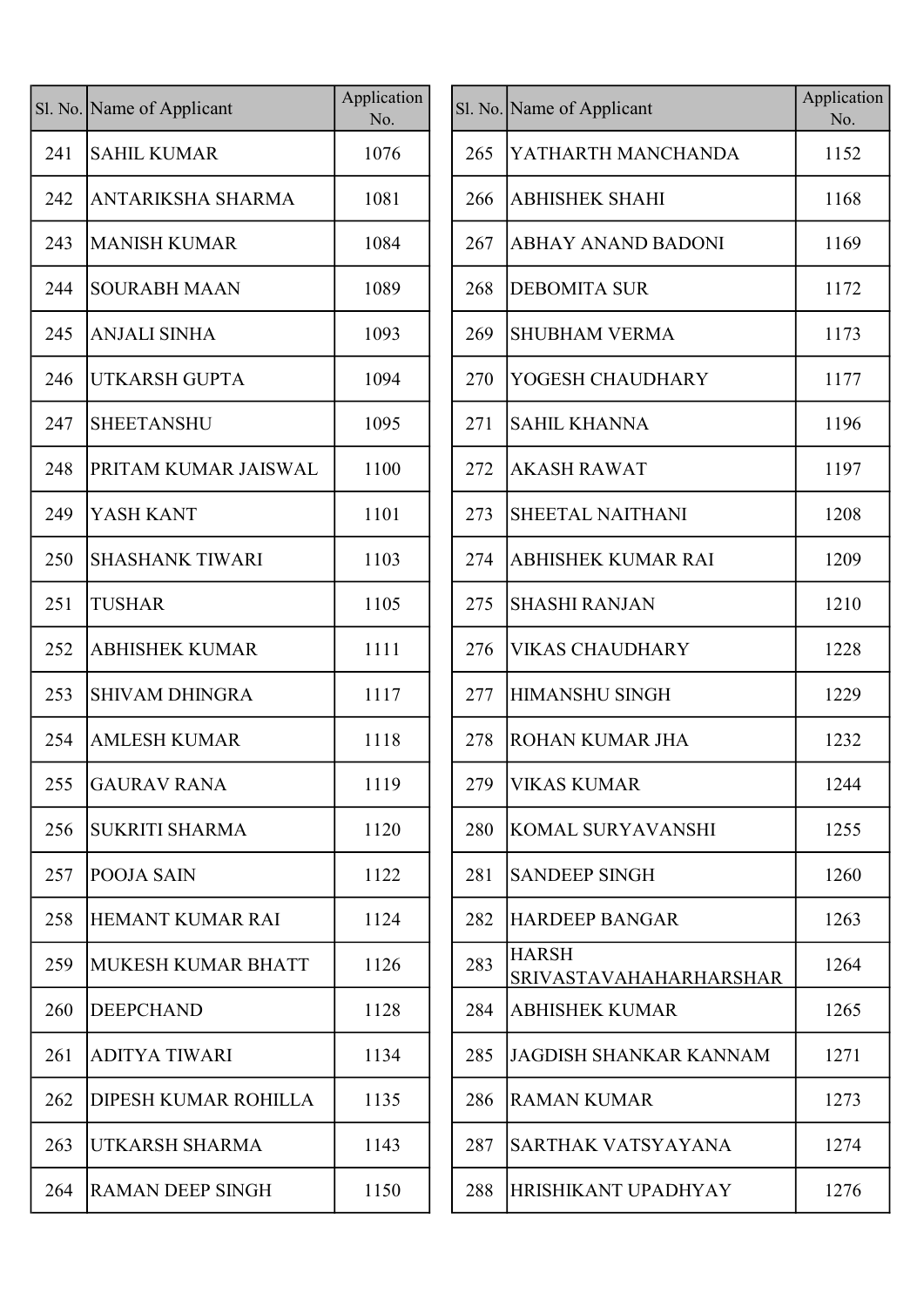|     | Sl. No. Name of Applicant                     | Application<br>No. |
|-----|-----------------------------------------------|--------------------|
| 289 | <b>DEEPTI YADAV</b>                           | 1286               |
| 290 | <b>GULAB KUMAR</b>                            | 1287               |
| 291 | <b>ABHISHEK DIXIT</b>                         | 1289               |
| 292 | <b>SANJEET KUMAR</b>                          | 1292               |
| 293 | <b>JYOTI YADAV</b>                            | 1306               |
| 294 | <b>AKSHAY PANWAR</b>                          | 1308               |
| 295 | <b>SIDDHESHWAR</b><br><b>KASHINATH THORAT</b> | 1311               |
| 296 | <b>ATESHAM FIROZ KHAN</b>                     | 1316               |
| 297 | <b>UMESH PHOGAAT</b>                          | 1323               |
| 298 | <b>VIVEK SINGH</b>                            | 1324               |
| 299 | <b>DHRUV GUPTA</b>                            | 1325               |
| 300 | <b>AKHILESH PRATAP SHAHI</b>                  | 1329               |
| 301 | <b>GULAM MUSTAFA</b>                          | 1330               |
| 302 | <b>DAKSH MALHOTRA</b>                         | 1331               |
| 303 | <b>LUV SATI</b>                               | 1338               |
| 304 | <b>NARESH PRAJAPAT</b>                        | 1339               |
| 305 | <b>SHIVAM SINGHAL</b>                         | 1340               |
| 306 | <b>NAZUK BHAGAT</b>                           | 1345               |
| 307 | <b>ROSHAN AMAR UJALA</b>                      | 1346               |
| 308 | <b>HAMENT KUMAR</b>                           | 1348               |
| 309 | <b>INDRAJEET DUBEY</b>                        | 1354               |
| 310 | <b>SUYASH DEEP SINHA</b>                      | 1355               |
| 311 | <b>VARUN SHARMA</b>                           | 1359               |
| 312 | <b>KANIKA</b>                                 | 1377               |

|     | l. No. Name of Applicant               | Application<br>No. |     | Sl. No. Name of Applicant     | Application<br>No. |
|-----|----------------------------------------|--------------------|-----|-------------------------------|--------------------|
| 289 | <b>DEEPTI YADAV</b>                    | 1286               | 313 | <b>ADITHYAN S</b>             | 1386               |
| 290 | <b>GULAB KUMAR</b>                     | 1287               | 314 | <b>SUPRIYA ARORA</b>          | 1387               |
| 291 | <b>ABHISHEK DIXIT</b>                  | 1289               | 315 | <b>MD AZHAR HUSSAN</b>        | 1390               |
| 292 | <b>SANJEET KUMAR</b>                   | 1292               | 316 | <b>RINKY BATRA</b>            | 1391               |
| 293 | <b>JYOTI YADAV</b>                     | 1306               | 317 | <b>SIMRAN BASNET</b>          | 1392               |
| 294 | <b>AKSHAY PANWAR</b>                   | 1308               | 318 | <b>ABHISHEK UPADHYAY</b>      | 1393               |
| 295 | <b>SIDDHESHWAR</b><br>KASHINATH THORAT | 1311               | 319 | <b>SHIKHA KUMARI</b>          | 1395               |
| 296 | <b>ATESHAM FIROZ KHAN</b>              | 1316               | 320 | <b>GAURAV CHAUDHARY</b>       | 1396               |
| 297 | <b>UMESH PHOGAAT</b>                   | 1323               | 321 | <b>AJAY YADAV</b>             | 1397               |
| 298 | <b>VIVEK SINGH</b>                     | 1324               | 322 | <b>SANAT MEHTA</b>            | 1398               |
| 299 | <b>DHRUV GUPTA</b>                     | 1325               | 323 | DEEPAK KUMAR CHOUDHARY        | 1399               |
| 300 | AKHILESH PRATAP SHAHI                  | 1329               | 324 | <b>DILIP MILIND PANDAGALE</b> | 1405               |
| 301 | <b>GULAM MUSTAFA</b>                   | 1330               | 325 | MAYANK AGARWAL                | 1407               |
| 302 | <b>DAKSH MALHOTRA</b>                  | 1331               | 326 | <b>SHEKHAR VERMA</b>          | 1409               |
|     | 303  LUV SATI                          | 1338               |     | 327 ANUJ KUMAR                | 1414               |
| 304 | NARESH PRAJAPAT                        | 1339               | 328 | <b>PRASHANT MISHRA</b>        | 1417               |
| 305 | <b>SHIVAM SINGHAL</b>                  | 1340               | 329 | KUL VISHWAS BABU DAKSH        | 1418               |
| 306 | <b>NAZUK BHAGAT</b>                    | 1345               | 330 | PADMESH KRISHNA TIWARI        | 1426               |
| 307 | <b>ROSHAN AMAR UJALA</b>               | 1346               | 331 | <b>RAHUL PAREEKH</b>          | 1438               |
| 308 | <b>HAMENT KUMAR</b>                    | 1348               | 332 | RASHMI VYAS                   | 1440               |
| 309 | <b>INDRAJEET DUBEY</b>                 | 1354               | 333 | <b>ABHISHEK SHARMA</b>        | 1442               |
| 310 | <b>SUYASH DEEP SINHA</b>               | 1355               | 334 | <b>SAMEER ALAM</b>            | 1443               |
| 311 | <b>VARUN SHARMA</b>                    | 1359               | 335 | <b>PRAVEEN PARASHAR</b>       | 1446               |
| 312 | KANIKA                                 | 1377               | 336 | <b>ANAND</b>                  | 1451               |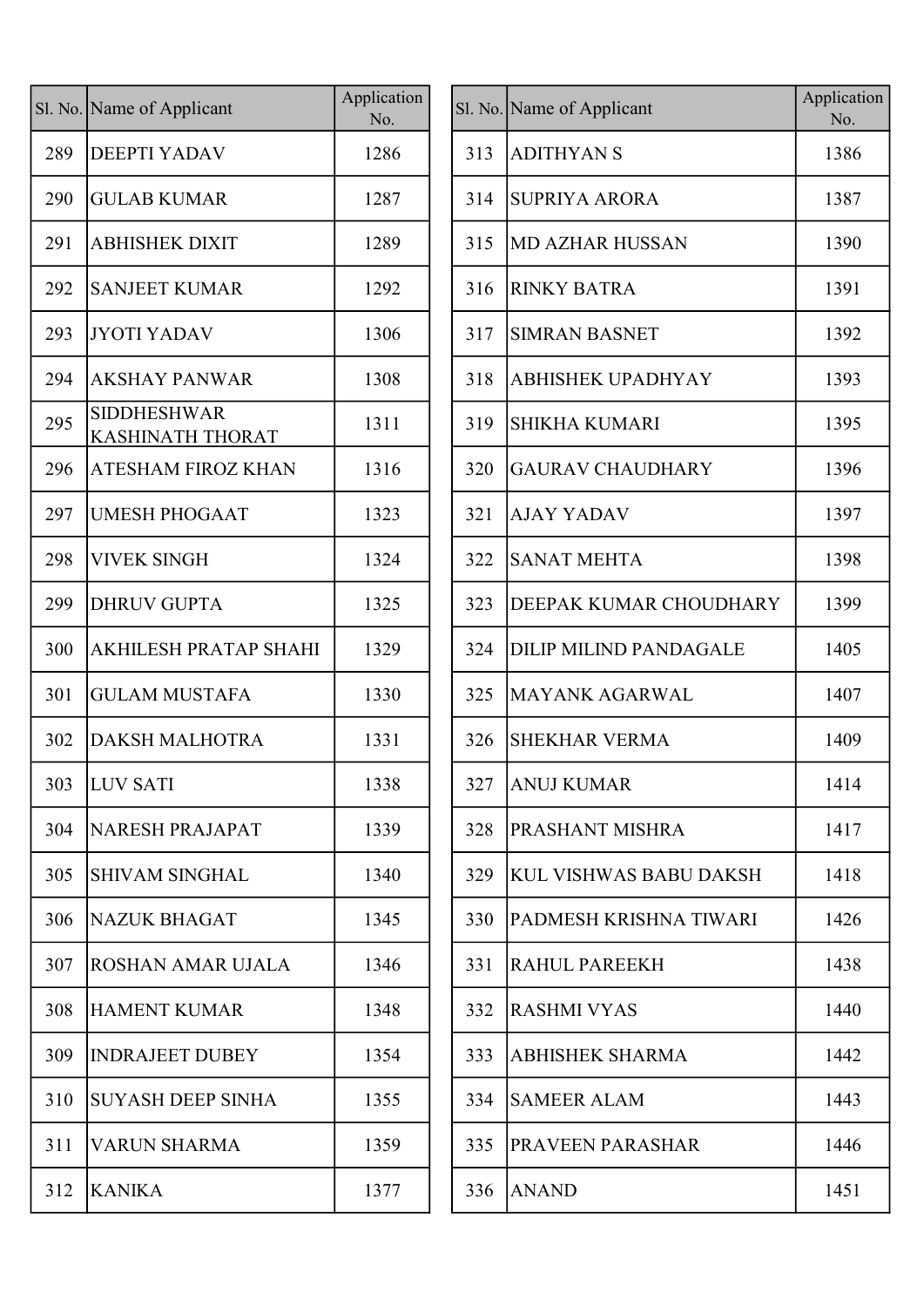|     | Sl. No. Name of Applicant                | Application<br>No. |
|-----|------------------------------------------|--------------------|
| 337 | <b>VISHAL KUMAR</b>                      | 1452               |
| 338 | <b>HIMANSHI</b>                          | 1465               |
| 339 | <b>ROHIT SINHA</b>                       | 1466               |
| 340 | <b>JAI MOHAN</b>                         | 1469               |
| 341 | <b>ABHIJITH R</b>                        | 1470               |
| 342 | <b>AADEEP SHANKER</b><br><b>SHARMA</b>   | 1471               |
| 343 | <b>SOURAV YADAV</b>                      | 1479               |
| 344 | <b>PUSHPENDRA KUMAR</b><br><b>TIWARI</b> | 1481               |
| 345 | RINIKA DHASMANA                          | 1484               |
| 346 | <b>VISHAL SHARMA</b>                     | 1492               |
| 347 | <b>RADHA RANI</b>                        | 1496               |
| 348 | <b>AAMIR KHAN</b>                        | 1501               |
| 349 | <b>VISHAL SINGH</b>                      | 1503               |
| 350 | POONAM SONI                              | 1506               |
| 351 | MOHAMMAD ANAS QADRI                      | 1508               |
| 352 | <b>BHARAT DUBEY</b>                      | 1509               |
| 353 | <b>RAHUL KUMAR</b>                       | 1510               |
| 354 | <b>ANKIT KUMAR YADAV</b>                 | 1511               |
| 355 | <b>RAVI YADAV</b>                        | 1514               |
| 356 | <b>ASHOK</b>                             | 1515               |
| 357 | <b>RAVI KARANWAL</b>                     | 1518               |
| 358 | PRANJAL DIXIT                            | 1519               |
| 359 | <b>ABHIJEET CHATURVEDI</b>               | 1520               |
| 360 | <b>ASHUTOSH KUMAR</b>                    | 1527               |

|     | l. No. Name of Applicant               | Application<br>No. |     | Sl. No. Name of Applicant | Application<br>No. |
|-----|----------------------------------------|--------------------|-----|---------------------------|--------------------|
| 337 | <b>VISHAL KUMAR</b>                    | 1452               | 361 | <b>SUNIL BHADU</b>        | 1530               |
| 338 | <b>HIMANSHI</b>                        | 1465               | 362 | <b>SAGAR</b>              | 1540               |
| 339 | <b>ROHIT SINHA</b>                     | 1466               | 363 | RAVINDRA KUMAR SHASHTRI   | 1544               |
| 340 | <b>JAI MOHAN</b>                       | 1469               | 364 | <b>ROHIT KUMAR</b>        | 1560               |
| 341 | <b>ABHIJITH R</b>                      | 1470               | 365 | <b>RAMANJEET KAUR</b>     | 1561               |
| 342 | <b>AADEEP SHANKER</b><br><b>SHARMA</b> | 1471               | 366 | VIBHUTI TRIPATHI          | 1569               |
| 343 | <b>SOURAV YADAV</b>                    | 1479               | 367 | <b>DEEPAK KUMAR</b>       | 1571               |
| 344 | PUSHPENDRA KUMAR<br><b>TIWARI</b>      | 1481               | 368 | <b>RAJAT KUMAR</b>        | 1574               |
| 345 | RINIKA DHASMANA                        | 1484               | 369 | <b>MADHU KUMARI</b>       | 1576               |
| 346 | <b>VISHAL SHARMA</b>                   | 1492               | 370 | <b>SACHIN MISHRA</b>      | 1581               |
| 347 | <b>RADHA RANI</b>                      | 1496               | 371 | <b>ANIKESH GIRI</b>       | 1583               |
| 348 | <b>AAMIR KHAN</b>                      | 1501               | 372 | <b>AKASHDEEP SINGH</b>    | 1585               |
| 349 | <b>VISHAL SINGH</b>                    | 1503               | 373 | ASHUTOSH KUMAR SHUKLA     | 1587               |
| 350 | POONAM SONI                            | 1506               | 374 | <b>MOHIT</b>              | 1590               |
| 351 | MOHAMMAD ANAS QADRI                    | 1508               |     | 375  RITESH YADAV         | 1594               |
| 352 | <b>BHARAT DUBEY</b>                    | 1509               | 376 | AAKARSH ARYAN             | 1597               |
| 353 | <b>RAHUL KUMAR</b>                     | 1510               | 377 | <b>KARAN BHAT</b>         | 1598               |
| 354 | <b>ANKIT KUMAR YADAV</b>               | 1511               | 378 | LAKSHAY SHARMA            | 1604               |
| 355 | <b>RAVI YADAV</b>                      | 1514               | 379 | PULKIT GUPTA              | 1605               |
| 356 | <b>ASHOK</b>                           | 1515               | 380 | <b>AYUSHMAN DIKSHIT</b>   | 1608               |
| 357 | <b>RAVI KARANWAL</b>                   | 1518               | 381 | <b>MD NAZRE ALAM</b>      | 1612               |
| 358 | PRANJAL DIXIT                          | 1519               | 382 | MUKUL ROHILA              | 1613               |
| 359 | <b>ABHIJEET CHATURVEDI</b>             | 1520               | 383 | <b>SHUBHANGI DWIVEDI</b>  | 1614               |
| 360 | <b>ASHUTOSH KUMAR</b>                  | 1527               | 384 | RAHUL SHARMA              | 1620               |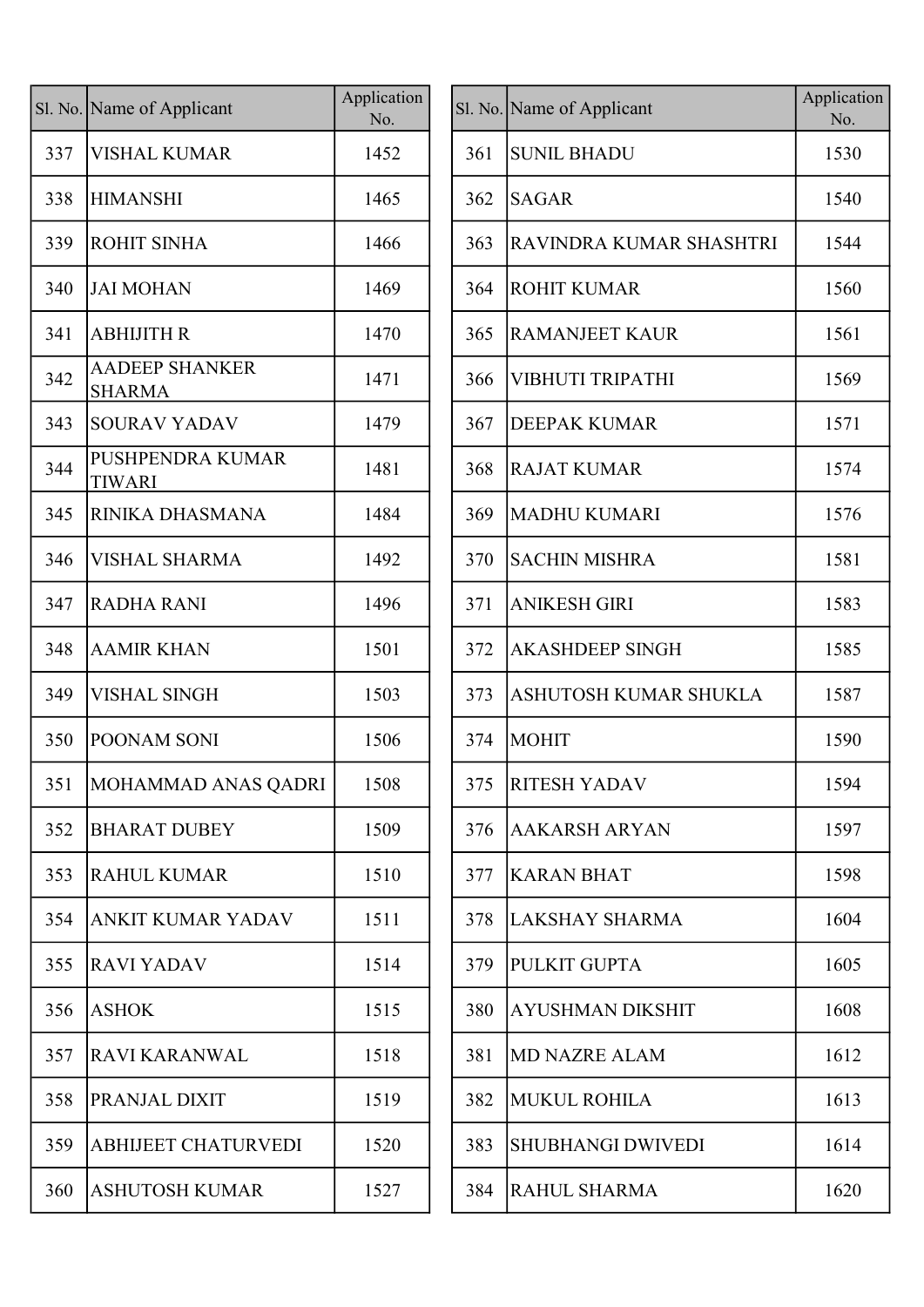|     | Sl. No. Name of Applicant              | Application<br>No. |
|-----|----------------------------------------|--------------------|
| 385 | <b>SHAURYA HARSH</b>                   | 1621               |
| 386 | <b>SUMIT KUMAR</b>                     | 1626               |
| 387 | <b>HARSHIT KUMAR</b><br><b>KARARIA</b> | 1629               |
| 388 | <b>KARAMJEET MADONNA</b>               | 1631               |
| 389 | <b>SPITI UDAY</b>                      | 1637               |
| 390 | <b>NISHI PALIWAL</b>                   | 1640               |
| 391 | <b>PRAGATI</b>                         | 1649               |
| 392 | <b>LOKESH VIVEK</b>                    | 1652               |
| 393 | PURVA PATHAK                           | 1653               |
| 394 | <b>CHANDAN GOUND</b>                   | 1655               |
| 395 | <b>GEET SINGH</b>                      | 1663               |
| 396 | <b>KANIKA NAGAR</b>                    | 1664               |
| 397 | <b>SHIWANGI SINGH</b>                  | 1665               |
| 398 | <b>AKASH SARRAF</b>                    | 1667               |
| 399 | <b>RAHUL</b>                           | 1669               |
| 400 | <b>JEESHAN JAMSHED</b>                 | 1670               |
| 401 | SHASHI KUMAR                           | 1675               |
| 402 | <b>AKSHAY KUMAR</b>                    | 1678               |
| 403 | TUSHAR GOYAL                           | 1681               |
| 404 | PRARTHANA KACHROO                      | 1682               |
| 405 | VAISHNAVI UPADHYAY                     | 1683               |
| 406 | SHUBHAM SRIVASTAVA                     | 1685               |
| 407 | <b>VISHAVA PRAKASH</b>                 | 1687               |
| 408 | <b>NEHA BHAWSAR</b>                    | 1690               |

|     | l. No. Name of Applicant               | Application<br>No. |     | Sl. No. Name of Applicant | Application<br>No. |
|-----|----------------------------------------|--------------------|-----|---------------------------|--------------------|
| 385 | <b>SHAURYA HARSH</b>                   | 1621               | 409 | <b>SAURABH KUMAR</b>      | 1693               |
| 386 | <b>SUMIT KUMAR</b>                     | 1626               | 410 | <b>DIVYANSHU KUMAR</b>    | 1695               |
| 387 | <b>HARSHIT KUMAR</b><br><b>KARARIA</b> | 1629               | 411 | ASHWANI KUMAR MAURYA      | 1701               |
| 388 | <b>KARAMJEET MADONNA</b>               | 1631               | 412 | <b>NIKIE BAREJA</b>       | 1704               |
| 389 | <b>SPITI UDAY</b>                      | 1637               | 413 | <b>HITESH MUDETHIYA</b>   | 1707               |
| 390 | <b>NISHI PALIWAL</b>                   | 1640               | 414 | <b>SUMIT KUMAR GIRI</b>   | 1709               |
| 391 | <b>PRAGATI</b>                         | 1649               | 415 | RASHMI                    | 1710               |
| 392 | <b>LOKESH VIVEK</b>                    | 1652               | 416 | KAMAL SINGH GAUTAM        | 352                |
| 393 | PURVA PATHAK                           | 1653               | 417 | LOKESH DHAKAD             | 451                |
| 394 | <b>CHANDAN GOUND</b>                   | 1655               | 418 | <b>SIDDHANT BHOOSHAN</b>  | 473                |
| 395 | <b>GEET SINGH</b>                      | 1663               | 419 | <b>NEERAJ KUMAR</b>       | 482                |
| 396 | <b>KANIKA NAGAR</b>                    | 1664               | 420 | <b>SOURAV KUMAR SINGH</b> | 514                |
| 397 | <b>SHIWANGI SINGH</b>                  | 1665               | 421 | <b>NAVEEN ARYAL</b>       | 902                |
| 398 | <b>AKASH SARRAF</b>                    | 1667               | 422 | <b>SWATI SAINI</b>        | 1444               |
| 399 | <b>RAHUL</b>                           | 1669               |     | 423   AKANKSHA SINGH      | 1595               |
| 400 | <b>JEESHAN JAMSHED</b>                 | 1670               | 424 | <b>BHARAT AZAD</b>        | 1625               |
| 401 | <b>SHASHI KUMAR</b>                    | 1675               | 425 | <b>SANTOSH KUMAR</b>      | 4                  |
| 402 | <b>AKSHAY KUMAR</b>                    | 1678               | 426 | <b>ARUN KUMAR SINGH</b>   | 9                  |
| 403 | <b>TUSHAR GOYAL</b>                    | 1681               | 427 | NAVI MOHD                 | 27                 |
| 404 | PRARTHANA KACHROO                      | 1682               | 428 | <b>MEGHA</b>              | 47                 |
| 405 | VAISHNAVI UPADHYAY                     | 1683               | 429 | <b>ATAL KUMAR DUBEY</b>   | 58                 |
| 406 | SHUBHAM SRIVASTAVA                     | 1685               | 430 | <b>HARSHIT KUMAR</b>      | 69                 |
| 407 | <b>VISHAVA PRAKASH</b>                 | 1687               | 431 | TRIPURARI KASHYAP         | 126                |
| 408 | <b>NEHA BHAWSAR</b>                    | 1690               | 432 | <b>UMESH JOSHI</b>        | 162                |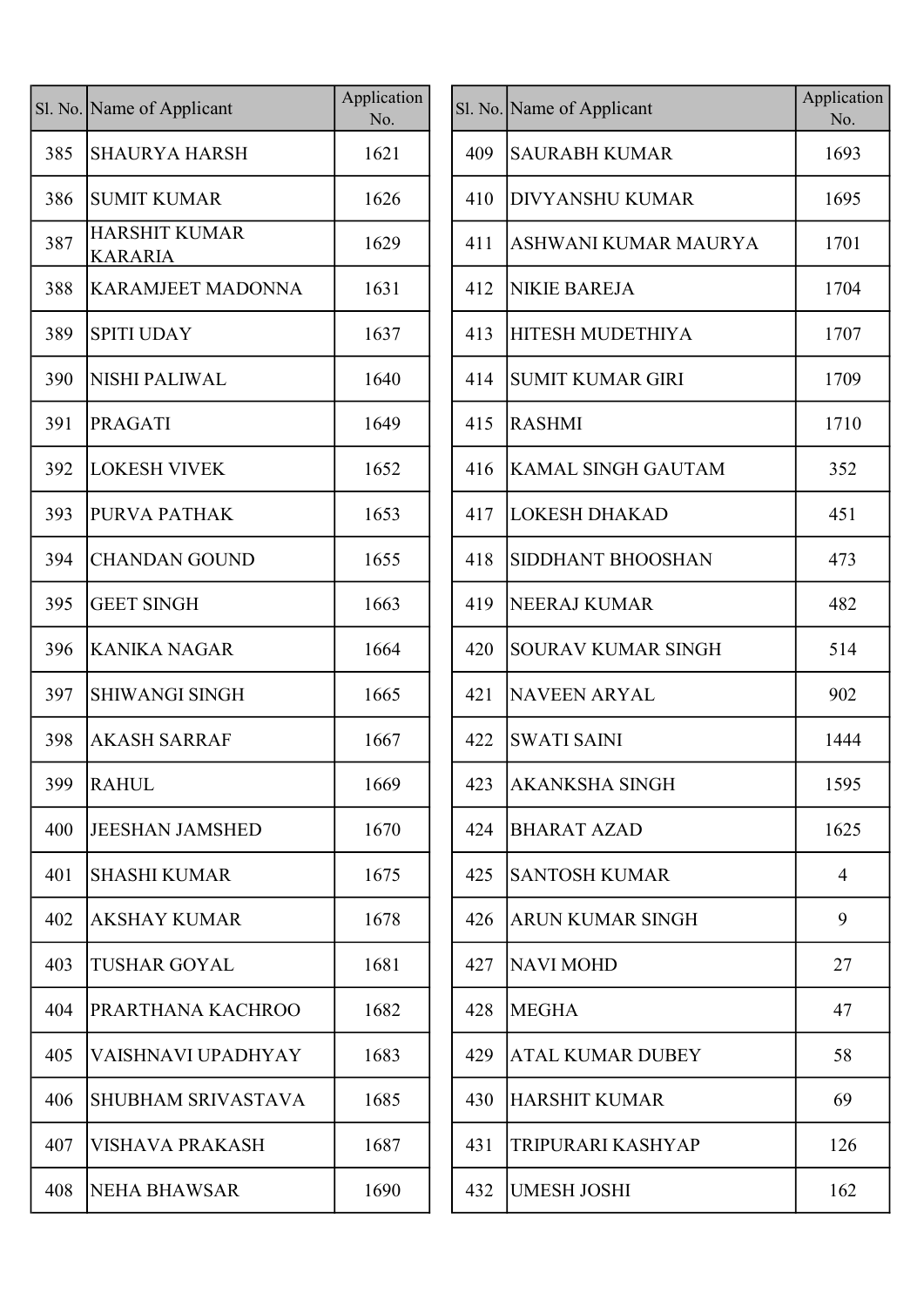|     | Sl. No. Name of Applicant               | Application<br>No. |
|-----|-----------------------------------------|--------------------|
| 433 | <b>VISHAL KASANA</b>                    | 163                |
| 434 | <b>LALIT MOHAN BISHT</b>                | 174                |
| 435 | <b>ANKESH KUMAR</b>                     | 176                |
| 436 | <b>R RAJ SHEKHAR</b>                    | 189                |
| 437 | <b>LAVKUSH KUMAR</b><br><b>BHARTIYA</b> | 190                |
| 438 | SHATRUDHAN NAGAR                        | 193                |
| 439 | <b>ABHIMANYU YADAV</b>                  | 200                |
| 440 | <b>RUSTAM KUMAR</b>                     | 202                |
| 441 | SAGAR KOHLI                             | 215                |
| 442 | <b>KESHAV THAKUR</b>                    | 220                |
| 443 | <b>GAURAV YADAV</b>                     | 223                |
| 444 | <b>TUSHAR CHAMOLA</b>                   | 228                |
| 445 | <b>MOD FARMAAN</b>                      | 232                |
| 446 | <b>PARAS GAUR</b>                       | 242                |
| 447 | <b>ANUJ BANGALIA</b>                    | 247                |
| 448 | <b>DISHA TOMAR</b>                      | 255                |
| 449 | YASH JATAWAT                            | 269                |
| 450 | SANJAY YADAV                            | 278                |
| 451 | MUKESH KUMAR SAHU                       | 282                |
| 452 | <b>OMPRAKASH PANDIT</b>                 | 298                |
| 453 | DEEPAK KUMAR MAHATO                     | 319                |
| 454 | <b>SHIVAM</b>                           | 321                |
| 455 | <b>SAMEER</b>                           | 322                |
| 456 | <b>GAURAV KUMAR</b>                     | 329                |

|     | l. No. Name of Applicant                | Application<br>No. |     | Sl. No. Name of Applicant         | Application<br>No. |
|-----|-----------------------------------------|--------------------|-----|-----------------------------------|--------------------|
| 433 | <b>VISHAL KASANA</b>                    | 163                | 457 | <b>AMAN KUMAR SINGH</b>           | 366                |
| 434 | <b>LALIT MOHAN BISHT</b>                | 174                | 458 | <b>RITESH</b>                     | 371                |
| 435 | <b>ANKESH KUMAR</b>                     | 176                | 459 | <b>ROHIT</b>                      | 375                |
| 436 | <b>R RAJ SHEKHAR</b>                    | 189                | 460 | MOHIT KUMAR SOLANKI               | 387                |
| 437 | <b>LAVKUSH KUMAR</b><br><b>BHARTIYA</b> | 190                | 461 | <b>SHIVAM VERMA</b>               | 395                |
| 438 | <b>SHATRUDHAN NAGAR</b>                 | 193                | 462 | <b>SHIVAM DUBEY</b>               | 396                |
| 439 | <b>ABHIMANYU YADAV</b>                  | 200                | 463 | <b>AKASH GUPTA</b>                | 404                |
| 440 | <b>RUSTAM KUMAR</b>                     | 202                | 464 | <b>LAKHVINDER SINGH</b>           | 417                |
| 441 | <b>SAGAR KOHLI</b>                      | 215                | 465 | <b>SHIVAM KUMAR</b>               | 422                |
| 442 | <b>KESHAV THAKUR</b>                    | 220                | 466 | <b>AVINASH</b>                    | 424                |
| 443 | <b>GAURAV YADAV</b>                     | 223                | 467 | <b>SUFYAN KHAN</b>                | 426                |
| 444 | <b>TUSHAR CHAMOLA</b>                   | 228                | 468 | <b>VIVEK KUMAR YADAV</b>          | 447                |
| 445 | MOD FARMAAN                             | 232                | 469 | MOHD SHAH NAWAJ                   | 449                |
| 446 | <b>PARAS GAUR</b>                       | 242                | 470 | LAKSHYA THADANI                   | 487                |
|     | 447   ANUJ BANGALIA                     | 247                |     | 471 KUNAL GOSWAMI                 | 507                |
| 448 | <b>DISHA TOMAR</b>                      | 255                | 472 | <b>ANKIT ANAND</b>                | 523                |
| 449 | YASH JATAWAT                            | 269                | 473 | <b>MOHD RASHID (RASHID YUSUF)</b> | 540                |
| 450 | <b>SANJAY YADAV</b>                     | 278                | 474 | <b>VIKAS KUMAR</b>                | 547                |
| 451 | <b>MUKESH KUMAR SAHU</b>                | 282                | 475 | <b>EKTA JHA</b>                   | 556                |
| 452 | <b>OMPRAKASH PANDIT</b>                 | 298                | 476 | <b>ANANT RAJ SINGH</b>            | 583                |
| 453 | DEEPAK KUMAR MAHATO                     | 319                | 477 | <b>SAGAR</b>                      | 585                |
| 454 | <b>SHIVAM</b>                           | 321                | 478 | <b>NISHANT PALLAV</b>             | 599                |
| 455 | <b>SAMEER</b>                           | 322                | 479 | HIMANSHU THAGURATHI               | 612                |
| 456 | <b>GAURAV KUMAR</b>                     | 329                | 480 | <b>GAURAV CHOUDHARY</b>           | 613                |
|     |                                         |                    |     |                                   |                    |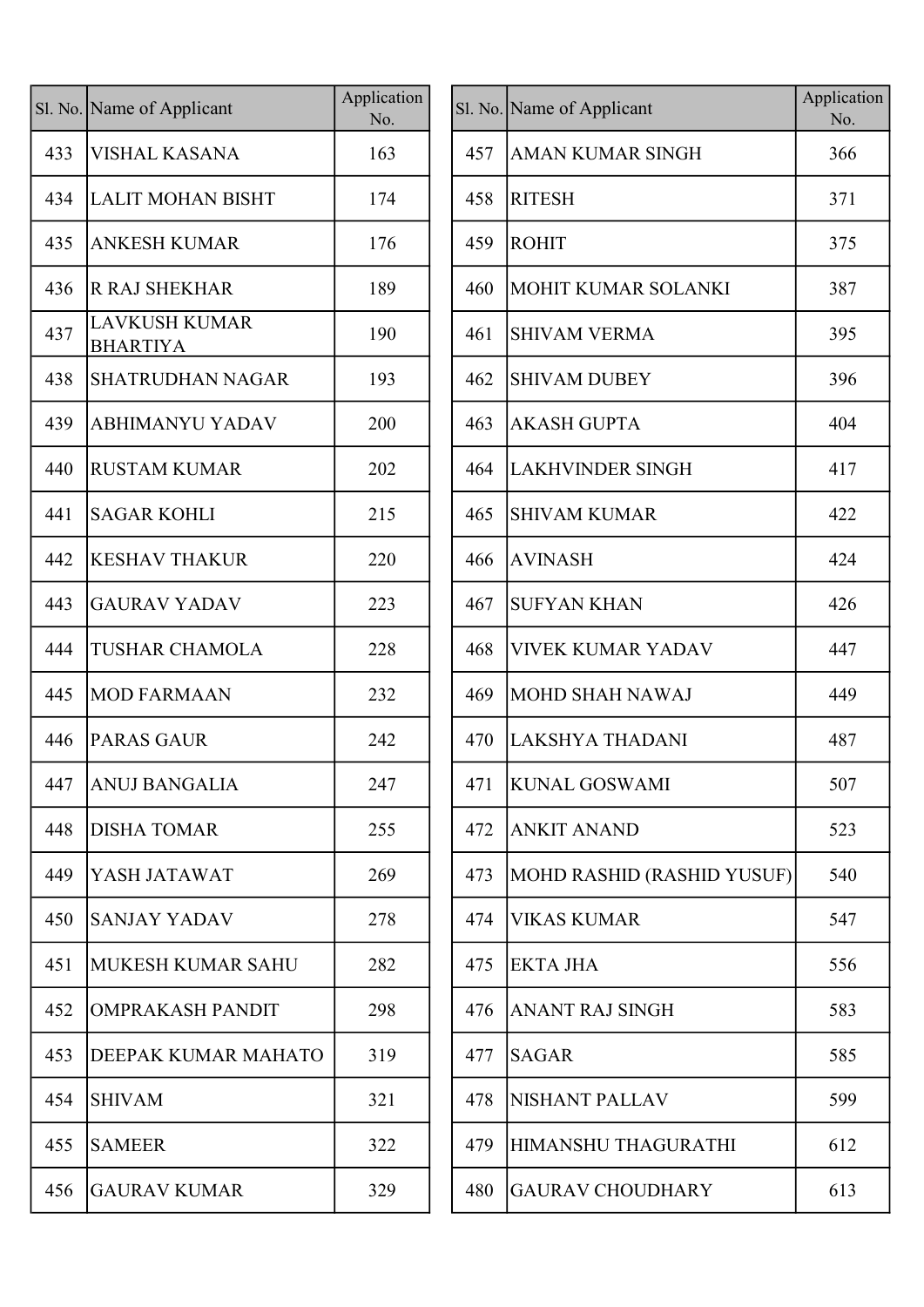|     | Sl. No. Name of Applicant   | Application<br>No. |     | Sl. No. Name of Applicant                 |
|-----|-----------------------------|--------------------|-----|-------------------------------------------|
| 481 | <b>KAJAL SINGH</b>          | 615                | 505 | <b>AKHIL SHARMA</b>                       |
| 482 | <b>MOHD SHARIQUE</b>        | 645                | 506 | <b>MANAV GUPTA</b>                        |
| 483 | <b>SAHIB KOHLI</b>          | 647                | 507 | <b>SACHIN</b>                             |
| 484 | <b>SAURABH SHARMA</b>       | 658                | 508 | <b>RESHU GANGWAR</b>                      |
| 485 | NIKHIL SINGH BHATI          | 747                | 509 | <b>DONA SUNNY</b>                         |
| 486 | <b>SARFRAZ AHMED</b>        | 755                | 510 | <b>TEK CHAND</b>                          |
| 487 | <b>SAKSHAM BAMBHA</b>       | 763                | 511 | <b>ABHISHEK SHUKLA</b>                    |
| 488 | <b>JATIN WADHWA</b>         | 764                | 512 | <b>KETAN PRAKASH</b>                      |
| 489 | <b>MILIND KUMAR</b>         | 765                | 513 | <b>AZEEM BEG</b>                          |
| 490 | <b>CHIRAG NANDA</b>         | 776                | 514 | <b>AARTI SHAHI</b>                        |
| 491 | <b>SHYAMA MANNA</b>         | 778                | 515 | UJJAWAL MUDGAL                            |
| 492 | <b>AYUSH MISHRA</b>         | 806                | 516 | <b>SAHIL SHARMA</b>                       |
| 493 | <b>ANKIT CHAUHAN</b>        | 807                | 517 | <b>RAUNAK SINGH</b>                       |
| 494 | SIDDHARTH BASOYA            | 808                | 518 | <b>ANJALI SHARMA</b>                      |
| 495 | <b>ASHUTOSH KUMAR</b>       | 813                | 519 | <b>ANUBHAV VATS</b>                       |
| 496 | <b>SUMIT BUCHASIA</b>       | 816                | 520 | <b>SYED SHAHBAZ HAIDER</b>                |
| 497 | <b>LOKESHWER VERMA</b>      | 820                | 521 | TRIVENDRA KUMAR                           |
| 498 | <b>PAWAN</b>                | 829                | 522 | <b>MAYANK</b>                             |
| 499 | <b>AAKASH KUMAR</b>         | 845                | 523 | <b>ANURAG YADAV</b>                       |
| 500 | <b>SHASHANK JHA</b>         | 848                | 524 | <b>DEEPAN SINGH</b>                       |
| 501 | <b>MUNIS ANWAR</b>          | 867                | 525 | <b>AYUSH SHARMA</b>                       |
| 502 | <b>GAYATRI</b>              | 870                | 526 | AMEYA VIKRAM SINGH<br><b>CHILWAL</b>      |
| 503 | <b>INDER KUMAR TRIPATHI</b> | 872                | 527 | <b>GULSAN KUMAR</b>                       |
| 504 | <b>SAURAV KUMAR</b>         | 873                | 528 | <b>MAHENDRA KUMAR</b><br><b>KANNOJIYA</b> |

|     | l. No. Name of Applicant | Application<br>No. |     | Sl. No. Name of Applicant                 | Application<br>No. |
|-----|--------------------------|--------------------|-----|-------------------------------------------|--------------------|
| 481 | <b>KAJAL SINGH</b>       | 615                | 505 | <b>AKHIL SHARMA</b>                       | 875                |
| 482 | MOHD SHARIQUE            | 645                | 506 | <b>MANAV GUPTA</b>                        | 878                |
| 483 | <b>SAHIB KOHLI</b>       | 647                | 507 | <b>SACHIN</b>                             | 879                |
| 484 | <b>SAURABH SHARMA</b>    | 658                | 508 | <b>RESHU GANGWAR</b>                      | 880                |
| 485 | NIKHIL SINGH BHATI       | 747                | 509 | <b>DONA SUNNY</b>                         | 889                |
| 486 | <b>SARFRAZ AHMED</b>     | 755                | 510 | <b>TEK CHAND</b>                          | 893                |
| 487 | <b>SAKSHAM BAMBHA</b>    | 763                | 511 | <b>ABHISHEK SHUKLA</b>                    | 896                |
| 488 | <b>JATIN WADHWA</b>      | 764                | 512 | <b>KETAN PRAKASH</b>                      | 906                |
| 489 | MILIND KUMAR             | 765                | 513 | <b>AZEEM BEG</b>                          | 911                |
| 490 | <b>CHIRAG NANDA</b>      | 776                | 514 | <b>AARTI SHAHI</b>                        | 916                |
| 491 | <b>SHYAMA MANNA</b>      | 778                | 515 | <b>UJJAWAL MUDGAL</b>                     | 922                |
| 492 | <b>AYUSH MISHRA</b>      | 806                | 516 | <b>SAHIL SHARMA</b>                       | 926                |
| 493 | <b>ANKIT CHAUHAN</b>     | 807                | 517 | <b>RAUNAK SINGH</b>                       | 951                |
| 494 | <b>SIDDHARTH BASOYA</b>  | 808                | 518 | <b>ANJALI SHARMA</b>                      | 1001               |
| 495 | <b>ASHUTOSH KUMAR</b>    | 813                |     | 519 ANUBHAV VATS                          | 1003               |
| 496 | SUMIT BUCHASIA           | 816                | 520 | SYED SHAHBAZ HAIDER NAQVI                 | 1012               |
| 497 | <b>LOKESHWER VERMA</b>   | 820                | 521 | <b>TRIVENDRA KUMAR</b>                    | 1029               |
| 498 | <b>PAWAN</b>             | 829                | 522 | <b>MAYANK</b>                             | 1034               |
| 499 | <b>AAKASH KUMAR</b>      | 845                | 523 | <b>ANURAG YADAV</b>                       | 1037               |
| 500 | <b>SHASHANK JHA</b>      | 848                | 524 | <b>DEEPAN SINGH</b>                       | 1052               |
| 501 | <b>MUNIS ANWAR</b>       | 867                | 525 | <b>AYUSH SHARMA</b>                       | 1054               |
| 502 | <b>GAYATRI</b>           | 870                | 526 | AMEYA VIKRAM SINGH<br><b>CHILWAL</b>      | 1063               |
| 503 | INDER KUMAR TRIPATHI     | 872                | 527 | <b>GULSAN KUMAR</b>                       | 1070               |
| 504 | <b>SAURAV KUMAR</b>      | 873                | 528 | <b>MAHENDRA KUMAR</b><br><b>KANNOJIYA</b> | 1074               |
|     |                          |                    |     |                                           |                    |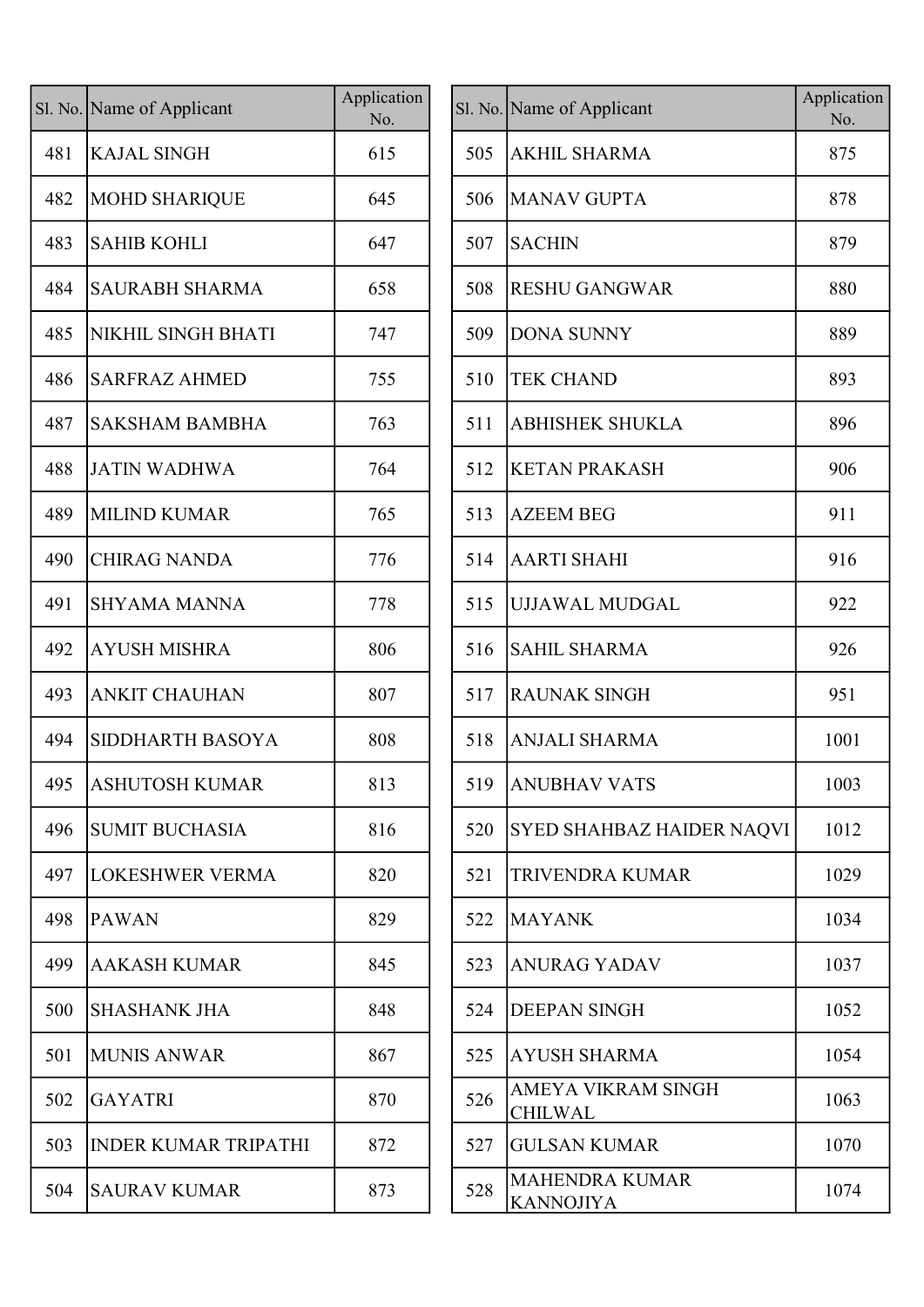|     | Sl. No. Name of Applicant | Application<br>No. |
|-----|---------------------------|--------------------|
| 529 | <b>ANKIT NAYAR</b>        | 1077               |
| 530 | <b>ARPIT CHAUHAN</b>      | 1091               |
| 531 | <b>VIKAS VERMA</b>        | 1099               |
| 532 | <b>SARTHAK KHURANA</b>    | 1109               |
| 533 | <b>RAHUL CHAUHAN</b>      | 1131               |
| 534 | <b>GAURAV SINGH</b>       | 1132               |
| 535 | <b>VINOD KUMAR</b>        | 1136               |
| 536 | <b>UBESH</b>              | 1137               |
| 537 | <b>GAURAV DHEERAJ</b>     | 1140               |
| 538 | <b>ARPIT ANAND</b>        | 1141               |
| 539 | <b>SWAPNIL TYAGI</b>      | 1145               |
| 540 | <b>DIPALI</b>             | 1158               |
| 541 | <b>DIVYANSHU TRIVEDI</b>  | 1159               |
| 542 | <b>VAIBHAV RAJ</b>        | 1163               |
| 543 | <b>JYOTSNA SINGH</b>      | 1167               |
| 544 | <b>AKSHAY ALOK</b>        | 1179               |
| 545 | PRAMOD YADAV              | 1198               |
| 546 | <b>NAYANDEEP SINGH</b>    | 1219               |
| 547 | <b>ASHISH SUYAL</b>       | 1230               |
| 548 | <b>ABHISEK CHATTERJEE</b> | 1246               |
| 549 | <b>MADHUSUDAN</b>         | 1249               |
| 550 | <b>RAHUL SHAHU</b>        | 1257               |
| 551 | <b>KAMAL KUMAR</b>        | 1261               |
| 552 | <b>SAURABH KUMAR</b>      | 1267               |

|     | l. No. Name of Applicant  | Application<br>No. |     | Sl. No. Name of Applicant    | Application<br>No. |
|-----|---------------------------|--------------------|-----|------------------------------|--------------------|
| 529 | <b>ANKIT NAYAR</b>        | 1077               | 553 | <b>AYUSH GARG</b>            | 1275               |
| 530 | <b>ARPIT CHAUHAN</b>      | 1091               | 554 | <b>ASIF IQBAL</b>            | 1303               |
| 531 | <b>VIKAS VERMA</b>        | 1099               | 555 | <b>SUMIT BHARDWAJ</b>        | 1304               |
| 532 | <b>SARTHAK KHURANA</b>    | 1109               | 556 | <b>SURJEET YADAV</b>         | 1309               |
| 533 | <b>RAHUL CHAUHAN</b>      | 1131               | 557 | <b>SHUBHAM SINGH JAKHAD</b>  | 1310               |
| 534 | <b>GAURAV SINGH</b>       | 1132               | 558 | <b>MANISH AGRAHARI</b>       | 1322               |
| 535 | <b>VINOD KUMAR</b>        | 1136               | 559 | <b>ROHIT KUMAR CHAUDHARY</b> | 1328               |
| 536 | <b>UBESH</b>              | 1137               | 560 | <b>ADITYA CHAUDHARY</b>      | 1334               |
| 537 | <b>GAURAV DHEERAJ</b>     | 1140               | 561 | <b>NITIKA GOEL</b>           | 1342               |
| 538 | <b>ARPIT ANAND</b>        | 1141               | 562 | <b>AMRESH KUMAR</b>          | 1370               |
| 539 | <b>SWAPNIL TYAGI</b>      | 1145               | 563 | <b>SHRADDHA PANDEY</b>       | 1373               |
| 540 | <b>DIPALI</b>             | 1158               | 564 | <b>RAJAT ARORA</b>           | 1383               |
| 541 | <b>DIVYANSHU TRIVEDI</b>  | 1159               | 565 | <b>ALOK KUMAR</b>            | 1420               |
| 542 | <b>VAIBHAV RAJ</b>        | 1163               | 566 | <b>ARCHNA KESARWANI</b>      | 1423               |
| 543 | JYOTSNA SINGH             | 1167               |     | 567 ABHINAV KUMAR            | 1428               |
| 544 | <b>AKSHAY ALOK</b>        | 1179               | 568 | <b>SHAKIR ALAM</b>           | 1431               |
| 545 | PRAMOD YADAV              | 1198               | 569 | ALOK KUMAR AGRAWAL           | 1433               |
| 546 | NAYANDEEP SINGH           | 1219               | 570 | <b>PRANAV PANDEY</b>         | 1439               |
| 547 | <b>ASHISH SUYAL</b>       | 1230               | 571 | <b>SUBHASHISH SHUKLA</b>     | 1449               |
| 548 | <b>ABHISEK CHATTERJEE</b> | 1246               | 572 | <b>SIMPY THAKUR</b>          | 1459               |
| 549 | MADHUSUDAN                | 1249               | 573 | <b>DEEPA</b>                 | 1464               |
| 550 | <b>RAHUL SHAHU</b>        | 1257               | 574 | PARTH SINGH                  | 1473               |
| 551 | <b>KAMAL KUMAR</b>        | 1261               | 575 | <b>MANISH MALIK</b>          | 1475               |
| 552 | <b>SAURABH KUMAR</b>      | 1267               | 576 | RAGHAV GOSAIN                | 1478               |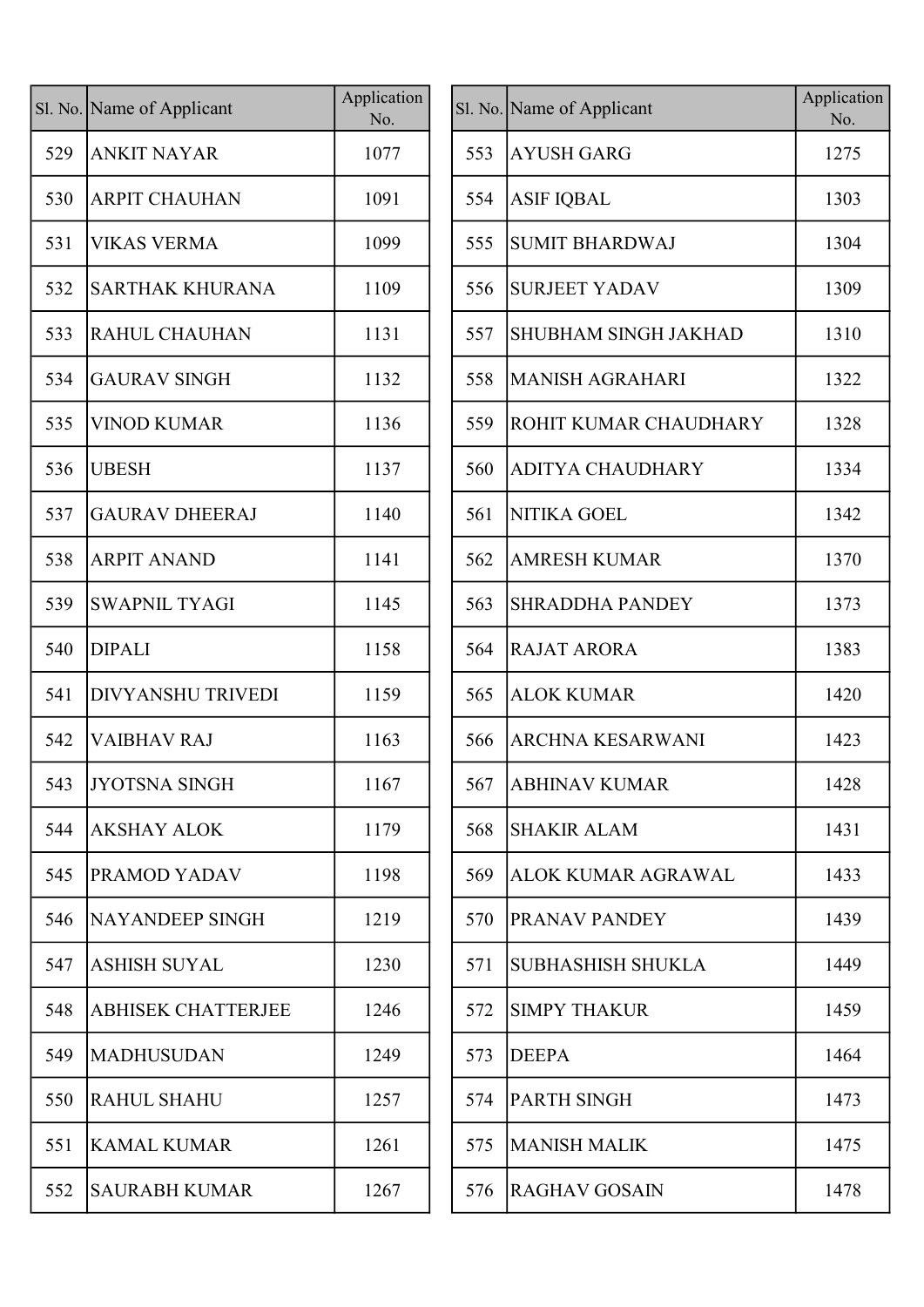|     | Sl. No. Name of Applicant                | Application<br>No. |     | Sl. No. Name of Applicant                      |
|-----|------------------------------------------|--------------------|-----|------------------------------------------------|
| 577 | YOGESH KUMAR                             | 1483               | 601 | ANKITA SADANAND KADAM                          |
| 578 | <b>BHAVYA RAMPAL</b>                     | 1485               | 602 | <b>SHASHANK PRAMODKUMAR</b><br><b>KOTHEKAR</b> |
| 579 | <b>RISHABH TRIPATHI</b>                  | 1489               | 603 | <b>KARTHIK S</b>                               |
| 580 | PRAGYA JAIN                              | 1491               | 604 | <b>SANJU LAMANI</b>                            |
| 581 | <b>UJJWAL JAIN</b>                       | 1499               | 605 | <b>KRISHNA SANJEEVANI</b>                      |
| 582 | <b>VISHNU KUMAR</b>                      | 1502               | 606 | <b>MUHAMMED SHIBIL P</b>                       |
| 583 | SIDDHANT AGGARWAL                        | 1526               | 607 | <b>BANDARI DIVYA</b>                           |
| 584 | <b>NAKUL</b>                             | 1532               | 608 | <b>GURUNATH HALAKATTI</b>                      |
| 585 | <b>SANJEET KUMAR</b>                     | 1537               | 609 | PARVATHI.B (GOWRI)                             |
| 586 | ANANT KUMAR TIWARI                       | 1545               | 610 | <b>AKSHARA</b>                                 |
| 587 | PRAGATI JAISWAL                          | 1547               | 611 | <b>REVATHY MOL A T</b>                         |
| 588 | <b>KRISHAN KUMAR</b>                     | 1550               | 612 | <b>SURENDRA KUMAR</b>                          |
| 589 | <b>AYUSH ISRANI</b>                      | 1551               | 613 | <b>SHARATH KARANTH M G</b>                     |
| 590 | <b>SAOOD NIAZI</b>                       | 1555               | 614 | <b>GANESH THIPPARAJU</b>                       |
| 591 | <b>AMIT GAUTAM</b>                       | 1562               | 615 | <b>AMJAD ALIP</b>                              |
| 592 | <b>PRACHI SINGH</b>                      | 1641               | 616 | <b>ARCHANA C</b>                               |
| 593 | <b>ABHAY YADAV</b>                       | 1660               | 617 | <b>NIDHEESH KK</b>                             |
| 594 | <b>GAUTAM SARASWAT</b>                   | 1662               | 618 | <b>SUMUKHA C PRASAD</b>                        |
| 595 | <b>SOURABH RANJAN YADAV</b>              | 1691               | 619 | ANTONY SEBASTIAN FRANCI                        |
| 596 | <b>MOHD NAUMAN</b>                       | 1712               | 620 | <b>MANISH GODLIN PINTO</b>                     |
| 597 | <b>BHASKAR LAKKAPPA</b><br><b>PUJARI</b> | 34                 | 621 | <b>ANEESH V P</b>                              |
| 598 | <b>MANJUNATHA H</b>                      | 66                 | 622 | <b>MUKIL K S</b>                               |
| 599 | <b>MANJUNATHA Y</b>                      | 141                | 623 | <b>ROHIT SURESH DHEBE</b>                      |
| 600 | TIRUMALASETTI<br><b>NAGARJUNA</b>        | 178                | 624 | <b>SURYAKUMARI</b>                             |
|     |                                          |                    |     |                                                |

|     | l. No. Name of Applicant          | Application<br>No. |     | Sl. No. Name of Applicant                      | Application<br>No. |
|-----|-----------------------------------|--------------------|-----|------------------------------------------------|--------------------|
| 577 | YOGESH KUMAR                      | 1483               | 601 | ANKITA SADANAND KADAM                          | 276                |
| 578 | <b>BHAVYA RAMPAL</b>              | 1485               | 602 | <b>SHASHANK PRAMODKUMAR</b><br><b>KOTHEKAR</b> | 310                |
| 579 | RISHABH TRIPATHI                  | 1489               | 603 | <b>KARTHIK S</b>                               | 347                |
| 580 | <b>PRAGYA JAIN</b>                | 1491               | 604 | <b>SANJU LAMANI</b>                            | 391                |
| 581 | <b>UJJWAL JAIN</b>                | 1499               | 605 | <b>KRISHNA SANJEEVANI</b>                      | 455                |
| 582 | <b>VISHNU KUMAR</b>               | 1502               | 606 | MUHAMMED SHIBIL P                              | 552                |
| 583 | SIDDHANT AGGARWAL                 | 1526               | 607 | <b>BANDARI DIVYA</b>                           | 671                |
| 584 | <b>NAKUL</b>                      | 1532               | 608 | <b>GURUNATH HALAKATTI</b>                      | 677                |
| 585 | <b>SANJEET KUMAR</b>              | 1537               | 609 | PARVATHI.B (GOWRI)                             | 700                |
| 586 | ANANT KUMAR TIWARI                | 1545               | 610 | <b>AKSHARA</b>                                 | 788                |
| 587 | PRAGATI JAISWAL                   | 1547               | 611 | <b>REVATHY MOL A T</b>                         | 789                |
| 588 | <b>KRISHAN KUMAR</b>              | 1550               | 612 | <b>SURENDRA KUMAR</b>                          | 793                |
| 589 | <b>AYUSH ISRANI</b>               | 1551               | 613 | SHARATH KARANTH M G                            | 795                |
| 590 | <b>SAOOD NIAZI</b>                | 1555               | 614 | <b>GANESH THIPPARAJU</b>                       | 862                |
| 591 | <b>AMIT GAUTAM</b>                | 1562               | 615 | <b>AMJAD ALIP</b>                              | 948                |
| 592 | PRACHI SINGH                      | 1641               | 616 | <b>ARCHANA C</b>                               | 1102               |
| 593 | <b>ABHAY YADAV</b>                | 1660               | 617 | <b>NIDHEESH KK</b>                             | 1138               |
| 594 | <b>GAUTAM SARASWAT</b>            | 1662               | 618 | <b>SUMUKHA C PRASAD</b>                        | 1237               |
| 595 | <b>SOURABH RANJAN YADAV</b>       | 1691               | 619 | ANTONY SEBASTIAN FRANCIS                       | 1241               |
| 596 | MOHD NAUMAN                       | 1712               | 620 | MANISH GODLIN PINTO                            | 1403               |
| 597 | <b>BHASKAR LAKKAPPA</b><br>PUJARI | 34                 | 621 | <b>ANEESH V P</b>                              | 1424               |
| 598 | <b>MANJUNATHA H</b>               | 66                 | 622 | MUKIL K S                                      | 1448               |
| 599 | MANJUNATHA Y                      | 141                | 623 | <b>ROHIT SURESH DHEBE</b>                      | 1523               |
| 600 | TIRUMALASETTI<br><b>NAGARJUNA</b> | 178                | 624 | <b>SURYAKUMARI</b>                             | 1538               |
|     |                                   |                    |     |                                                |                    |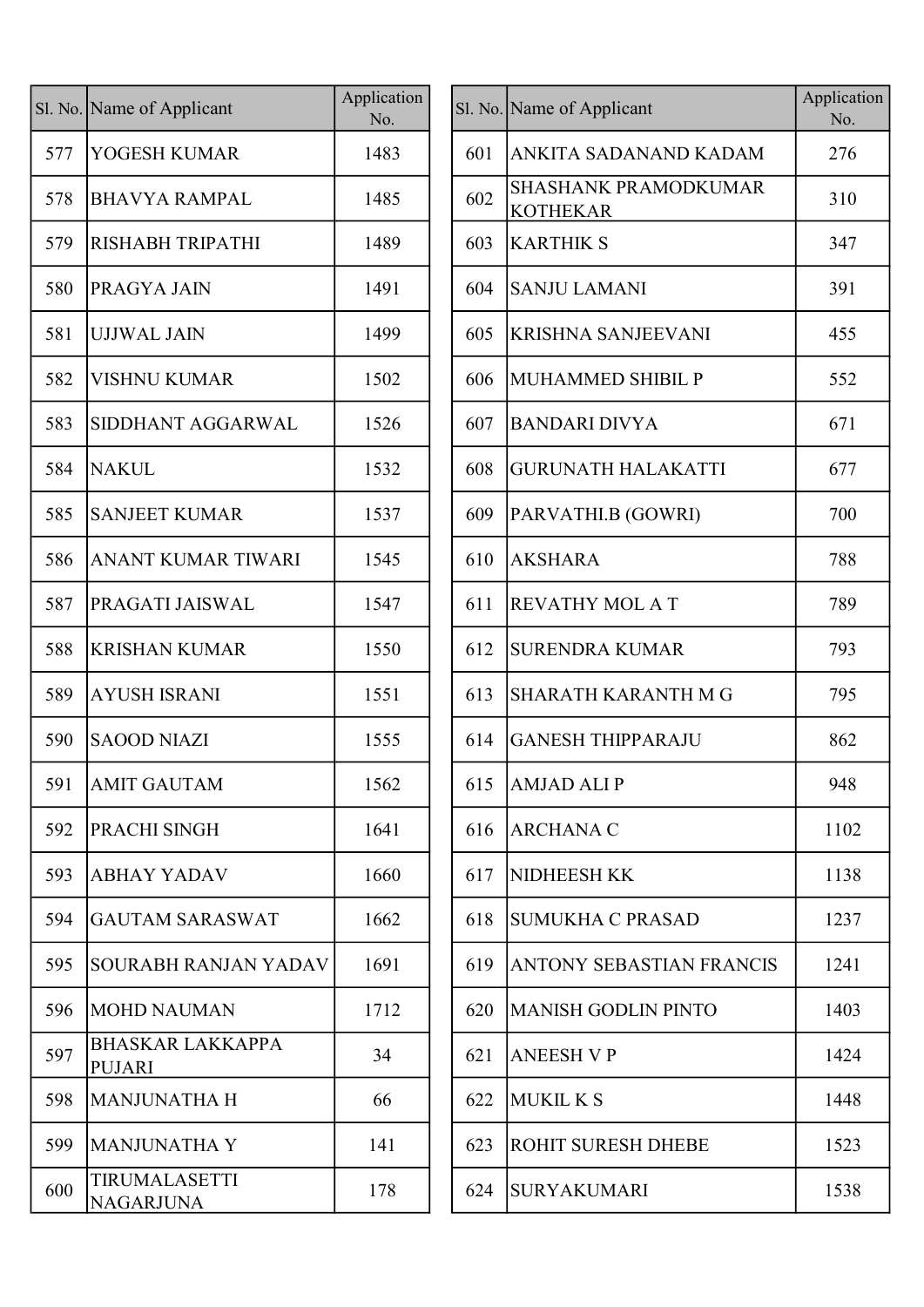|     | Sl. No. Name of Applicant                     | Application<br>No. |     | Sl. No. Name of Applicant                  |
|-----|-----------------------------------------------|--------------------|-----|--------------------------------------------|
| 625 | <b>HARNEET KAUR</b>                           | 1549               | 649 | <b>SHIVANI PIPLIWAL</b>                    |
| 626 | <b>ANKITA JAIN</b>                            | 1564               | 650 | YOGENDRA CHANI                             |
| 627 | <b>SATHEESHKUMARKS</b>                        | 1584               | 651 | <b>ASHVIN VARMA</b>                        |
| 628 | <b>CHIRADEEPAK</b><br><b>GANGADHAR ANGADI</b> | 1616               | 652 | <b>AKHILESH GIRI GO</b>                    |
| 629 | <b>SUPRABHAT KUMAR</b><br><b>TRIPATHY</b>     | 1636               | 653 | <b>SUBHASH AHIRWA</b>                      |
| 630 | PRERNA RAJESH KAPOOR                          | 1661               | 654 | <b>AKASH VISHWAKA</b>                      |
| 631 | <b>ARTH VORA</b>                              | 1672               | 655 | <b>ABHISHEK RAJPUT</b>                     |
| 632 | <b>GAGAN R GODGAL</b>                         | 60                 | 656 | <b>MAYANK</b>                              |
| 633 | <b>RAMNIWAS</b>                               | 95                 | 657 | <b>SAKET SAHU</b>                          |
| 634 | V VAMSI KRISHNA                               | 373                | 658 | <b>MO YUSUF KHAN</b>                       |
| 635 | <b>BANDARU SIVA PRASAD</b>                    | 821                | 659 | <b>ASHWANT SINGH L</b>                     |
| 636 | <b>AUROSRI MANDAL</b>                         | 1067               | 660 | <b>RUPENDRA KSHIRS</b>                     |
| 637 | <b>GOVIND T A</b>                             | 1312               | 661 | <b>LUCKY CHATURVE</b>                      |
| 638 | <b>SURAJ KUMAR PANDEY</b>                     | 1375               | 662 | <b>RAJA VANI</b>                           |
| 639 | <b>VISHNU MOHAN</b>                           | 1445               | 663 | <b>SHIVAM JAISWAL</b>                      |
| 640 | <b>SAMAR PANDEY</b>                           | $\overline{2}$     | 664 | <b>DHAKATE ALPIKA</b><br><b>BHUTESHWAR</b> |
| 641 | PRAJUL NAMDEO                                 | 11                 | 665 | <b>NEERAJ UKE</b>                          |
| 642 | JYOTSNA KATARIA                               | 28                 | 666 | <b>DEVENDRA PATIDA</b>                     |
| 643 | <b>AJAY AMAR INGLE</b>                        | 37                 | 667 | <b>KRISHNA SHARMA</b>                      |
| 644 | RAHUL PRAJAPATI                               | 46                 | 668 | <b>SONU HARIYA</b>                         |
| 645 | <b>SAURABH YADAV</b>                          | 50                 | 669 | <b>SIMRAN VERMA</b>                        |
| 646 | <b>DEEPAK RAI</b>                             | 61                 | 670 | <b>KAMAL PARASHAR</b>                      |
| 647 | <b>PURHSOTTAM</b>                             | 65                 | 671 | <b>AMITESH PRATAP S</b>                    |
| 648 | <b>NITIN PANDEY</b>                           | 67                 | 672 | <b>SANCHITA BHAWS</b>                      |

|     | l. No. Name of Applicant                      | Application<br>No. |     | Sl. No. Name of Applicant                  | Application<br>No. |
|-----|-----------------------------------------------|--------------------|-----|--------------------------------------------|--------------------|
| 625 | <b>HARNEET KAUR</b>                           | 1549               | 649 | <b>SHIVANI PIPLIWAL</b>                    | 72                 |
| 626 | <b>ANKITA JAIN</b>                            | 1564               | 650 | YOGENDRA CHANDRAVANSHI                     | 77                 |
| 627 | <b>SATHEESHKUMARKS</b>                        | 1584               | 651 | <b>ASHVIN VARMA</b>                        | 87                 |
| 628 | <b>CHIRADEEPAK</b><br><b>GANGADHAR ANGADI</b> | 1616               | 652 | AKHILESH GIRI GOSWAMI                      | 90                 |
| 629 | <b>SUPRABHAT KUMAR</b><br><b>TRIPATHY</b>     | 1636               | 653 | <b>SUBHASH AHIRWAR</b>                     | 93                 |
| 630 | PRERNA RAJESH KAPOOR                          | 1661               | 654 | <b>AKASH VISHWAKARMA</b>                   | 99                 |
| 631 | <b>ARTH VORA</b>                              | 1672               | 655 | <b>ABHISHEK RAJPUT</b>                     | 125                |
| 632 | <b>GAGAN R GODGAL</b>                         | 60                 | 656 | <b>MAYANK</b>                              | 130                |
| 633 | <b>RAMNIWAS</b>                               | 95                 | 657 | <b>SAKET SAHU</b>                          | 140                |
| 634 | V VAMSI KRISHNA                               | 373                | 658 | <b>MO YUSUF KHAN</b>                       | 173                |
| 635 | <b>BANDARU SIVA PRASAD</b>                    | 821                | 659 | <b>ASHWANT SINGH LODHI</b>                 | 181                |
| 636 | <b>AUROSRI MANDAL</b>                         | 1067               | 660 | RUPENDRA KSHIRSAGAR                        | 182                |
| 637 | <b>GOVIND T A</b>                             | 1312               | 661 | <b>LUCKY CHATURVEDI</b>                    | 186                |
| 638 | <b>SURAJ KUMAR PANDEY</b>                     | 1375               | 662 | <b>RAJA VANI</b>                           | 203                |
|     | 639  VISHNU MOHAN                             | 1445               |     | 663 SHIVAM JAISWAL                         | 205                |
| 640 | <b>SAMAR PANDEY</b>                           | $\overline{2}$     | 664 | <b>DHAKATE ALPIKA</b><br><b>BHUTESHWAR</b> | 206                |
| 641 | <b>PRAJUL NAMDEO</b>                          | 11                 | 665 | <b>NEERAJ UKE</b>                          | 263                |
| 642 | JYOTSNA KATARIA                               | 28                 | 666 | <b>DEVENDRA PATIDAR</b>                    | 268                |
| 643 | <b>AJAY AMAR INGLE</b>                        | 37                 | 667 | <b>KRISHNA SHARMA</b>                      | 274                |
| 644 | RAHUL PRAJAPATI                               | 46                 | 668 | <b>SONU HARIYA</b>                         | 294                |
| 645 | <b>SAURABH YADAV</b>                          | 50                 | 669 | <b>SIMRAN VERMA</b>                        | 300                |
| 646 | <b>DEEPAK RAI</b>                             | 61                 | 670 | <b>KAMAL PARASHAR</b>                      | 303                |
| 647 | PURHSOTTAM                                    | 65                 | 671 | <b>AMITESH PRATAP SINGH</b>                | 317                |
| 648 | NITIN PANDEY                                  | 67                 | 672 | <b>SANCHITA BHAWSAR</b>                    | 343                |
|     |                                               |                    |     |                                            |                    |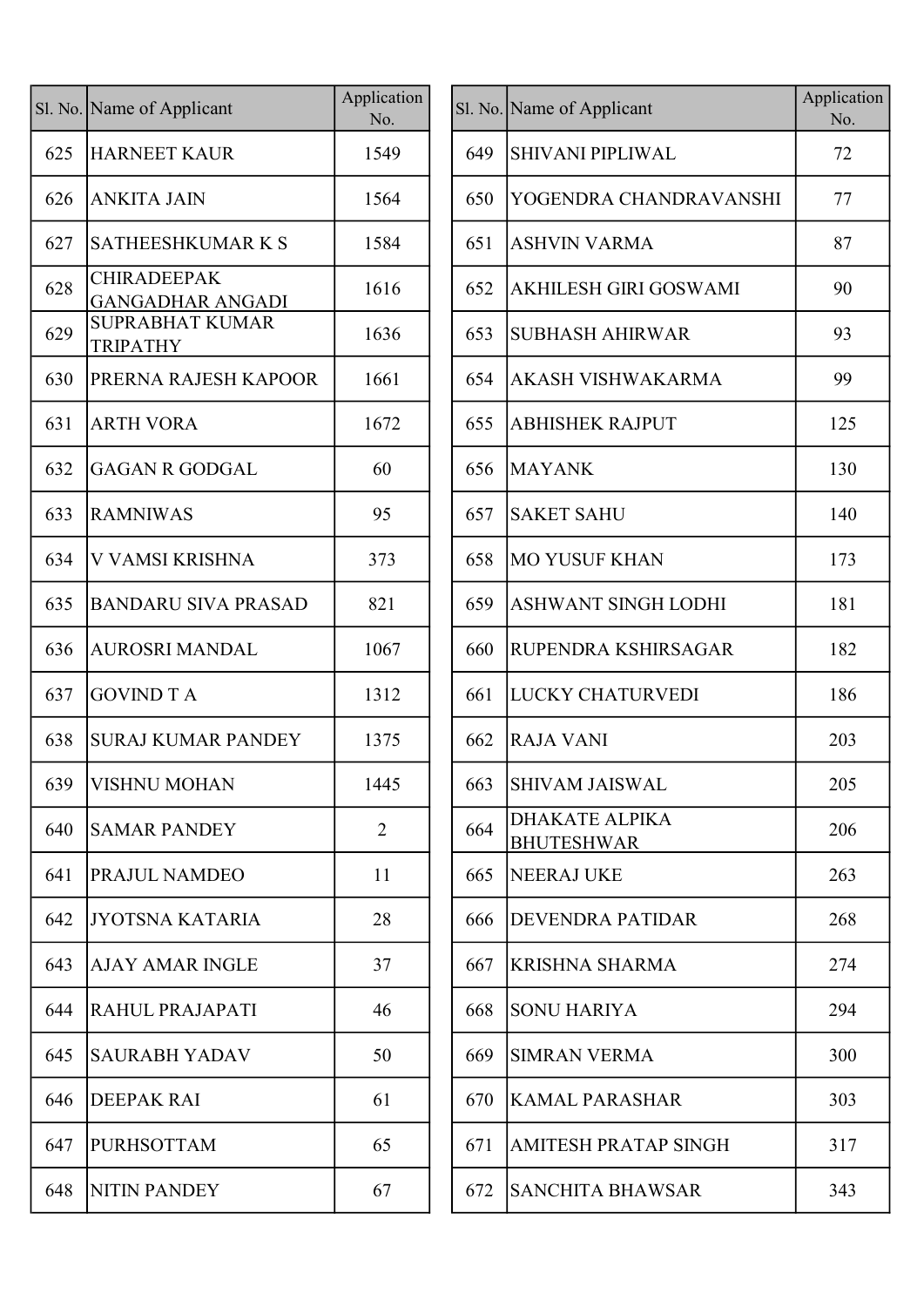|     | Sl. No. Name of Applicant   | Application<br>No. |
|-----|-----------------------------|--------------------|
| 673 | <b>KAARTIK RAIZADA</b>      | 351                |
| 674 | <b>SHREYASH SUNIL ATKAR</b> | 361                |
| 675 | <b>SHUBHAM RAI</b>          | 383                |
| 676 | <b>GAURAV RAUT</b>          | 402                |
| 677 | <b>HARSHAL KHALANE</b>      | 433                |
| 678 | POOJA PATEL                 | 441                |
| 679 | <b>SHIVPAL SURYAVANSHI</b>  | 444                |
| 680 | <b>AMBER TIWARI</b>         | 457                |
| 681 | <b>KULDEEP SINGH DANGI</b>  | 461                |
| 682 | <b>SUJEET SINGH</b>         | 463                |
| 683 | <b>RAHUL PATEL</b>          | 492                |
| 684 | <b>SANTOSH DANGI</b>        | 511                |
| 685 | <b>RAHUL THAPA</b>          | 526                |
| 686 | <b>SHASHANK SONI</b>        | 527                |
| 687 | <b>ASHRAF ALI</b>           | 529                |
| 688 | <b>ADHISHA NAIR</b>         | 546                |
| 689 | <b>KANCHAN BISWAS</b>       | 554                |
| 690 | <b>DEEPANSHU SAHU</b>       | 596                |
| 691 | PRAKASH MISHRA              | 598                |
| 692 | <b>GOVIND SINGH PARMAR</b>  | 629                |
| 693 | <b>TANMAY MISHRA</b>        | 635                |
| 694 | <b>AMAN TIWARI</b>          | 643                |
| 695 | <b>ANSHUL DUBEY</b>         | 654                |
| 696 | <b>SAHIL KHAN</b>           | 655                |

|     | l. No. Name of Applicant    | Application<br>No. |     | Sl. No. Name of Applicant     | Application<br>No. |
|-----|-----------------------------|--------------------|-----|-------------------------------|--------------------|
| 673 | <b>KAARTIK RAIZADA</b>      | 351                | 697 | <b>SOURABH JHA</b>            | 662                |
| 674 | <b>SHREYASH SUNIL ATKAR</b> | 361                | 698 | <b>DEEPA SINGH</b>            | 706                |
| 675 | <b>SHUBHAM RAI</b>          | 383                | 699 | <b>SHAILENDRA MANDOD</b>      | 713                |
| 676 | <b>GAURAV RAUT</b>          | 402                | 700 | <b>AKHILESH KUMAR HATHGEN</b> | 715                |
| 677 | <b>HARSHAL KHALANE</b>      | 433                | 701 | <b>ASHISH GADHWAL</b>         | 717                |
| 678 | <b>POOJA PATEL</b>          | 441                | 702 | KADAM ASHISH BHAGWAN          | 726                |
| 679 | SHIVPAL SURYAVANSHI         | 444                | 703 | <b>IVAN MD KHAN</b>           | 769                |
| 680 | <b>AMBER TIWARI</b>         | 457                | 704 | SUSHIL CHOUHAN                | 799                |
| 681 | <b>KULDEEP SINGH DANGI</b>  | 461                | 705 | <b>ABHISHEK SINGH</b>         | 800                |
| 682 | <b>SUJEET SINGH</b>         | 463                | 706 | <b>SANTOSH MAHOR</b>          | 802                |
| 683 | <b>RAHUL PATEL</b>          | 492                | 707 | HARSHIT SHARMA                | 812                |
| 684 | <b>SANTOSH DANGI</b>        | 511                | 708 | <b>MOHIT HURMALE</b>          | 834                |
| 685 | <b>RAHUL THAPA</b>          | 526                | 709 | NEHA VERMA                    | 837                |
| 686 | <b>SHASHANK SONI</b>        | 527                | 710 | <b>PRATEEK BARMAN</b>         | 838                |
| 687 | <b>ASHRAF ALI</b>           | 529                |     | 711 HARDIK KUMAR SONI         | 840                |
| 688 | <b>ADHISHA NAIR</b>         | 546                | 712 | <b>VIKAS JOTHE</b>            | 841                |
| 689 | <b>KANCHAN BISWAS</b>       | 554                | 713 | MUSKAN MAINA                  | 858                |
| 690 | <b>DEEPANSHU SAHU</b>       | 596                | 714 | KRISHNA KANTA KUSHWAHA        | 881                |
| 691 | PRAKASH MISHRA              | 598                | 715 | <b>SHUBHAM KATIYAR</b>        | 883                |
| 692 | <b>GOVIND SINGH PARMAR</b>  | 629                | 716 | <b>ANUPAM TIWARI</b>          | 899                |
| 693 | <b>TANMAY MISHRA</b>        | 635                | 717 | <b>ARVIND KUMAR GUDELE</b>    | 944                |
| 694 | <b>AMAN TIWARI</b>          | 643                | 718 | ASHUTOSH SINGHAI              | 1372               |
| 695 | <b>ANSHUL DUBEY</b>         | 654                | 719 | NEHA BANIYA                   | 1474               |
| 696 | <b>SAHIL KHAN</b>           | 655                | 720 | <b>RAJ LOGRE</b>              | 1488               |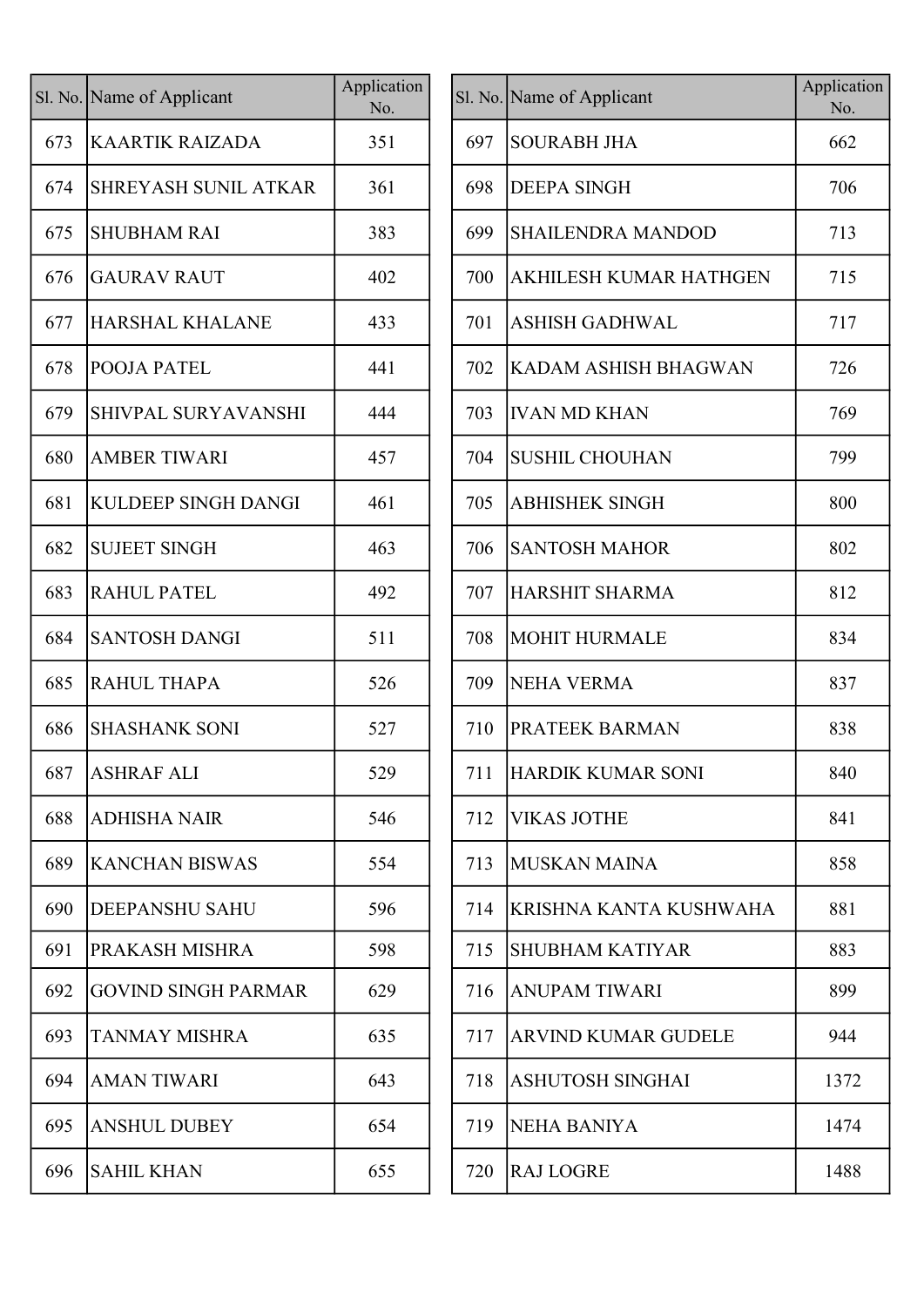|     | Sl. No. Name of Applicant                | Application<br>No. |
|-----|------------------------------------------|--------------------|
| 721 | <b>NARESH KUMAR</b><br><b>AHIRWAR</b>    | 1504               |
| 722 | RAHUL SINGH KUSHWAHA                     | 1505               |
| 723 | <b>AYUSHI JINA</b>                       | 64                 |
| 724 | PRIYESH PAL                              | 412                |
| 725 | <b>DEEPAK SONI</b>                       | 448                |
| 726 | <b>AYUSH TIWARI</b>                      | 518                |
| 727 | ROHIT BHAGWAT KATRE                      | 524                |
| 728 | <b>KHEMRAJ SEN</b>                       | 535                |
| 729 | <b>ABHISHEK KUMAR</b>                    | 543                |
| 730 | <b>GOVIND JADIYA</b>                     | 659                |
| 731 | <b>AMIT KUMAR</b>                        | 737                |
| 732 | <b>ADARSH THASSU</b>                     | 888                |
| 733 | <b>PUSHPENDRA SINGH</b><br><b>THAKUR</b> | 903                |
| 734 | <b>AYUSHMAN TIWARI</b>                   | 936                |
| 735 | <b>MAYUR SHANKAR</b><br><b>MESHRAM</b>   | 952                |
| 736 | <b>AKASH KUMAR</b>                       | 957                |
| 737 | <b>ANKIT KHANDUJA</b>                    | 973                |
| 738 | <b>VAIBHAV CHOUBEY</b>                   | 985                |
| 739 | <b>ARPIT YADAV</b>                       | 1002               |
| 740 | <b>GAURAV TIWARI</b>                     | 1007               |
| 741 | <b>RAVI AHIRWAR</b>                      | 1014               |
| 742 | <b>MANOHER RAY</b>                       | 1035               |
| 743 | <b>TANMAY GUHA NEOGI</b>                 | 1039               |
| 744 | PRADEEP TIWARI                           | 1041               |

|     | l. No. Name of Applicant               | Application<br>No. |     | Sl. No. Name of Applicant     | Application<br>No. |
|-----|----------------------------------------|--------------------|-----|-------------------------------|--------------------|
| 721 | <b>NARESH KUMAR</b><br><b>AHIRWAR</b>  | 1504               | 745 | <b>BAL MUKUND AHIRWAR</b>     | 1044               |
| 722 | RAHUL SINGH KUSHWAHA                   | 1505               | 746 | <b>SHUBHAM SHARAN</b>         | 1051               |
| 723 | <b>AYUSHI JINA</b>                     | 64                 | 747 | ISHWAR NANA PATIL             | 1061               |
| 724 | <b>PRIYESH PAL</b>                     | 412                | 748 | <b>KASHAF AHMED KHAN</b>      | 1062               |
| 725 | <b>DEEPAK SONI</b>                     | 448                | 749 | <b>HEMSAGAR</b>               | 1071               |
| 726 | <b>AYUSH TIWARI</b>                    | 518                | 750 | <b>VAIBHAV SHUKLA</b>         | 1080               |
| 727 | <b>ROHIT BHAGWAT KATRE</b>             | 524                | 751 | <b>RAJSHREE THAKKAR</b>       | 1086               |
| 728 | <b>KHEMRAJ SEN</b>                     | 535                | 752 | <b>SANKET CHOUHAN</b>         | 1096               |
| 729 | <b>ABHISHEK KUMAR</b>                  | 543                | 753 | <b>SUMIT PRAKASH PANDEY</b>   | 1114               |
| 730 | <b>GOVIND JADIYA</b>                   | 659                | 754 | <b>PRANJAL PATERIYA</b>       | 1115               |
| 731 | <b>AMIT KUMAR</b>                      | 737                | 755 | <b>AMAN AHMED KHAN</b>        | 1121               |
| 732 | <b>ADARSH THASSU</b>                   | 888                | 756 | MIZAN AHMAD KHAN              | 1129               |
| 733 | PUSHPENDRA SINGH<br><b>THAKUR</b>      | 903                | 757 | <b>ANUJ AHIRWAR</b>           | 1154               |
| 734 | <b>AYUSHMAN TIWARI</b>                 | 936                | 758 | <b>HARISEVAK AHIRWAR</b>      | 1174               |
| 735 | <b>MAYUR SHANKAR</b><br><b>MESHRAM</b> | 952                |     | 759   GYANCHAND AHIRWAR       | 1175               |
| 736 | <b>AKASH KUMAR</b>                     | 957                | 760 | PUSHPAK M. BHAT               | 1181               |
| 737 | <b>ANKIT KHANDUJA</b>                  | 973                | 761 | <b>SAURABH BIRAMWAR</b>       | 1184               |
| 738 | <b>VAIBHAV CHOUBEY</b>                 | 985                | 762 | <b>ANIKET MISHRA</b>          | 1187               |
| 739 | <b>ARPIT YADAV</b>                     | 1002               | 763 | <b>SHREY SHRIVASTAVA</b>      | 1189               |
| 740 | <b>GAURAV TIWARI</b>                   | 1007               | 764 | ROHIT SHRIRAM WANKHEDE        | 1207               |
| 741 | <b>RAVI AHIRWAR</b>                    | 1014               | 765 | <b>RAHUL SEN</b>              | 1214               |
| 742 | <b>MANOHER RAY</b>                     | 1035               | 766 | <b>GAURAV</b>                 | 1238               |
| 743 | <b>TANMAY GUHA NEOGI</b>               | 1039               | 767 | <b>SNEH KUMAR VISHWAKARMA</b> | 1248               |
| 744 | <b>PRADEEP TIWARI</b>                  | 1041               | 768 | <b>RACHNA BHATT</b>           | 1251               |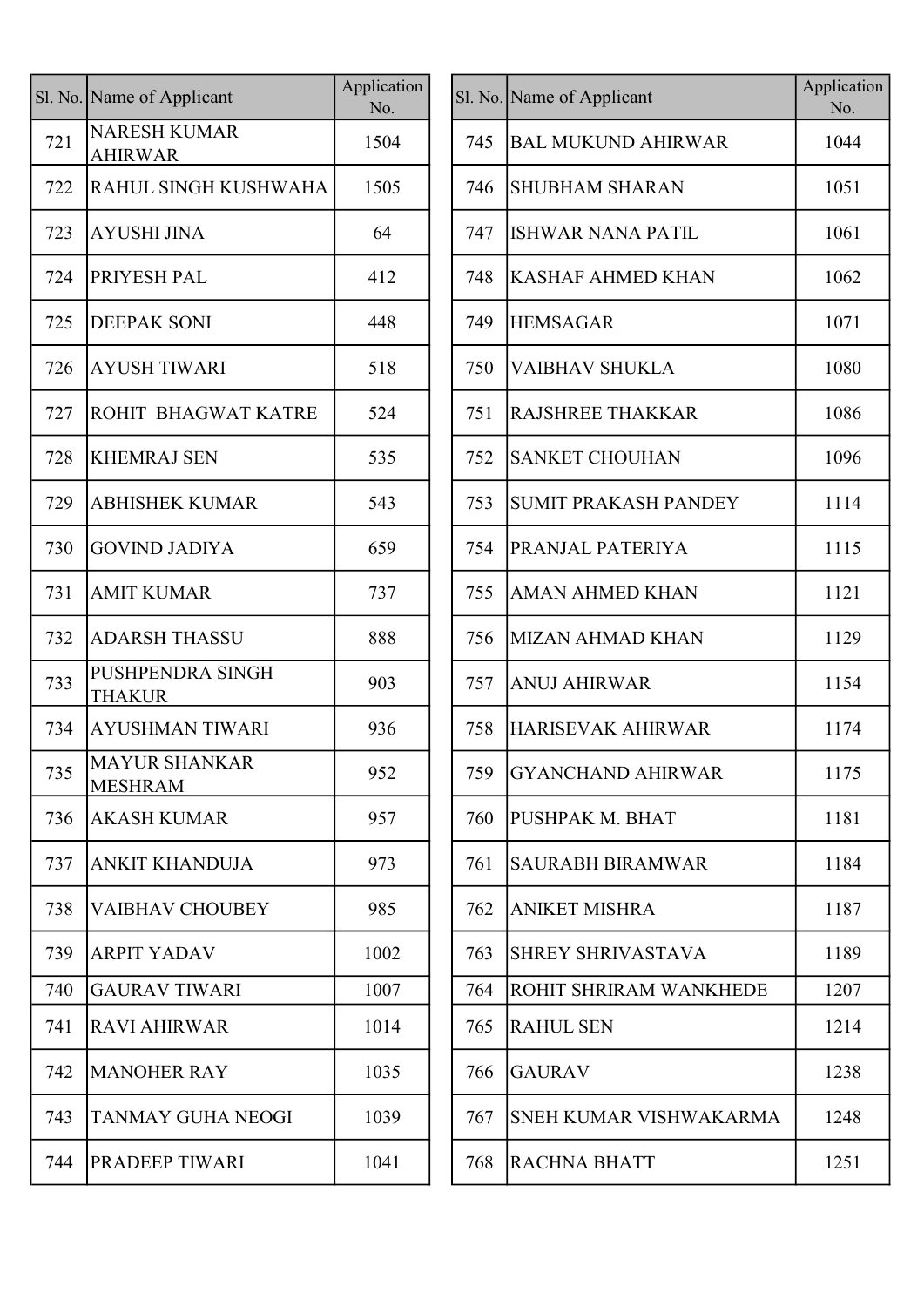|     | Sl. No. Name of Applicant           | Application<br>No. |     | Sl. No. Name of Applicant    | Applicati<br>No. |
|-----|-------------------------------------|--------------------|-----|------------------------------|------------------|
| 769 | <b>SHARDUL SHAH</b>                 | 1252               | 793 | <b>PRIYAM JAIN</b>           | 1638             |
| 770 | <b>KRITI BHATT</b>                  | 1253               | 794 | <b>AYUSH KUMAR</b>           | 1642             |
| 771 | <b>KETKI ASHADA</b>                 | 1269               | 795 | <b>AMITESH SHARMA</b>        | 1643             |
| 772 | <b>DIKSHA SENGAR</b>                | 1280               | 796 | <b>RAM TIWARI</b>            | 1666             |
| 773 | <b>JUHIL UKEY</b>                   | 1300               | 797 | <b>SHUBHAM BHAWSAR</b>       | 1668             |
| 774 | <b>RAKSHA TANWER</b>                | 1317               | 798 | <b>KANUPRIYA GUPTA</b>       | 1677             |
| 775 | PRATIGYA VYAS                       | 1320               | 799 | <b>SUMIT SINGH CHANDEL</b>   | 1684             |
| 776 | <b>SANKET TIWARI</b>                | 1333               | 800 | PINKY VISWAKARMA             | 1694             |
| 777 | NANDGAONKAR DIPAK<br><b>SUBHASH</b> | 1353               | 801 | <b>ABHINANDAN TOMER</b>      | 1702             |
| 778 | RAGHVENDRA KAUSHIK                  | 1374               | 802 | <b>BHEWIGYADEEP SHIVHARE</b> | 1703             |
| 779 | <b>ANAND AGRAWAL</b>                | 1406               | 803 | <b>ABHISHEK DOGRA</b>        | 135              |
| 780 | <b>AWADESH KARMODIYA</b>            | 1427               | 804 | <b>JUGAL KOSHAL</b>          | 159              |
| 781 | <b>ASHWINI DIXIT</b>                | 1434               | 805 | <b>ANISH KUMAR</b>           | 183              |
| 782 | <b>AADITYA BARODE</b>               | 1450               | 806 | <b>DURGESH</b>               | 254              |
| 783 | <b>JOY SUNIL BALLEWAR</b>           | 1460               | 807 | <b>ANUJ VATS</b>             | 257              |
| 784 | MOHAMMAD JUNAID<br><b>KHAN</b>      | 1476               | 808 | <b>SHIVANGI</b>              | 264              |
| 785 | <b>RAMU PURI</b>                    | 1500               | 809 | <b>SHUBHAM SHARMA</b>        | 318              |
| 786 | <b>GAURAV GOUND</b>                 | 1521               | 810 | <b>RAHUL</b>                 | 344              |
| 787 | <b>AMIT KUMAR</b>                   | 1528               | 811 | <b>SAHIL BATRA</b>           | 354              |
| 788 | <b>NIKKY AHIRWAR</b>                | 1539               | 812 | <b>MANU GUPTA</b>            | 364              |
| 789 | <b>SHROTI SINGH</b>                 | 1554               | 813 | DAJWINDER KUMAR              | 467              |
| 790 | PRASOON MISHRA                      | 1572               | 814 | <b>JASVIR SINGH</b>          | 477              |
| 791 | <b>SHIV KUMAR KATARIYA</b>          | 1578               | 815 | PARVINDER SINGH              | 478              |
| 792 | <b>RAHUL SHAKYA</b>                 | 1617               | 816 | <b>BHARAT</b>                | 483              |
|     |                                     |                    |     |                              |                  |

| Name of Applicant                   | Application<br>No. |     | Sl. No. Name of Applicant    | Application<br>No. |
|-------------------------------------|--------------------|-----|------------------------------|--------------------|
| <b>SHARDUL SHAH</b>                 | 1252               | 793 | <b>PRIYAM JAIN</b>           | 1638               |
| KRITI BHATT                         | 1253               | 794 | <b>AYUSH KUMAR</b>           | 1642               |
| KETKI ASHADA                        | 1269               | 795 | <b>AMITESH SHARMA</b>        | 1643               |
| DIKSHA SENGAR                       | 1280               | 796 | <b>RAM TIWARI</b>            | 1666               |
| <b>JUHIL UKEY</b>                   | 1300               | 797 | <b>SHUBHAM BHAWSAR</b>       | 1668               |
| <b>RAKSHA TANWER</b>                | 1317               | 798 | <b>KANUPRIYA GUPTA</b>       | 1677               |
| PRATIGYA VYAS                       | 1320               | 799 | <b>SUMIT SINGH CHANDEL</b>   | 1684               |
| <b>SANKET TIWARI</b>                | 1333               | 800 | PINKY VISWAKARMA             | 1694               |
| NANDGAONKAR DIPAK<br><b>SUBHASH</b> | 1353               | 801 | <b>ABHINANDAN TOMER</b>      | 1702               |
| RAGHVENDRA KAUSHIK                  | 1374               | 802 | <b>BHEWIGYADEEP SHIVHARE</b> | 1703               |
| <b>ANAND AGRAWAL</b>                | 1406               | 803 | <b>ABHISHEK DOGRA</b>        | 135                |
| AWADESH KARMODIYA                   | 1427               | 804 | <b>JUGAL KOSHAL</b>          | 159                |
| ASHWINI DIXIT                       | 1434               | 805 | <b>ANISH KUMAR</b>           | 183                |
| <b>AADITYA BARODE</b>               | 1450               | 806 | <b>DURGESH</b>               | 254                |
| JOY SUNIL BALLEWAR                  | 1460               | 807 | <b>ANUJ VATS</b>             | 257                |
| MOHAMMAD JUNAID<br>KHAN             | 1476               | 808 | <b>SHIVANGI</b>              | 264                |
| RAMU PURI                           | 1500               | 809 | <b>SHUBHAM SHARMA</b>        | 318                |
| <b>GAURAV GOUND</b>                 | 1521               | 810 | <b>RAHUL</b>                 | 344                |
| AMIT KUMAR                          | 1528               | 811 | <b>SAHIL BATRA</b>           | 354                |
| NIKKY AHIRWAR                       | 1539               | 812 | <b>MANU GUPTA</b>            | 364                |
| <b>SHROTI SINGH</b>                 | 1554               | 813 | <b>DAJWINDER KUMAR</b>       | 467                |
| PRASOON MISHRA                      | 1572               | 814 | <b>JASVIR SINGH</b>          | 477                |
| SHIV KUMAR KATARIYA                 | 1578               | 815 | PARVINDER SINGH              | 478                |
| RAHUL SHAKYA                        | 1617               | 816 | <b>BHARAT</b>                | 483                |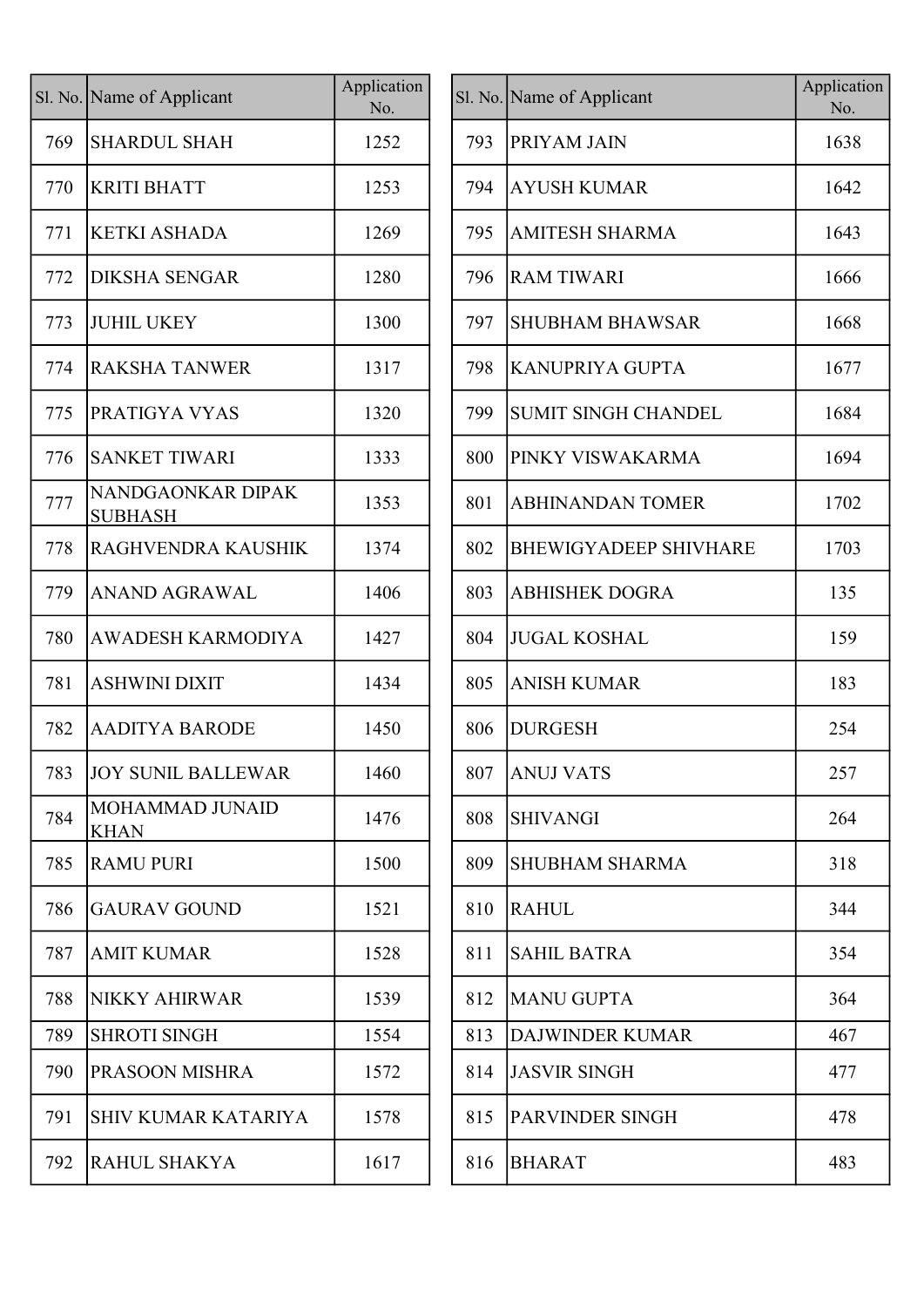|     | Sl. No. Name of Applicant               | Application<br>No. |     | Sl. No. Name of Applicant    | Applicat<br>No. |
|-----|-----------------------------------------|--------------------|-----|------------------------------|-----------------|
| 817 | <b>KAMAL KANT</b>                       | 537                | 841 | <b>RAJAT THAKUR</b>          | 1349            |
| 818 | <b>RAVEENA</b>                          | 541                | 842 | <b>RIYANSH TANEJA</b>        | 1350            |
| 819 | <b>KAJAL</b>                            | 560                | 843 | <b>PRASHANT GUPTA</b>        | 1415            |
| 820 | <b>ANUJ RAJ</b>                         | 695                | 844 | <b>DIVJOT</b>                | 1419            |
| 821 | <b>ATUL</b>                             | 705                | 845 | <b>SHIVANI</b>               | 1468            |
| 822 | <b>YOG RAJ</b>                          | 750                | 846 | RASHMITA SAIKIA              | 1477            |
| 823 | <b>SAHIL KUMAR</b>                      | 767                | 847 | PARAS SHARMA                 | 1507            |
| 824 | <b>GAURAV KHAIRWAL</b>                  | 782                | 848 | <b>VISHAL JOSHI</b>          | 1542            |
| 825 | <b>ARVIND KAUSHAL</b>                   | 863                | 849 | <b>ANKUJ KUMAR</b>           | 1557            |
| 826 | <b>SHARDHA</b>                          | 890                | 850 | <b>GOURAV SHARMA</b>         | 1566            |
| 827 | <b>ANKUR</b>                            | 891                | 851 | PRIYA KAUSHAL                | 1568            |
| 828 | <b>ABHISHEK NAUTIYAL</b>                | 897                | 852 | <b>VAIBHAV BURMAN</b>        | 1570            |
| 829 | <b>PAWAN KUMAR</b>                      | 924                | 853 | <b>ROHIT SHARMA</b>          | 1577            |
| 830 | <b>BALIJIT SINGH</b>                    | 950                | 854 | NISHA SHARMA                 | 1609            |
| 831 | <b>SUKHJAP SINGH</b>                    | 986                |     | 855 ADITYA SHARMA            | 1619            |
| 832 | <b>AMAN</b>                             | 1004               | 856 | <b>GAURAV VATAS</b>          | 1699            |
| 833 | MANJINDER SINGH                         | 1021               | 857 | <b>VINOD SHARMA</b>          | 121             |
| 834 | <b>NAVJOT KAUR</b>                      | 1064               | 858 | <b>BALRAJ</b>                | 137             |
| 835 | <b>MRIDUL SHARMA</b>                    | 1069               | 859 | <b>SOHAN LAL</b>             | 158             |
| 836 | <b>RUPALI SHARMA</b>                    | 1139               | 860 | <b>RAMANDEEP</b>             | 167             |
| 837 | <b>HEENU KHANNA</b>                     | 1221               | 861 | <b>VEDPAL</b>                | 191             |
| 838 | <b>KARTIK</b>                           | 1245               | 862 | <b>MOHNISH KUMAR PAUL</b>    | 197             |
| 839 | <b>BHAGWAN SINGH</b>                    | 1327               | 863 | <b>ANOOP</b>                 | 199             |
| 840 | <b>AVRINDER SINGH</b><br><b>CHATTHA</b> | 1344               | 864 | <b>INDERPREET KAUR SAHNI</b> | 230             |

| Name of Applicant                       | Application<br>No. |     | Sl. No. Name of Applicant    | Application<br>No. |
|-----------------------------------------|--------------------|-----|------------------------------|--------------------|
| <b>KAMAL KANT</b>                       | 537                | 841 | <b>RAJAT THAKUR</b>          | 1349               |
| <b>RAVEENA</b>                          | 541                | 842 | <b>RIYANSH TANEJA</b>        | 1350               |
| KAJAL                                   | 560                | 843 | <b>PRASHANT GUPTA</b>        | 1415               |
| ANUJ RAJ                                | 695                | 844 | <b>DIVJOT</b>                | 1419               |
| ATUL                                    | 705                | 845 | <b>SHIVANI</b>               | 1468               |
| <b>YOG RAJ</b>                          | 750                | 846 | RASHMITA SAIKIA              | 1477               |
| <b>SAHIL KUMAR</b>                      | 767                | 847 | PARAS SHARMA                 | 1507               |
| <b>GAURAV KHAIRWAL</b>                  | 782                | 848 | <b>VISHAL JOSHI</b>          | 1542               |
| ARVIND KAUSHAL                          | 863                | 849 | <b>ANKUJ KUMAR</b>           | 1557               |
| <b>SHARDHA</b>                          | 890                | 850 | <b>GOURAV SHARMA</b>         | 1566               |
| <b>ANKUR</b>                            | 891                | 851 | PRIYA KAUSHAL                | 1568               |
| <b>ABHISHEK NAUTIYAL</b>                | 897                | 852 | <b>VAIBHAV BURMAN</b>        | 1570               |
| PAWAN KUMAR                             | 924                | 853 | <b>ROHIT SHARMA</b>          | 1577               |
| <b>BALIJIT SINGH</b>                    | 950                | 854 | NISHA SHARMA                 | 1609               |
| <b>SUKHJAP SINGH</b>                    | 986                |     | 855 ADITYA SHARMA            | 1619               |
| <b>AMAN</b>                             | 1004               | 856 | <b>GAURAV VATAS</b>          | 1699               |
| <b>MANJINDER SINGH</b>                  | 1021               | 857 | <b>VINOD SHARMA</b>          | 121                |
| NAVJOT KAUR                             | 1064               | 858 | <b>BALRAJ</b>                | 137                |
| <b>MRIDUL SHARMA</b>                    | 1069               | 859 | <b>SOHAN LAL</b>             | 158                |
| RUPALI SHARMA                           | 1139               | 860 | <b>RAMANDEEP</b>             | 167                |
| HEENU KHANNA                            | 1221               | 861 | <b>VEDPAL</b>                | 191                |
| <b>KARTIK</b>                           | 1245               | 862 | MOHNISH KUMAR PAUL           | 197                |
| BHAGWAN SINGH                           | 1327               | 863 | <b>ANOOP</b>                 | 199                |
| <b>AVRINDER SINGH</b><br><b>CHATTHA</b> | 1344               | 864 | <b>INDERPREET KAUR SAHNI</b> | 230                |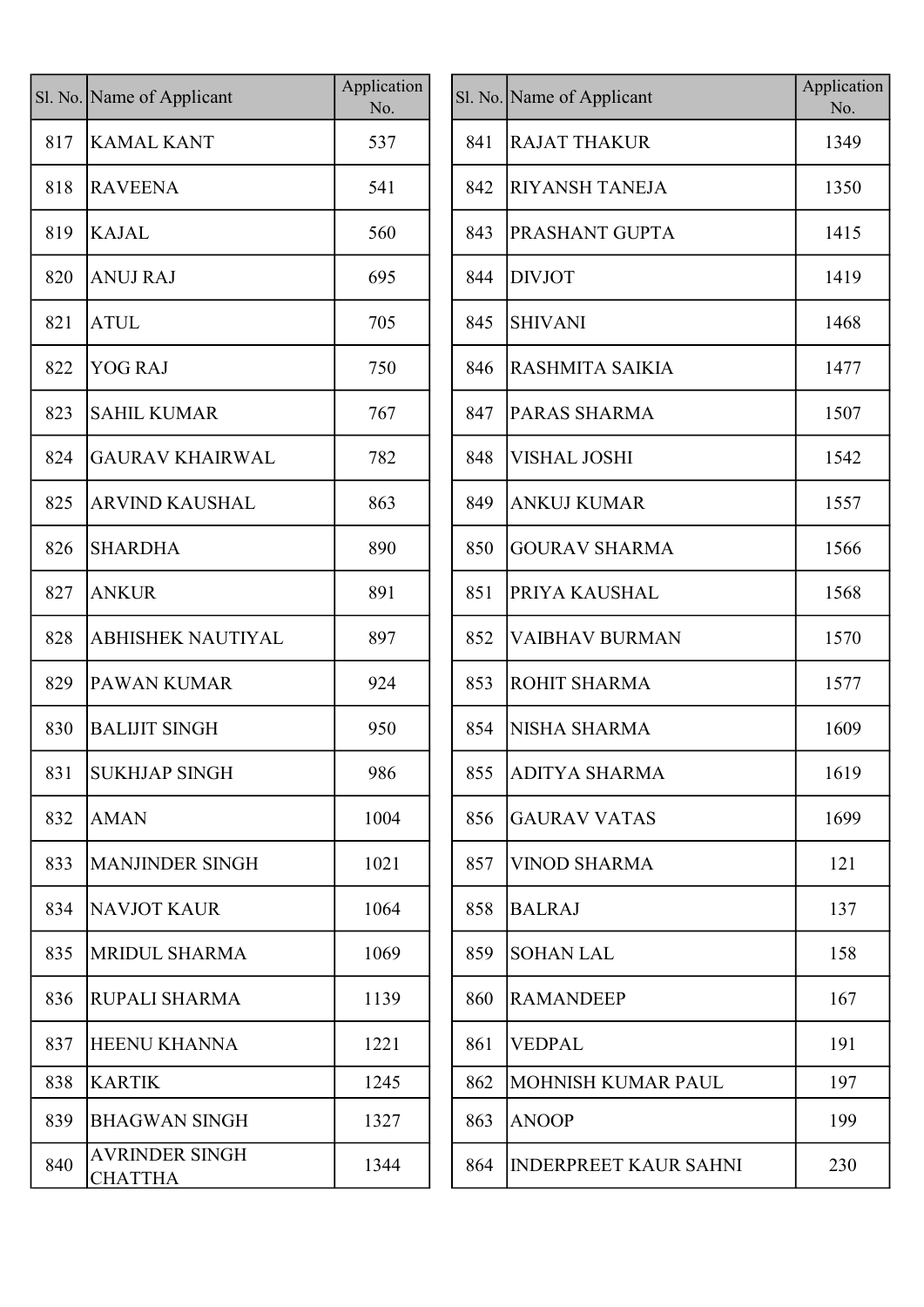|     | Sl. No. Name of Applicant               | Application<br>No. |     | Sl. No. Name of Applicant               |
|-----|-----------------------------------------|--------------------|-----|-----------------------------------------|
| 865 | SUDHANSHU SRIVASTAVA                    | 287                | 889 | PAWAN MANOJ INDREKAR                    |
| 866 | <b>MAYANK SINGH</b>                     | 327                | 890 | <b>TUSHAR SINGH</b>                     |
| 867 | <b>SAMARVIR SINGH</b>                   | 379                | 891 | <b>SAYYED ALIM</b>                      |
| 868 | <b>JYOTI SHARMA</b>                     | 512                | 892 | <b>AADISH KUMAR</b>                     |
| 869 | <b>MEGHA PANT</b>                       | 517                | 893 | <b>MANDY SINGH</b>                      |
| 870 | <b>VIKRAM</b>                           | 582                | 894 | <b>VARSHA VALSAN</b>                    |
| 871 | <b>AARZOO JAJORIA</b>                   | 646                | 895 | <b>ATHUL M</b>                          |
| 872 | <b>MAYANK SINGH</b><br><b>CHAUDHARY</b> | 669                | 896 | <b>ATHUL M</b>                          |
| 873 | <b>SWARAJ RAWAT</b>                     | 673                | 897 | <b>TIGER RANVIJAY KUMAR</b>             |
| 874 | <b>JAYANT DIXIT</b>                     | 721                | 898 | <b>MANIKAVEL S</b>                      |
| 875 | <b>GARIMA SINGH</b>                     | 723                | 899 | <b>SWATHILAKSHMIP</b>                   |
| 876 | <b>GOBIND KUMAR</b>                     | 744                | 900 | <b>JENNY BHARATHIK</b>                  |
| 877 | <b>SANDEEP SINGH</b>                    | 777                | 901 | <b>DHINESH KUMAR</b>                    |
| 878 | <b>SIMRANJIT KAUR</b>                   | 937                | 902 | <b>J VIGHNESH</b>                       |
| 879 | PULKIT SAINI                            | 961                | 903 | ANIRUDDHA CHANDRAKANT<br><b>SHINGRU</b> |
| 880 | <b>LAKSHAY ARORA</b>                    | 979                | 904 | <b>M R NETHAJI</b>                      |
| 881 | <b>SHEETAL KUMARI</b>                   | 984                | 905 | <b>GAYATRI TARTARE</b>                  |
| 882 | <b>PARUL KAUSHIK</b>                    | 1010               | 906 | NIVEDITHA V                             |
| 883 | <b>SUKHPREET SINGH</b>                  | 1090               | 907 | <b>GOKUL PRIYAN M</b>                   |
| 884 | <b>SUBODH SHARMA</b>                    | 1125               | 908 | <b>ABINAYA</b>                          |
| 885 | <b>KAMAL KISHORE</b>                    | 1183               | 909 | <b>NITISH KUMAR</b>                     |
| 886 | <b>RAJNESHWAR CHAUHAN</b>               | 1186               | 910 | <b>SHAHUL HAMEED VA</b>                 |
| 887 | <b>RAJNI</b>                            | 1188               | 911 | <b>BABU</b>                             |
| 888 | PARTEEK BADERA                          | 1192               | 912 | <b>ESWAR</b>                            |

|     | l. No. Name of Applicant                | Application<br>No. |     | Sl. No. Name of Applicant               | Application<br>No. |
|-----|-----------------------------------------|--------------------|-----|-----------------------------------------|--------------------|
| 865 | SUDHANSHU SRIVASTAVA                    | 287                | 889 | <b>PAWAN MANOJ INDREKAR</b>             | 1202               |
| 866 | MAYANK SINGH                            | 327                | 890 | <b>TUSHAR SINGH</b>                     | 1212               |
| 867 | <b>SAMARVIR SINGH</b>                   | 379                | 891 | <b>SAYYED ALIM</b>                      | 1222               |
| 868 | <b>JYOTI SHARMA</b>                     | 512                | 892 | <b>AADISH KUMAR</b>                     | 1288               |
| 869 | <b>MEGHA PANT</b>                       | 517                | 893 | <b>MANDY SINGH</b>                      | 1534               |
| 870 | <b>VIKRAM</b>                           | 582                | 894 | <b>VARSHA VALSAN</b>                    | 249                |
| 871 | <b>AARZOO JAJORIA</b>                   | 646                | 895 | <b>ATHUL M</b>                          | 266                |
| 872 | <b>MAYANK SINGH</b><br><b>CHAUDHARY</b> | 669                | 896 | <b>ATHUL M</b>                          | 267                |
| 873 | <b>SWARAJ RAWAT</b>                     | 673                | 897 | <b>TIGER RANVIJAY KUMAR</b>             | 378                |
| 874 | JAYANT DIXIT                            | 721                | 898 | <b>MANIKAVEL S</b>                      | 548                |
| 875 | <b>GARIMA SINGH</b>                     | 723                | 899 | <b>SWATHILAKSHMIP</b>                   | 581                |
| 876 | <b>GOBIND KUMAR</b>                     | 744                | 900 | <b>JENNY BHARATHIK</b>                  | 602                |
| 877 | <b>SANDEEP SINGH</b>                    | 777                | 901 | <b>DHINESH KUMAR</b>                    | 636                |
| 878 | <b>SIMRANJIT KAUR</b>                   | 937                | 902 | <b>J VIGHNESH</b>                       | 644                |
|     | 879 PULKIT SAINI                        | 961                | 903 | ANIRUDDHA CHANDRAKANT<br><b>SHINGRU</b> | 817                |
| 880 | LAKSHAY ARORA                           | 979                | 904 | M R NETHAJI                             | 826                |
| 881 | <b>SHEETAL KUMARI</b>                   | 984                | 905 | <b>GAYATRI TARTARE</b>                  | 853                |
| 882 | <b>PARUL KAUSHIK</b>                    | 1010               | 906 | <b>NIVEDITHA V</b>                      | 884                |
| 883 | <b>SUKHPREET SINGH</b>                  | 1090               | 907 | <b>GOKUL PRIYAN M</b>                   | 892                |
| 884 | <b>SUBODH SHARMA</b>                    | 1125               | 908 | <b>ABINAYA</b>                          | 940                |
| 885 | <b>KAMAL KISHORE</b>                    | 1183               | 909 | <b>NITISH KUMAR</b>                     | 963                |
| 886 | <b>RAJNESHWAR CHAUHAN</b>               | 1186               | 910 | <b>SHAHUL HAMEED VA</b>                 | 966                |
| 887 | <b>RAJNI</b>                            | 1188               | 911 | <b>BABU</b>                             | 1116               |
| 888 | PARTEEK BADERA                          | 1192               | 912 | <b>ESWAR</b>                            | 1133               |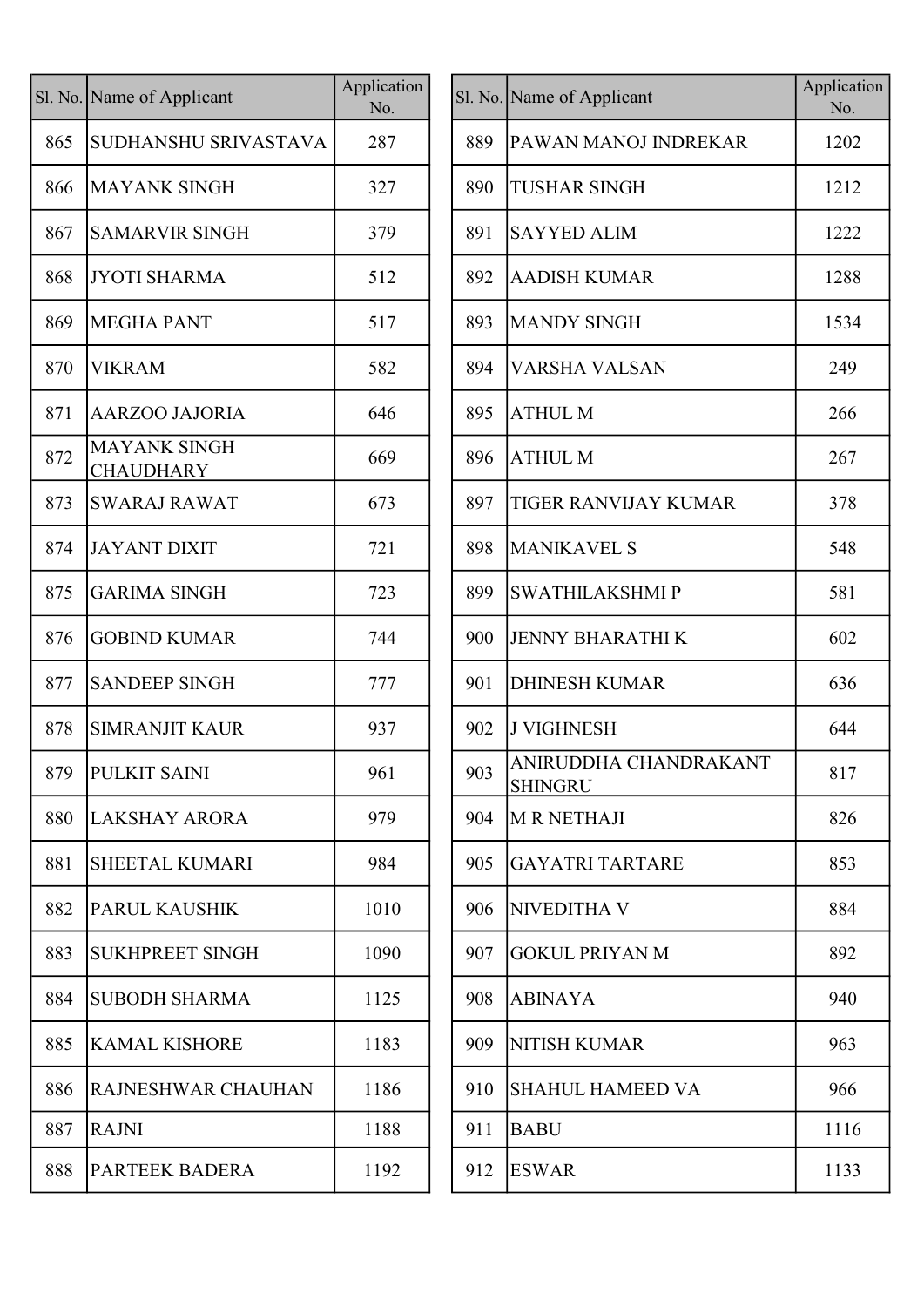|     | Sl. No. Name of Applicant      | Application<br>No. |     | Sl. No. Name of Applicar                 |
|-----|--------------------------------|--------------------|-----|------------------------------------------|
| 913 | L.DIVYANATHAN                  | 1218               | 937 | YAMINI SAHOO                             |
| 914 | <b>SURYA DEV CHANDRA</b>       | 1363               | 938 | <b>KUNAL BHANG</b>                       |
| 915 | <b>AJNAM</b>                   | 1689               | 939 | <b>DIPANWIT DAS</b>                      |
| 916 | <b>AKASH K P</b>               | 1697               | 940 | RAJESH KUMA                              |
| 917 | <b>TEJAS PRAVIN YERNE</b>      | 590                | 941 | <b>DEVASHISH NA</b>                      |
| 918 | <b>HIMANSHU KUMAR</b>          | 1073               | 942 | <b>AMIT CHANDR</b>                       |
| 919 | <b>SAMBIT BEHERA</b>           | 57                 | 943 | <b>GAURAV MUJE</b>                       |
| 920 | <b>BINDULATA PALEI</b>         | 62                 | 944 | <b>SUDHASRI MAI</b>                      |
| 921 | KAHNU CHARAN MALLICK           | 85                 | 945 | <b>GURUDAS SINC</b>                      |
| 922 | SHRADHANJALI SARANGI           | 123                | 946 | DAYASAGAR D                              |
| 923 | <b>SUBHAM MEHER</b>            | 124                | 947 | <b>JON KALITA</b>                        |
| 924 | <b>DAMBARU DHAR BAGHEL</b>     | 129                | 948 | PRAJJWAL CHA                             |
| 925 | YASHWANT ANAND<br><b>GUPTA</b> | 355                | 949 | NABAJYOTI NA                             |
| 926 | <b>SURABHI SHRIVASTAVA</b>     | 406                | 950 | <b>SILPIKA MADH</b>                      |
| 927 | <b>SHALINI TRIPATHI</b>        | 445                | 951 | <b>IRUNGBAM YA</b>                       |
| 928 | <b>SAMARENDRA KUMAR</b>        | 498                | 952 | <b>DAWA LAMA</b>                         |
| 929 | PRIYARANJAN SAMAL              | 573                | 953 | <b>SOUMAR JYOT</b>                       |
| 930 | <b>ANIMESH SINGH</b>           | 741                | 954 | <b>SNIGDHAKSHI</b><br><b>BHATTACHARJ</b> |
| 931 | <b>SMRUTI RANJAN RAUT</b>      | 832                | 955 | <b>BHARATI BORU</b>                      |
| 932 | YASH NARA                      | 955                | 956 | <b>RAMAN NATTA</b>                       |
| 933 | <b>ANKU ANAND</b>              | 981                | 957 | <b>AKASH DAS</b>                         |
| 934 | PARTHASARATHI BEHERA           | 994                | 958 | <b>ABHIJIT CHUTI</b>                     |
| 935 | <b>MOHAN MAHAPATRA</b>         | 1024               | 959 | <b>RAJ KUMAR</b>                         |
| 936 | <b>ASHISH SIHANI</b>           | 1065               | 960 | <b>WANGKHEM R</b>                        |
|     |                                |                    |     |                                          |

| l. No. Name of Applicant       | No.  |     | Sl. No. Name of Applicant                  | Application<br>No.              |
|--------------------------------|------|-----|--------------------------------------------|---------------------------------|
| L.DIVYANATHAN                  | 1218 | 937 | YAMINI SAHOO                               | 1082                            |
| <b>SURYA DEV CHANDRA</b>       | 1363 | 938 | <b>KUNAL BHANGE</b>                        | 1203                            |
| <b>AJNAM</b>                   | 1689 | 939 | DIPANWIT DASHMOHAPATRA                     | 1278                            |
| <b>AKASH K P</b>               | 1697 | 940 | RAJESH KUMAR PANDA                         | 1299                            |
| <b>TEJAS PRAVIN YERNE</b>      | 590  | 941 | <b>DEVASHISH NAYAK</b>                     | 1402                            |
| <b>HIMANSHU KUMAR</b>          | 1073 | 942 | AMIT CHANDRIKAPURE                         | 1410                            |
| <b>SAMBIT BEHERA</b>           | 57   | 943 | <b>GAURAV MUJEWAR</b>                      | 1543                            |
| <b>BINDULATA PALEI</b>         | 62   | 944 | <b>SUDHASRI MADHUSMITA</b>                 | 1639                            |
| KAHNU CHARAN MALLICK           | 85   | 945 | <b>GURUDAS SINGH</b>                       | 1644                            |
| <b>SHRADHANJALI SARANGI</b>    | 123  | 946 | DAYASAGAR DHARUA                           | 14                              |
| <b>SUBHAM MEHER</b>            | 124  | 947 | <b>JON KALITA</b>                          | $\overline{3}$                  |
| DAMBARU DHAR BAGHEL            | 129  | 948 | PRAJJWAL CHAKRABORTY                       | 105                             |
| YASHWANT ANAND<br><b>GUPTA</b> | 355  | 949 | NABAJYOTI NATH                             | 109                             |
| <b>SURABHI SHRIVASTAVA</b>     | 406  | 950 | SILPIKA MADHUKALYA                         | 111                             |
| <b>SHALINI TRIPATHI</b>        | 445  | 951 |                                            | 114                             |
| <b>SAMARENDRA KUMAR</b>        | 498  | 952 | <b>DAWA LAMA</b>                           | 142                             |
| PRIYARANJAN SAMAL              | 573  | 953 | <b>SOUMAR JYOTI BORAH</b>                  | 144                             |
| <b>ANIMESH SINGH</b>           | 741  | 954 | <b>SNIGDHAKSHI</b><br><b>BHATTACHARJEE</b> | 154                             |
| <b>SMRUTI RANJAN RAUT</b>      | 832  | 955 | <b>BHARATI BORUAH</b>                      | 194                             |
| YASH NARA                      | 955  | 956 | RAMAN NATTA                                | 207                             |
| <b>ANKU ANAND</b>              | 981  | 957 | <b>AKASH DAS</b>                           | 237                             |
| PARTHASARATHI BEHERA           | 994  | 958 | <b>ABHIJIT CHUTIA</b>                      | 248                             |
| MOHAN MAHAPATRA                | 1024 | 959 | <b>RAJ KUMAR</b>                           | 259                             |
| <b>ASHISH SIHANI</b>           | 1065 | 960 | WANGKHEM ROSTAN MEITEI                     | 261                             |
|                                |      |     |                                            | <b>IRUNGBAM YAIPHABA MEETEI</b> |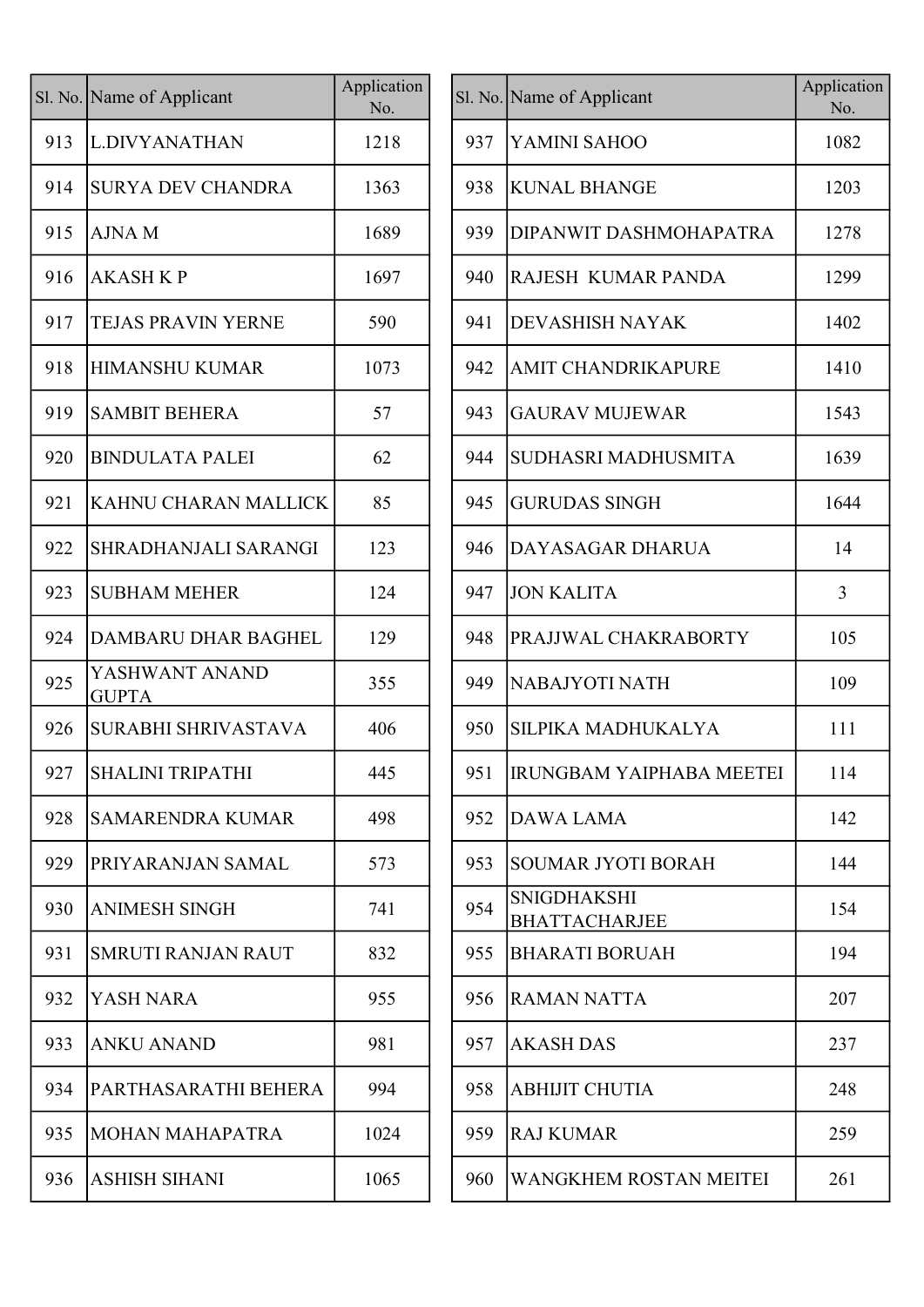| Sl.<br>No. | Name of Applicant                       | Application<br>No. |
|------------|-----------------------------------------|--------------------|
| 961        | <b>AALOK KUMAR</b>                      | 279                |
| 962        | NEHA CHAKRABORTY                        | 288                |
| 963        | <b>ABINASH SARMAH</b>                   | 339                |
| 964        | <b>TAKAM MAGA</b>                       | 349                |
| 965        | AICHARJYA RAJ GOGOI                     | 358                |
| 966        | <b>ABHILASH BORBORAH</b>                | 436                |
| 967        | <b>PAYEL DAS</b>                        | 488                |
| 968        | <b>TUTUMONI KALITA</b>                  | 460                |
| 969        | THOKCHOM DAVID MEITEI                   | 466                |
| 970        | <b>RAHUL KUMAR</b>                      | 489                |
| 971        | <b>ANAND KUMAR</b>                      | 522                |
| 972        | <b>MEIKAM BABYGRACE</b><br><b>DEVI</b>  | 549                |
| 973        | <b>SHAGOLSEM BIJEN SINGH</b>            | 555                |
| 974        | PRADYUT BIKASH DAS                      | 589                |
| 975        | <b>HASSAN SHAHNOWAZ</b><br><b>ISLAM</b> | 593                |
| 976        | PALLAB MEDHI                            | 597                |
| 977        | <b>SRISHTI SHARMA</b>                   | 601                |
| 978        | RASHMIREKHA SHARMA                      | 611                |
| 979        | <b>AMAN KUMAR DORA</b>                  | 617                |
| 980        | <b>CHANDRASNATA KAR</b>                 | 625                |
| 981        | <b>SIMA DAS</b>                         | 672                |
| 982        | <b>UTPALA DAS</b>                       | 681                |
| 983        | <b>AMARJIT PANDEY</b>                   | 684                |
| 984        | <b>AMAN RAHANG</b>                      | 707                |

| S1.<br>No. | Name of Applicant                       | Application<br>No. | Sl.<br>No. | Name of Applicant           | Application<br>No. |
|------------|-----------------------------------------|--------------------|------------|-----------------------------|--------------------|
| 961        | <b>AALOK KUMAR</b>                      | 279                | 985        | NILOTPAL KUMAR              | 708                |
| 962        | NEHA CHAKRABORTY                        | 288                | 986        | SIDHARTHA BORAH             | 728                |
| 963        | <b>ABINASH SARMAH</b>                   | 339                | 987        | <b>GARGI DEB</b>            | 735                |
| 964        | <b>TAKAM MAGA</b>                       | 349                | 988        | <b>GOKUL MIPUN</b>          | 736                |
| 965        | AICHARJYA RAJ GOGOI                     | 358                | 989        | <b>DIPANNITA DAS</b>        | 740                |
| 966        | <b>ABHILASH BORBORAH</b>                | 436                | 990        | <b>RAMA SHARMA</b>          | 846                |
| 967        | <b>PAYEL DAS</b>                        | 488                | 991        | <b>SANSUMA BORO</b>         | 871                |
| 968        | TUTUMONI KALITA                         | 460                | 992        | ROOPCHANDA SARMA            | 989                |
| 969        | THOKCHOM DAVID MEITEI                   | 466                | 993        | <b>ANGSHUMAN SAIKIA</b>     | 1016               |
| 970        | <b>RAHUL KUMAR</b>                      | 489                | 994        | <b>BISHAL BARUAH</b>        | 1023               |
| 971        | <b>ANAND KUMAR</b>                      | 522                | 995        | <b>BITUPON SAIKIA</b>       | 1030               |
| 972        | <b>MEIKAM BABYGRACE</b><br><b>DEVI</b>  | 549                | 996        | <b>BHARGAV KALITA BORAH</b> | 1045               |
| 973        | <b>SHAGOLSEM BIJEN SINGH</b>            | 555                | 997        | RAGHVENDRA PATI TRIPATHI    | 1107               |
| 974        | <b>PRADYUT BIKASH DAS</b>               | 589                | 998        | <b>JHUNAKANGKAN BHUYAN</b>  | 1110               |
| 975        | <b>HASSAN SHAHNOWAZ</b><br><b>ISLAM</b> | 593                |            | 999   MANAV CHAUDHURI       | 1146               |
| 976        | PALLAB MEDHI                            | 597                |            | 1000 MOIN KHAN              | 1190               |
| 977        | <b>SRISHTI SHARMA</b>                   | 601                | 1001       | <b>SAURAV DAS</b>           | 1262               |
| 978        | RASHMIREKHA SHARMA                      | 611                | 1002       | <b>PRAGYA TALUKDAR</b>      | 1297               |
| 979        | <b>AMAN KUMAR DORA</b>                  | 617                |            | 1003 DHARITRI DAS           | 1302               |
| 980        | <b>CHANDRASNATA KAR</b>                 | 625                |            | 1004 PRANJIT BORAH          | 1313               |
| 981        | <b>SIMA DAS</b>                         | 672                | 1005       | <b>ANAMIKA SARANIA</b>      | 1361               |
| 982        | <b>UTPALA DAS</b>                       | 681                |            | 1006 NIBEDITA BARUAH        | 1490               |
| 983        | <b>AMARJIT PANDEY</b>                   | 684                |            | 1007 KULADIP GOSWAMI        | 1495               |
| 984        | <b>AMAN RAHANG</b>                      | 707                |            | 1008 PANKHI KASHYAP         | 1573               |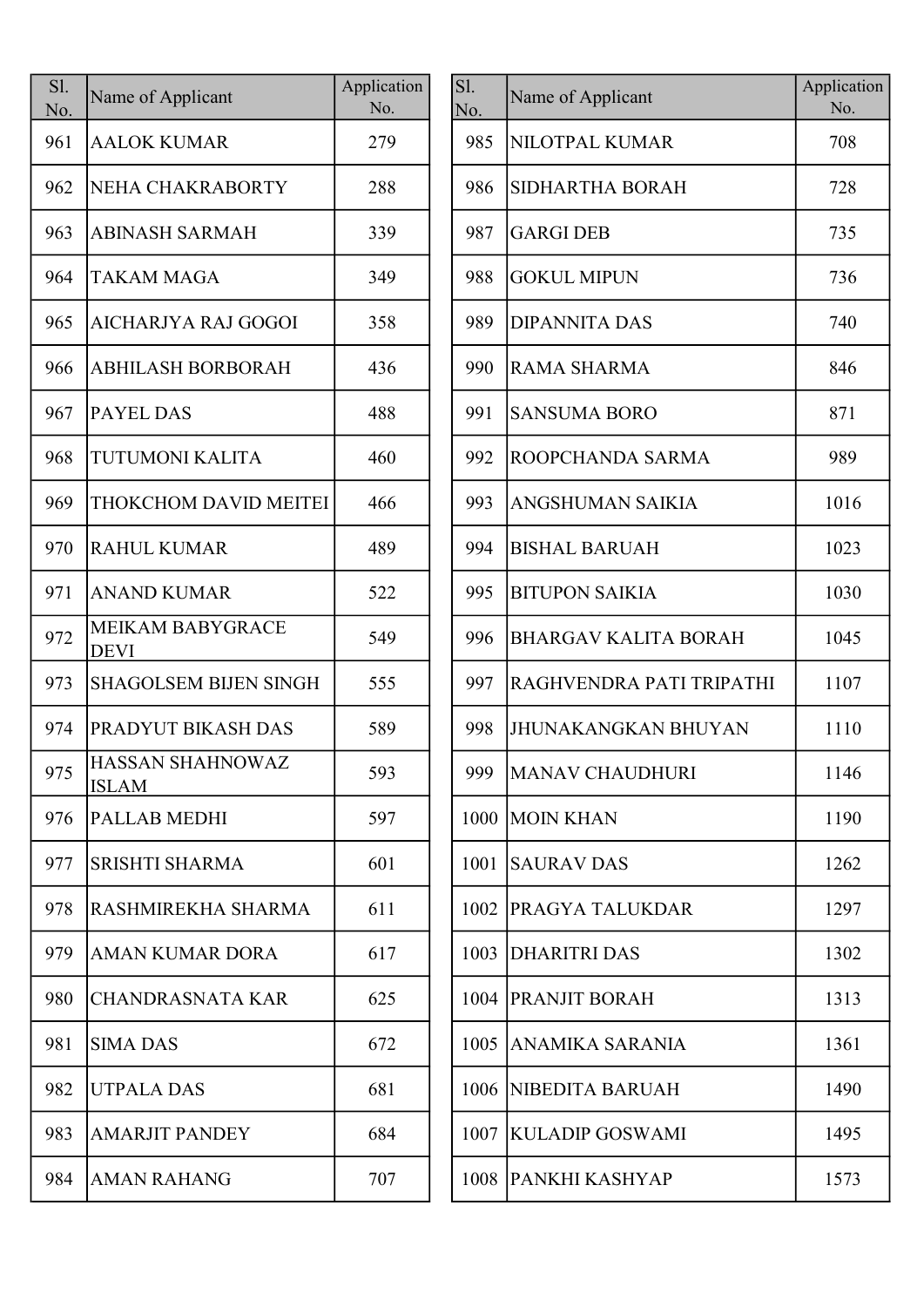|      | Sl. No. Name of Applicant                | Application<br>No. |      | Sl. No. Name of Applicant           |
|------|------------------------------------------|--------------------|------|-------------------------------------|
| 1009 | <b>UMANG KHUGSHAL</b>                    | 1705               |      | 1033 LAVINA SADHW                   |
| 1010 | LOD AKASH                                | 333                | 1034 | <b>ANSH TYAGI</b>                   |
| 1011 | <b>PULAKESH BARO</b>                     | 1279               | 1035 | <b>VIRENDRA SING</b>                |
| 1012 | <b>RUPESH BUNDEL</b>                     | 45                 | 1036 | <b>DHARMENDRA</b> I                 |
| 1013 | <b>VIPIN KUMAR</b>                       | 81                 | 1037 | <b>GAGAN SHARM</b>                  |
| 1014 | <b>SATYA SWAROOP RAO</b>                 | 108                | 1038 | <b>VRITIKA DHABH</b>                |
| 1015 | <b>POOJA MALVIYA</b>                     | 132                | 1039 | <b>GAMI PRITIBEN</b><br>AMBARAMBHAI |
| 1016 | <b>SUNAINA BADAYA</b>                    | 179                | 1040 | ANNAPURNA SH                        |
| 1017 | <b>ABHAY DUTT BAJPAI</b>                 | 180                | 1041 | <b>NITEESH TARAC</b>                |
| 1018 | <b>AMRIT KUMAR</b>                       | 210                | 1042 | <b>MAHESH KUMA</b>                  |
| 1019 | <b>KRISHAN BHARGAW</b>                   | 253                | 1043 | <b>DHARMENDRA</b> I                 |
| 1020 | <b>MANISH SINGH</b>                      | 295                | 1044 | <b>JASWANT YADA</b>                 |
| 1021 | <b>BHANU PRIYA BHATIA</b>                | 312                | 1045 | <b>CHANDRIKA JAJ</b>                |
| 1022 | <b>VIJAY KUMAR</b><br><b>KATHUMARIYA</b> | 314                | 1046 | <b>HARAN KEVAL I</b>                |
| 1023 | <b>VIKRAM SINGH</b>                      | 350                |      | 1047 UNNATI PANDE                   |
| 1024 | <b>ANURAG SINGH RATHORE</b>              | 356                | 1048 | <b>RAJENDRA CHO</b>                 |
| 1025 | NIRMAL CHIRANIYAN                        | 421                | 1049 | <b>MAHIPAL SINGH</b>                |
| 1026 | <b>MANSI RUPARELIYA</b>                  | 432                | 1050 | <b>MANJU DEVI</b>                   |
| 1027 | <b>PULKIT SHARMA</b>                     | 443                | 1051 | <b>CHHATRAPATIS</b>                 |
| 1028 | <b>FARHAAN SHEIKH</b>                    | 493                | 1052 | <b>SAGAR</b>                        |
| 1029 | <b>TALIB HUSAIN</b>                      | 506                | 1053 | VIMAL MEENA                         |
| 1030 | <b>VINAY BAGHELA</b>                     | 536                | 1054 | <b>SHRADDHA GUF</b>                 |
| 1031 | <b>NITESH JOSHI</b>                      | 538                | 1055 | <b>VANSH SHARMA</b>                 |
| 1032 | <b>AKHILESH NARAIN</b>                   | 542                | 1056 | BHUPENDRA SIN                       |

|      | I. No. Name of Applicant                 | Application<br>No. |      | Sl. No. Name of Applicant           | Application<br>No. |
|------|------------------------------------------|--------------------|------|-------------------------------------|--------------------|
| 1009 | <b>UMANG KHUGSHAL</b>                    | 1705               |      | 1033 LAVINA SADHWANI                | 559                |
|      | 1010 LOD AKASH                           | 333                | 1034 | <b>ANSH TYAGI</b>                   | 584                |
| 1011 | <b>PULAKESH BARO</b>                     | 1279               | 1035 | <b>VIRENDRA SINGH SOLANKI</b>       | 639                |
| 1012 | <b>RUPESH BUNDEL</b>                     | 45                 | 1036 | DHARMENDRA PRAJAPATI                | 670                |
| 1013 | <b>VIPIN KUMAR</b>                       | 81                 | 1037 | GAGAN SHARMA                        | 694                |
| 1014 | <b>SATYA SWAROOP RAO</b>                 | 108                | 1038 | VRITIKA DHABHAI                     | 774                |
| 1015 | <b>POOJA MALVIYA</b>                     | 132                | 1039 | <b>GAMI PRITIBEN</b><br>AMBARAMBHAI | 792                |
| 1016 | <b>SUNAINA BADAYA</b>                    | 179                | 1040 | ANNAPURNA SHARMA                    | 809                |
| 1017 | <b>ABHAY DUTT BAJPAI</b>                 | 180                | 1041 | NITEESH TARAGI                      | 839                |
| 1018 | <b>AMRIT KUMAR</b>                       | 210                | 1042 | MAHESH KUMAR JOSHI                  | 908                |
| 1019 | <b>KRISHAN BHARGAW</b>                   | 253                | 1043 | <b>DHARMENDRA PAREEK</b>            | 925                |
| 1020 | <b>MANISH SINGH</b>                      | 295                | 1044 | <b>JASWANT YADAV</b>                | 995                |
| 1021 | <b>BHANU PRIYA BHATIA</b>                | 312                | 1045 | <b>CHANDRIKA JAJOO</b>              | 1009               |
| 1022 | <b>VIJAY KUMAR</b><br><b>KATHUMARIYA</b> | 314                | 1046 | HARAN KEVAL KARSHANBHAI             | 1020               |
|      | 1023 VIKRAM SINGH                        | 350                |      | 1047 UNNATI PANDEY                  | 1068               |
| 1024 | <b>ANURAG SINGH RATHORE</b>              | 356                | 1048 | RAJENDRA CHOUDHARY                  | 1199               |
| 1025 | NIRMAL CHIRANIYAN                        | 421                |      | 1049   MAHIPAL SINGH RAJAWAT        | 1259               |
| 1026 | <b>MANSI RUPARELIYA</b>                  | 432                |      | 1050 MANJU DEVI                     | 1336               |
| 1027 | <b>PULKIT SHARMA</b>                     | 443                | 1051 | CHHATRAPATI SINGH                   | 1366               |
| 1028 | <b>FARHAAN SHEIKH</b>                    | 493                | 1052 | <b>SAGAR</b>                        | 1368               |
| 1029 | <b>TALIB HUSAIN</b>                      | 506                | 1053 | <b>VIMAL MEENA</b>                  | 1376               |
| 1030 | <b>VINAY BAGHELA</b>                     | 536                | 1054 | <b>SHRADDHA GUPTA</b>               | 1404               |
| 1031 | NITESH JOSHI                             | 538                | 1055 | <b>VANSH SHARMA</b>                 | 1416               |
| 1032 | <b>AKHILESH NARAIN</b>                   | 542                | 1056 | BHUPENDRA SINGH RAWAT               | 1422               |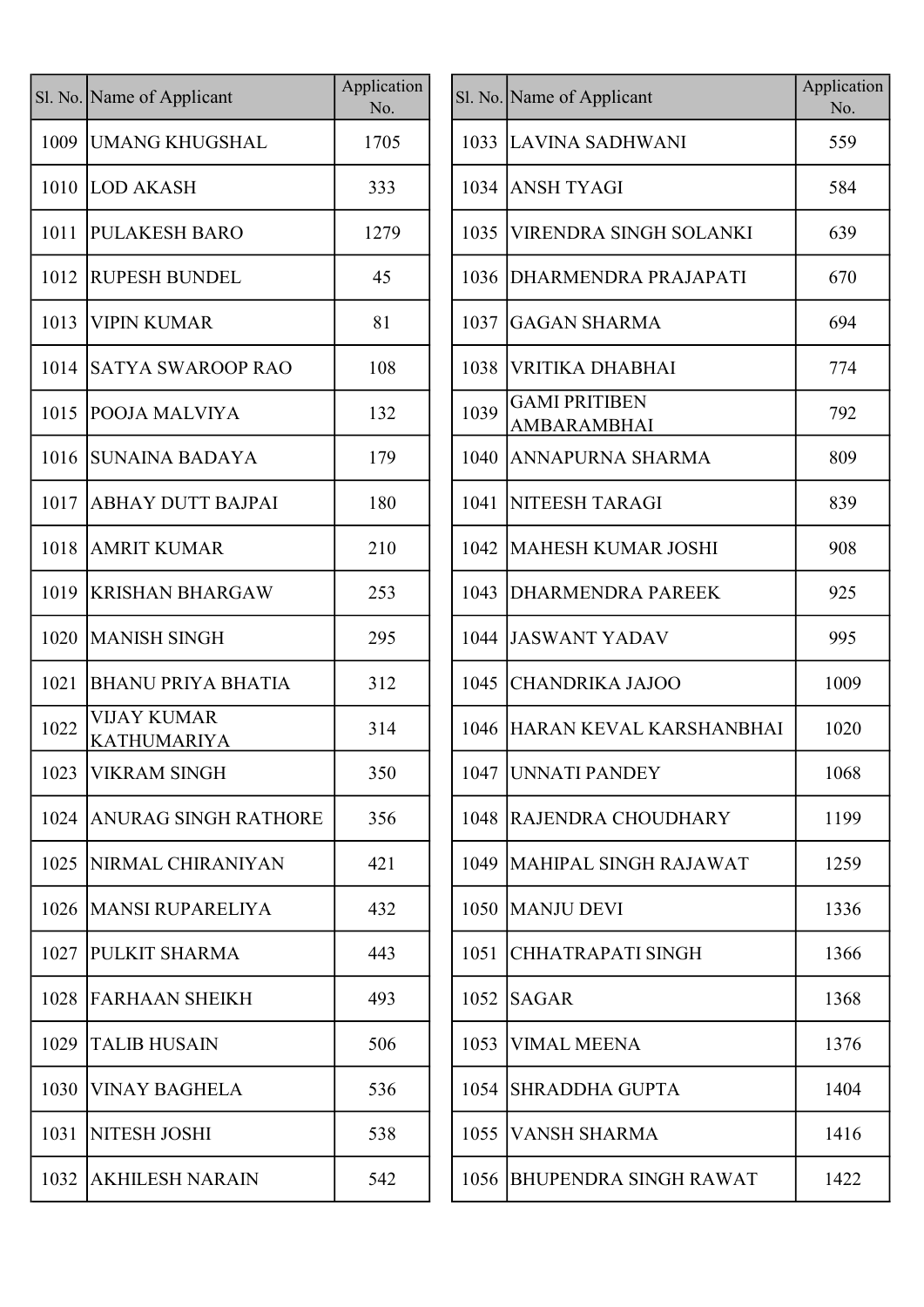|      | Sl. No. Name of Applicant                 | Application<br>No. |      | Sl. No. Name of Applicant                | Applicat<br>No. |
|------|-------------------------------------------|--------------------|------|------------------------------------------|-----------------|
| 1057 | <b>RAJKUMAR RAJPUT</b>                    | 1482               | 1081 | <b>PRATIK PARMAR</b>                     | 564             |
| 1058 | CHINMAYA MADAN                            | 1494               |      | 1082   PREM SUTHAR (NAGAL)               | 574             |
|      | 1059 KUNAL MEHTA                          | 1516               |      | 1083 ANIL BISHNOI                        | 666             |
| 1060 | <b>CHELCY PATHAK</b>                      | 1525               |      | 1084 SARANSH BHARDWAJ                    | 679             |
| 1061 | <b>DEVENDRA KUMAR</b>                     | 1548               |      | 1085 AJAY GURJAR                         | 714             |
| 1062 | <b>AMIR HUSSAIN</b>                       | 1563               |      | 1086 AAKANKSHA MEENA                     | 718             |
| 1063 | SAVALAKHA JAPAN                           | 1582               | 1087 | <b>NISHANT KUMAR ARYA</b>                | 754             |
| 1064 | <b>DIPANKER CHOUDHARY</b>                 | 1592               | 1088 | NARESHBHAI MAVJIBHAI<br><b>VADHANIYA</b> | 900             |
| 1065 | <b>ANIL</b>                               | 1600               | 1089 | <b>DEEPAK KIRAR</b>                      | 1018            |
|      | 1066 KAN NATH                             | 1647               |      | 1090 MAYANK PARASHAR                     | 1058            |
| 1067 | <b>SANJAY SINGH JADON</b>                 | 1648               | 1091 | <b>SAVAN KUMAR JANGIR</b>                | 1075            |
| 1068 | <b>SUMIT SHARMA</b>                       | 1651               |      | 1092 PAVAN LAKWAL                        | 1220            |
| 1069 | YASH RAJ SONI                             | 1711               |      | 1093 DEEPAK KUMAR                        | 1254            |
| 1070 | <b>SITANSHU AGARWAL</b>                   | 1213               |      | 1094 SHASHANK RAMANAND                   | 1347            |
|      | 1071   MANISH GORA                        | 73                 |      | 1095 DEVESH KUMAR JHA                    | 1352            |
| 1072 | <b>NEERAJ KUMAR SAINI</b>                 | 119                |      | 1096 SUDHIR KUMAR SHUKLA                 | 1367            |
| 1073 | AYUSH SHARMA                              | 133                |      | 1097   MOHIT                             | 1369            |
| 1074 | <b>RAM GOPAL MORWAL</b>                   | 152                |      | 1098 RAGHAV GURJARGOUR                   | 1429            |
| 1075 | <b>RIMJHIM BHATT</b>                      | 222                |      | 1099   PRASOON BHARGAVA                  | 1556            |
| 1076 | <b>VISHAL</b>                             | 381                |      | 1100   MOHINI SARKAR                     | $\overline{7}$  |
| 1077 | <b>ANUJ KUMAR YADAV</b>                   | 388                | 1101 | <b>PRADIPTA KUMAR DE</b>                 | 35              |
| 1078 | MOHIT KUMAR VAISHNAV                      | 470                | 1102 | <b>TRIPTI DAS</b>                        | 38              |
| 1079 | <b>GOVIND NARAYAN</b><br><b>CHOUDHARY</b> | 481                | 1103 | <b>SHYAMALI ROY</b>                      | 74              |
|      | 1080   MANOJ SHARMA                       | 495                |      | 1104 SK INZAMAMUDDIN                     | 83              |
|      |                                           |                    |      |                                          |                 |

| Name of Applicant                  | Application<br>No. |      | Sl. No. Name of Applicant                | Application<br>No. |
|------------------------------------|--------------------|------|------------------------------------------|--------------------|
| RAJKUMAR RAJPUT                    | 1482               | 1081 | <b>PRATIK PARMAR</b>                     | 564                |
| CHINMAYA MADAN                     | 1494               |      | 1082   PREM SUTHAR (NAGAL)               | 574                |
| KUNAL MEHTA                        | 1516               | 1083 | <b>ANIL BISHNOI</b>                      | 666                |
| <b>CHELCY PATHAK</b>               | 1525               |      | 1084 SARANSH BHARDWAJ                    | 679                |
| DEVENDRA KUMAR                     | 1548               |      | 1085 AJAY GURJAR                         | 714                |
| <b>AMIR HUSSAIN</b>                | 1563               |      | 1086 AAKANKSHA MEENA                     | 718                |
| SAVALAKHA JAPAN                    | 1582               | 1087 | <b>NISHANT KUMAR ARYA</b>                | 754                |
| <b>DIPANKER CHOUDHARY</b>          | 1592               | 1088 | NARESHBHAI MAVJIBHAI<br><b>VADHANIYA</b> | 900                |
| ANIL                               | 1600               | 1089 | <b>DEEPAK KIRAR</b>                      | 1018               |
| <b>KAN NATH</b>                    | 1647               | 1090 | <b>MAYANK PARASHAR</b>                   | 1058               |
| <b>SANJAY SINGH JADON</b>          | 1648               | 1091 | <b>SAVAN KUMAR JANGIR</b>                | 1075               |
| <b>SUMIT SHARMA</b>                | 1651               | 1092 | <b>PAVAN LAKWAL</b>                      | 1220               |
| YASH RAJ SONI                      | 1711               |      | 1093 DEEPAK KUMAR                        | 1254               |
| <b>SITANSHU AGARWAL</b>            | 1213               | 1094 | <b>SHASHANK RAMANAND</b>                 | 1347               |
| <b>MANISH GORA</b>                 | 73                 |      | 1095 DEVESH KUMAR JHA                    | 1352               |
| NEERAJ KUMAR SAINI                 | 119                | 1096 | <b>SUDHIR KUMAR SHUKLA</b>               | 1367               |
| AYUSH SHARMA                       | 133                | 1097 | <b>MOHIT</b>                             | 1369               |
| RAM GOPAL MORWAL                   | 152                | 1098 | <b>RAGHAV GURJARGOUR</b>                 | 1429               |
| RIMJHIM BHATT                      | 222                |      | 1099 PRASOON BHARGAVA                    | 1556               |
| VISHAL                             | 381                | 1100 | <b>MOHINI SARKAR</b>                     | $\overline{7}$     |
| ANUJ KUMAR YADAV                   | 388                | 1101 | <b>PRADIPTA KUMAR DE</b>                 | 35                 |
| MOHIT KUMAR VAISHNAV               | 470                | 1102 | <b>TRIPTI DAS</b>                        | 38                 |
| <b>GOVIND NARAYAN</b><br>CHOUDHARY | 481                | 1103 | <b>SHYAMALI ROY</b>                      | 74                 |
| MANOJ SHARMA                       | 495                |      | 1104 SK INZAMAMUDDIN                     | 83                 |
|                                    |                    |      |                                          |                    |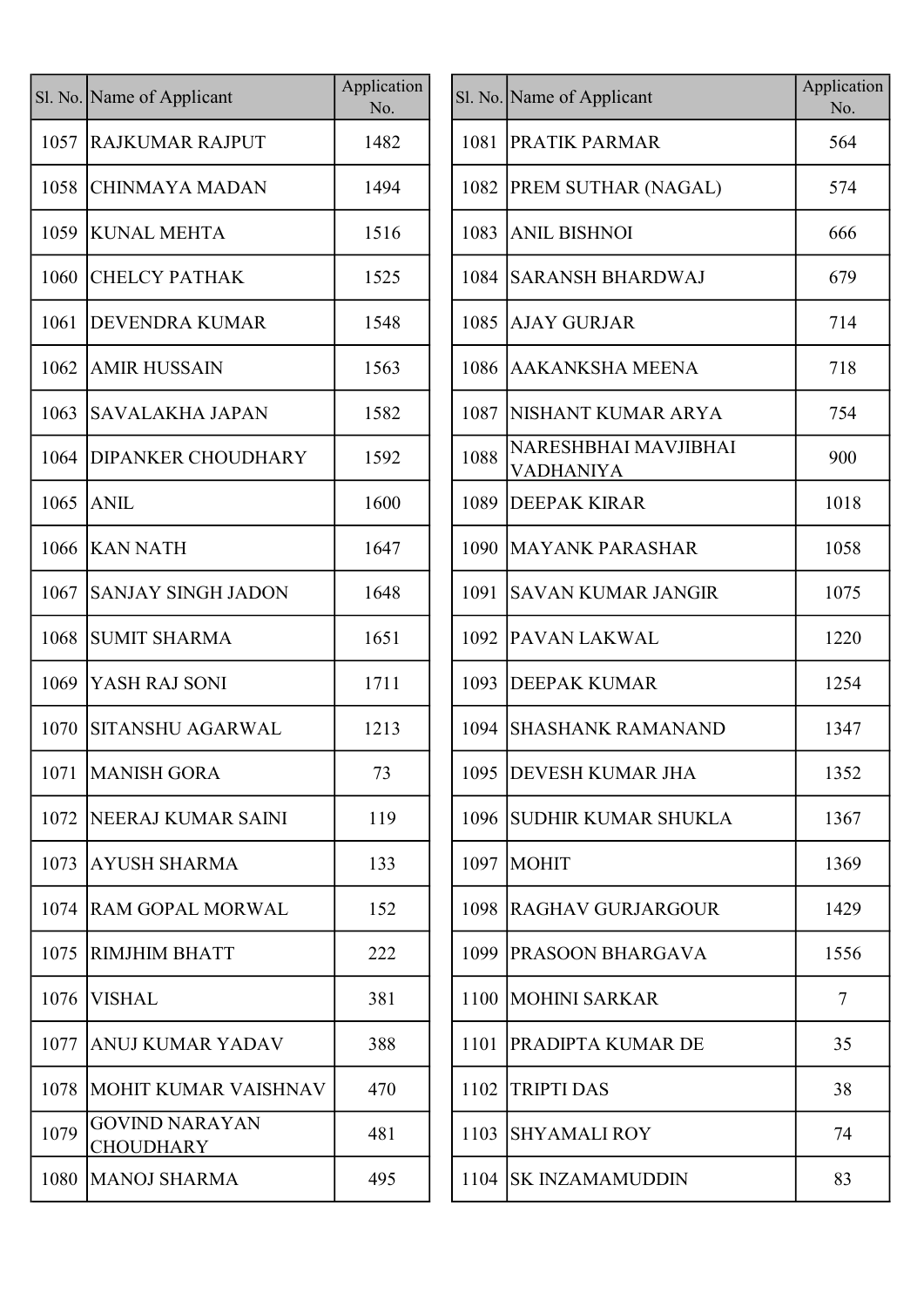|      | Sl. No. Name of Applicant              | Application<br>No. |      | Sl. No. Name of Applicant | Applica<br>No. |
|------|----------------------------------------|--------------------|------|---------------------------|----------------|
|      | 1105   DHANAPATI MONDAL                | 84                 |      | 1129 SARFARAZ RAFIQUE     | 465            |
|      | 1106 MD. SHAHNSHAH                     | 101                | 1130 | <b>ANIKET DEB</b>         | 474            |
|      | 1107 NIRMALYA DEY                      | 122                | 1131 | <b>BIKASH BARMAN</b>      | 497            |
| 1108 | SANGITA SARKAR                         | 127                | 1132 | <b>SUBHRODIP AUDHYA</b>   | 503            |
| 1109 | <b>GYAN PRAKASH</b>                    | 168                | 1133 | <b>RAJU BERA</b>          | 510            |
| 1110 | <b>PRIYANKA ADHIKARY</b>               | 204                | 1134 | <b>SUBHAM KUMAR SINGH</b> | 531            |
| 1111 | DANARDAN PRADHAN                       | 238                | 1135 | <b>SIDDHARTHA BARMAN</b>  | 588            |
| 1112 | <b>ARUP CHAKRABORTY</b>                | 240                |      | 1136   MONALISA SUTRADHAR | 604            |
| 1113 | <b>SWARAJ CHAKRABORTY</b>              | 241                | 1137 | <b>PREM SHARMA</b>        | 668            |
|      | 1114 NIMESH KUMAR                      | 252                | 1138 | <b>SUBHRADIP BANICK</b>   | 686            |
| 1115 | <b>KRITARTHA PANDEY</b>                | 256                | 1139 | <b>PREM BISWAS</b>        | 725            |
| 1116 | <b>ARYAN ROSHAN</b>                    | 272                | 1140 | <b>PUSPITA PATRA</b>      | 745            |
| 1117 | <b>GOURANGA PAL</b>                    | 286                | 1141 | SUDIPTA MANDAL            | 780            |
| 1118 | <b>SUMIT KUNDU</b>                     | 305                | 1142 | <b>SRAVANI PRAMANIK</b>   | 781            |
|      | 1119 RAM CHANDRA MARDI                 | 307                |      | 1143 GOURAB MUKHERJEE     | 850            |
|      | 1120   MOUMITA ADHIKARY                | 328                | 1144 | <b>TARANGA BANERJEE</b>   | 855            |
| 1121 | PRARTHANA CHETTRI                      | 340                | 1145 | <b>SAHELI SAHA</b>        | 882            |
| 1122 | <b>SUMIT KUMAR JAISWAL</b>             | 346                | 1146 | <b>ASHIK CHATTERJEE</b>   | 910            |
| 1123 | <b>SANDIPTA HAZRA</b>                  | 369                | 1147 | <b>SUBHAJIT MALLICK</b>   | 945            |
| 1124 | BAIDEHI NARAYAN                        | 401                | 1148 | MOITRY CHAKRABORTY        | 968            |
| 1125 | <b>GAJENDRA KUMAR</b>                  | 409                | 1149 | PINKU BAPARI              | 969            |
| 1126 | <b>BINOY DOLUI</b>                     | 423                | 1150 | <b>ARGHYA SAMANTA</b>     | 976            |
| 1127 | <b>SAYANTAN</b><br><b>MUKHOPADHYAY</b> | 456                | 1151 | <b>TANVI SRIVASTAVA</b>   | 996            |
| 1128 | <b>SARTHAK ROY</b>                     | 462                | 1152 | <b>RASHMI KUMARI</b>      | 999            |

|      | Sl. No. Name of Applicant       | Application<br>No. |      | Sl. No. Name of Applicant | Application<br>No. |
|------|---------------------------------|--------------------|------|---------------------------|--------------------|
| 1105 | DHANAPATI MONDAL                | 84                 |      | 1129 SARFARAZ RAFIQUE     | 465                |
| 1106 | MD. SHAHNSHAH                   | 101                | 1130 | <b>ANIKET DEB</b>         | 474                |
| 1107 | NIRMALYA DEY                    | 122                | 1131 | <b>BIKASH BARMAN</b>      | 497                |
| 1108 | <b>SANGITA SARKAR</b>           | 127                | 1132 | <b>SUBHRODIP AUDHYA</b>   | 503                |
| 1109 | <b>GYAN PRAKASH</b>             | 168                | 1133 | <b>RAJU BERA</b>          | 510                |
| 1110 | <b>PRIYANKA ADHIKARY</b>        | 204                | 1134 | <b>SUBHAM KUMAR SINGH</b> | 531                |
| 1111 | DANARDAN PRADHAN                | 238                | 1135 | <b>SIDDHARTHA BARMAN</b>  | 588                |
| 1112 | <b>ARUP CHAKRABORTY</b>         | 240                |      | 1136   MONALISA SUTRADHAR | 604                |
| 1113 | <b>SWARAJ CHAKRABORTY</b>       | 241                | 1137 | <b>PREM SHARMA</b>        | 668                |
| 1114 | <b>NIMESH KUMAR</b>             | 252                | 1138 | <b>SUBHRADIP BANICK</b>   | 686                |
| 1115 | <b>KRITARTHA PANDEY</b>         | 256                | 1139 | <b>PREM BISWAS</b>        | 725                |
| 1116 | <b>ARYAN ROSHAN</b>             | 272                |      | 1140 PUSPITA PATRA        | 745                |
| 1117 | GOURANGA PAL                    | 286                | 1141 | <b>SUDIPTA MANDAL</b>     | 780                |
| 1118 | <b>SUMIT KUNDU</b>              | 305                | 1142 | <b>SRAVANI PRAMANIK</b>   | 781                |
|      | 1119 RAM CHANDRA MARDI          | 307                |      | 1143 GOURAB MUKHERJEE     | 850                |
| 1120 | MOUMITA ADHIKARY                | 328                | 1144 | <b>TARANGA BANERJEE</b>   | 855                |
| 1121 | <b>PRARTHANA CHETTRI</b>        | 340                | 1145 | <b>SAHELI SAHA</b>        | 882                |
| 1122 | SUMIT KUMAR JAISWAL             | 346                | 1146 | <b>ASHIK CHATTERJEE</b>   | 910                |
| 1123 | <b>SANDIPTA HAZRA</b>           | 369                | 1147 | SUBHAJIT MALLICK          | 945                |
| 1124 | <b>BAIDEHI NARAYAN</b>          | 401                | 1148 | MOITRY CHAKRABORTY        | 968                |
| 1125 | GAJENDRA KUMAR                  | 409                | 1149 | <b>PINKU BAPARI</b>       | 969                |
| 1126 | <b>BINOY DOLUI</b>              | 423                | 1150 | <b>ARGHYA SAMANTA</b>     | 976                |
| 1127 | <b>SAYANTAN</b><br>MUKHOPADHYAY | 456                | 1151 | <b>TANVI SRIVASTAVA</b>   | 996                |
| 1128 | <b>SARTHAK ROY</b>              | 462                | 1152 | <b>RASHMI KUMARI</b>      | 999                |
|      |                                 |                    |      |                           |                    |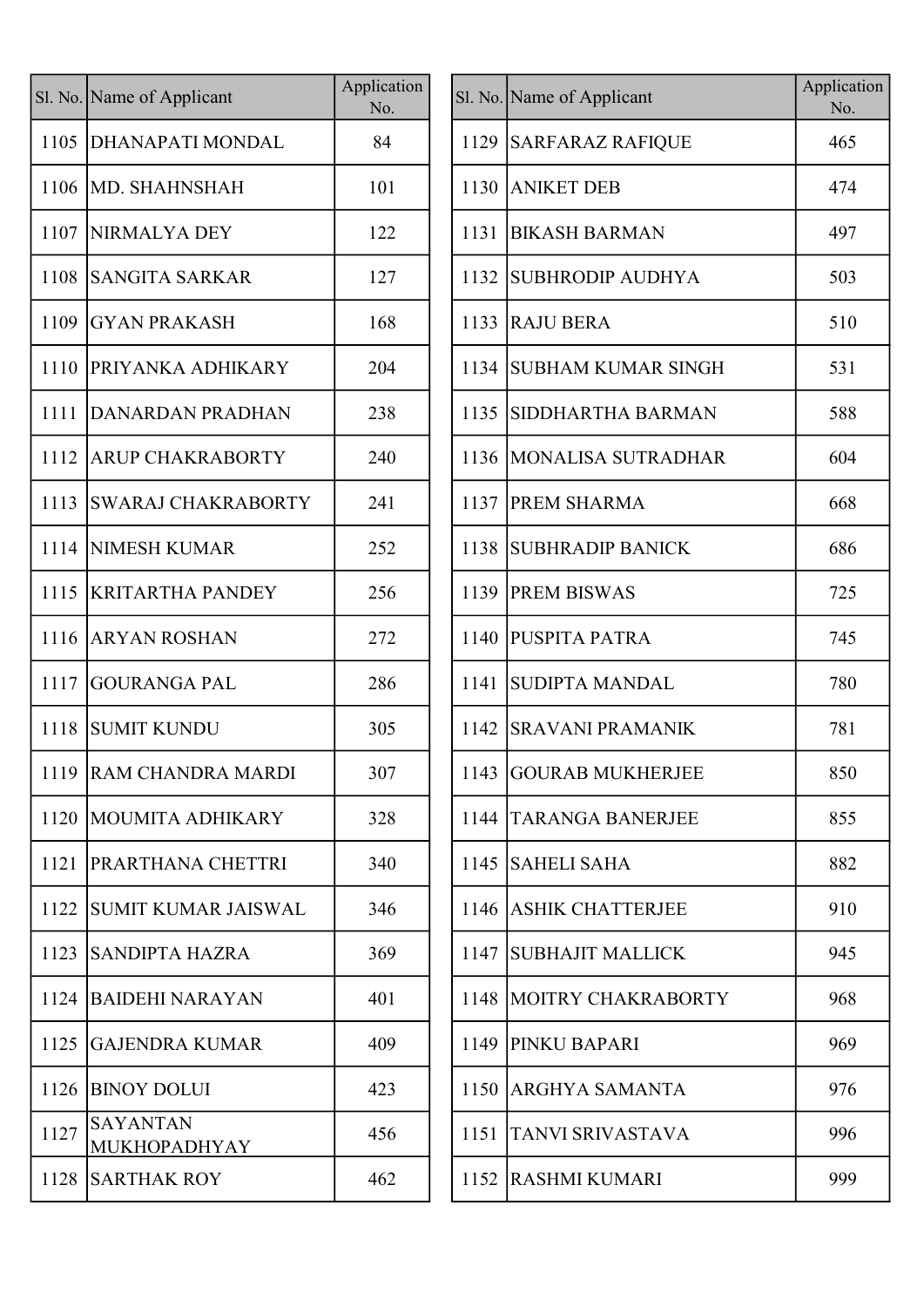|      | Sl. No. Name of Applicant             | Application<br>No. |      | Sl. No. Name of Applicant     | Applicat<br>No. |
|------|---------------------------------------|--------------------|------|-------------------------------|-----------------|
| 1153 | NEELANJAN CHATTERJEE                  | 1053               |      | 1177 CHIRANJIT DAS            | 1657            |
| 1154 | <b>ATUL ANAND</b>                     | 1085               | 1178 | <b>DEBAPRIYA SARMADHIKARI</b> | 1658            |
| 1155 | <b>SACHIN JAISWAL</b>                 | 1098               | 1179 | <b>SOHAM MUKHERJEE</b>        | 1688            |
| 1156 | <b>SUPRIYA GHOSH</b>                  | 1142               | 1180 | <b>SUJIT KUMAR TADU</b>       | 1700            |
| 1157 | <b>AMARTYA</b><br><b>BHATTACHARYA</b> | 1176               |      | 1181 KASHOB DAS               | 1713            |
| 1158 | NABAMITA GHOSH                        | 1182               | 1182 | <b>SAGNIK KOLEY</b>           | 40              |
| 1159 | <b>ANKITA PODDER</b>                  | 1226               | 1183 | <b>ARINDAM BARUA</b>          | 382             |
| 1160 | <b>KRISHNA SONIKA</b>                 | 1227               | 1184 | <b>SHARDA KUMARI GIRI</b>     | 97              |
| 1161 | YOGESH JAIN                           | 1270               | 1185 | <b>DASHRATH DAS</b>           | 160             |
| 1162 | SOUMMYADIP HALDER                     | 1294               |      | 1186 AISHIK BANERJEE          | 170             |
| 1163 | <b>PANNA MONDAL</b>                   | 1301               | 1187 | <b>ATASHIDAS</b>              | 603             |
| 1164 | <b>AKASH PRASAD</b>                   | 1326               |      | 1188 SREEMANTA CHAKRABORTY    | 608             |
| 1165 | <b>KOUSHIK KHAN</b>                   | 1337               | 1189 | <b>SANDEEP KUMAR</b>          | 748             |
| 1166 | <b>RANIT PAUL</b>                     | 1343               |      | 1190 KINGSHUK DAS             | 773             |
|      | 1167   PUJA KUMARI                    | 1356               |      | 1191 SHUBHAM BANERJEE         | 1552            |
| 1168 | <b>RANA BISWAS</b>                    | 1389               |      | 1192 SATYAM KUSHWAHA          | 29              |
| 1169 | SUMIT GOSWAMI                         | 1430               | 1193 | <b>SANDEEP</b>                | 48              |
| 1170 | <b>PUJA ROY</b>                       | 1456               |      | 1194 NAMAN SHUKLA             | 54              |
| 1171 | <b>SUVANKAR SHEET</b>                 | 1531               |      | 1195   PANKAJ                 | 80              |
| 1172 | RISHIKESH GAIKWAD                     | 1533               |      | 1196 SHIVA KANT               | 96              |
| 1173 | <b>DEBASISH HALDER</b>                | 1546               |      | 1197 NAGPAL                   | 98              |
| 1174 | <b>MANISH SINGH</b>                   | 1591               |      | 1198 DHRUVA KUMAR TEWARI      | 104             |
| 1175 | <b>PRITAM BARIK</b>                   | 1622               |      | 1199 GAUTAM NATH TRIPATHI     | 113             |
| 1176 | <b>SUDIP MONDAL</b>                   | 1634               |      | 1200 ARUN KUMAR MOURYA        | 136             |
|      |                                       |                    |      |                               |                 |

| lication<br>No. |      | Sl. No. Name of Applicant   | Application<br>No. |
|-----------------|------|-----------------------------|--------------------|
| 053             | 1177 | <b>CHIRANJIT DAS</b>        | 1657               |
| .085            | 1178 | DEBAPRIYA SARMADHIKARI      | 1658               |
| .098            | 1179 | <b>SOHAM MUKHERJEE</b>      | 1688               |
| 142             | 1180 | <b>SUJIT KUMAR TADU</b>     | 1700               |
| 176             | 1181 | <b>KASHOB DAS</b>           | 1713               |
| .182            | 1182 | <b>SAGNIK KOLEY</b>         | 40                 |
| 226             | 1183 | <b>ARINDAM BARUA</b>        | 382                |
| 227             | 1184 | <b>SHARDA KUMARI GIRI</b>   | 97                 |
| 270             | 1185 | <b>DASHRATH DAS</b>         | 160                |
| 294             | 1186 | <b>AISHIK BANERJEE</b>      | 170                |
| 301             | 1187 | <b>ATASHIDAS</b>            | 603                |
| 326             | 1188 | SREEMANTA CHAKRABORTY       | 608                |
| 337             | 1189 | <b>SANDEEP KUMAR</b>        | 748                |
| 343             | 1190 | <b>KINGSHUK DAS</b>         | 773                |
| 356             | 1191 | <b>SHUBHAM BANERJEE</b>     | 1552               |
| 389             | 1192 | <b>SATYAM KUSHWAHA</b>      | 29                 |
| 430             | 1193 | <b>SANDEEP</b>              | 48                 |
| 456             | 1194 | <b>NAMAN SHUKLA</b>         | 54                 |
| 531             | 1195 | <b>PANKAJ</b>               | 80                 |
| 533             | 1196 | <b>SHIVA KANT</b>           | 96                 |
| 546             | 1197 | <b>NAGPAL</b>               | 98                 |
| .591            | 1198 | DHRUVA KUMAR TEWARI         | 104                |
| 622             | 1199 | <b>GAUTAM NATH TRIPATHI</b> | 113                |
| 634             | 1200 | ARUN KUMAR MOURYA           | 136                |
|                 |      |                             |                    |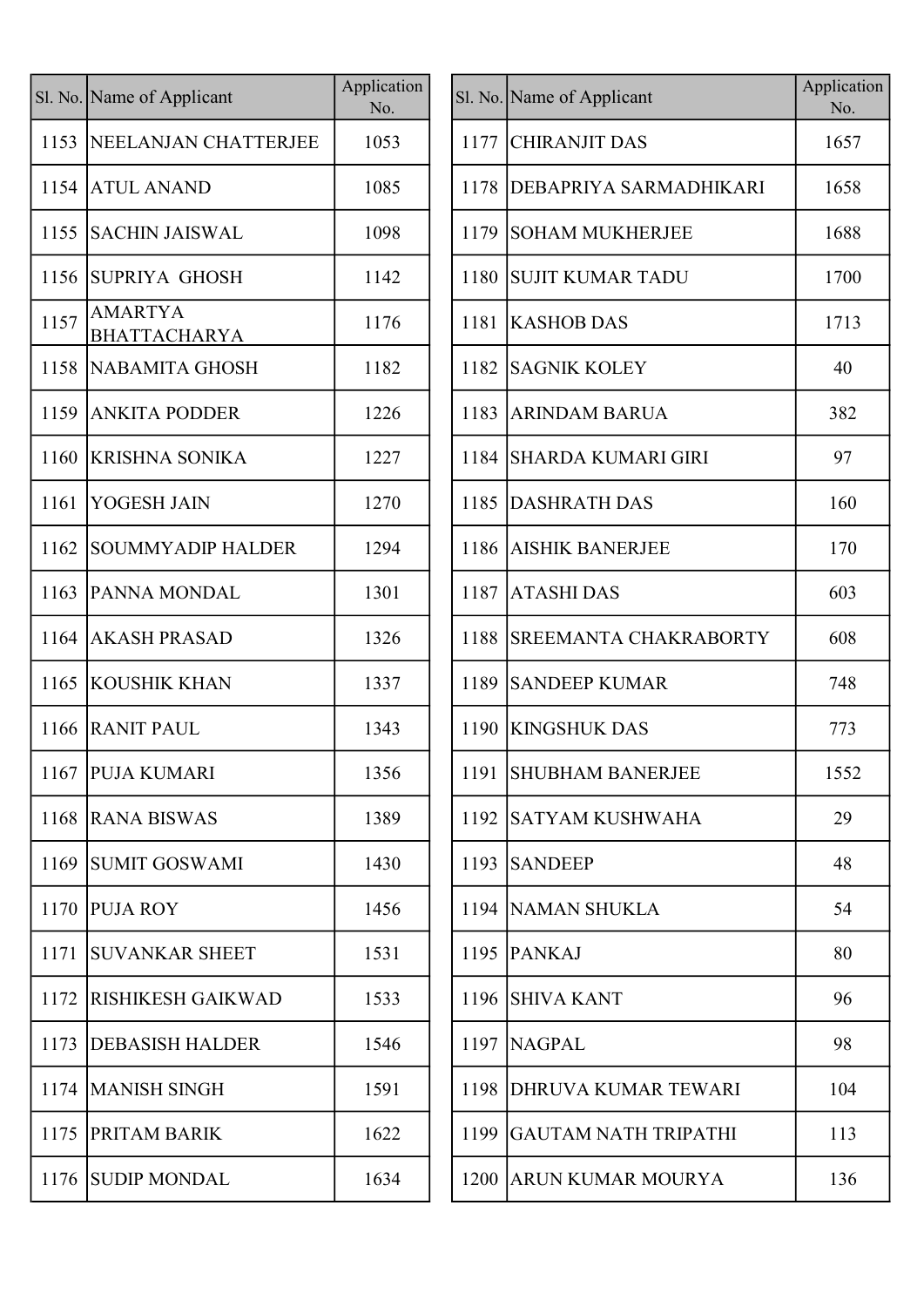|      | Sl. No. Name of Applicant  | Application<br>No. |
|------|----------------------------|--------------------|
| 1201 | AAKASH KUMAR               | 175                |
| 1202 | <b>SHOBHIT VERMA</b>       | 226                |
| 1203 | <b>AJAYSHANKAR YADAV</b>   | 260                |
| 1204 | <b>EKTA SINGH PARIHAR</b>  | 302                |
| 1205 | <b>MOHD BABLU</b>          | 320                |
| 1206 | <b>MANISH KUMAR TIWARI</b> | 389                |
| 1207 | <b>DEVENDRA PANDEY</b>     | 398                |
| 1208 | <b>BRIJANISH KUMAR</b>     | 440                |
| 1209 | <b>AFFAN NAWAB</b>         | 471                |
| 1210 | <b>VAJID ALI</b>           | 475                |
| 1211 | <b>SHUBHAM PALIWAL</b>     | 508                |
| 1212 | AJEET NARAYAN              | 509                |
| 1213 | <b>NITESH PANDEY</b>       | 534                |
| 1214 | IRAJ KUNWAR TRIPATHI       | 545                |
| 1215 | <b>AMIT KUMAR VERMA</b>    | 621                |
| 1216 | AKSHAY SINGH THAKUR        | 657                |
| 1217 | <b>SHUBHAM VERMA</b>       | 682                |
| 1218 | <b>MANNU KUMARI</b>        | 703                |
| 1219 | <b>ABHISHEK YADAV</b>      | 710                |
| 1220 | <b>VIPIN YADAV</b>         | 731                |
| 1221 | <b>ANIKET SINGH</b>        | 762                |
| 1222 | <b>SUMIT JEE</b>           | 787                |
| 1223 | <b>SHIVAM UJJWAL</b>       | 844                |
| 1224 | PREKSHA MEHTA              | 854                |

|      | I. No. Name of Applicant   | Application<br>No. |      | Sl. No. Name of Applicant     | Application<br>No. |
|------|----------------------------|--------------------|------|-------------------------------|--------------------|
| 1201 | <b>AAKASH KUMAR</b>        | 175                | 1225 | <b>SIMRAN PAHAL</b>           | 861                |
| 1202 | <b>SHOBHIT VERMA</b>       | 226                |      | 1226 AJEET KUMAR GAUTAM       | 932                |
| 1203 | <b>AJAYSHANKAR YADAV</b>   | 260                | 1227 | <b>SAURABH KUMAR RAI</b>      | 935                |
| 1204 | <b>EKTA SINGH PARIHAR</b>  | 302                | 1228 | <b>ANAND SINGH</b>            | 1022               |
| 1205 | <b>MOHD BABLU</b>          | 320                | 1229 | <b>NIKHIL</b>                 | 1079               |
| 1206 | <b>MANISH KUMAR TIWARI</b> | 389                | 1230 | <b>VIKRAM SINGH</b>           | 1104               |
| 1207 | <b>DEVENDRA PANDEY</b>     | 398                | 1231 | <b>AKANKSHA YADAV</b>         | 1151               |
| 1208 | <b>BRIJANISH KUMAR</b>     | 440                |      | 1232 KM ANSHU SAHU            | 1193               |
| 1209 | <b>AFFAN NAWAB</b>         | 471                | 1233 | <b>ABHINESH KUMAR</b>         | 1217               |
| 1210 | <b>VAJID ALI</b>           | 475                | 1234 | <b>ANKIT SHARMA</b>           | 1239               |
| 1211 | <b>SHUBHAM PALIWAL</b>     | 508                |      | 1235 POORNIMA SAHU            | 1298               |
| 1212 | <b>AJEET NARAYAN</b>       | 509                |      | 1236 ANSHIKA MISHRA           | 1305               |
| 1213 | <b>NITESH PANDEY</b>       | 534                | 1237 | <b>AMBUJ PANDAY</b>           | 1319               |
| 1214 | <b>RAJ KUNWAR TRIPATHI</b> | 545                | 1238 | AKASH KRISHNA GUPTA           | 1332               |
|      | 1215 AMIT KUMAR VERMA      | 621                |      | 1239   VIVEK KUMAR SHARMA     | 1378               |
|      | 1216 AKSHAY SINGH THAKUR   | 657                |      | 1240 PUNEET SAHU              | 1413               |
| 1217 | <b>SHUBHAM VERMA</b>       | 682                | 1241 | <b>SUHEL BHOJWANI</b>         | 1486               |
| 1218 | <b>MANNU KUMARI</b>        | 703                |      | <b>1242 ROHIT BASFORE</b>     | 1493               |
| 1219 | <b>ABHISHEK YADAV</b>      | 710                |      | 1243 SANDEEP KUMAR VERMA      | 1522               |
| 1220 | <b>VIPIN YADAV</b>         | 731                |      | <b>1244  SHASHANK TRIVEDI</b> | 1565               |
| 1221 | <b>ANIKET SINGH</b>        | 762                |      | 1245 ADITYA KUMAR             | 1580               |
| 1222 | <b>SUMIT JEE</b>           | 787                |      | 1246 SHRI KANT VERMA          | 1624               |
| 1223 | <b>SHIVAM UJJWAL</b>       | 844                | 1247 | <b>VIVEK SINGH</b>            | 1680               |
| 1224 | <b>PREKSHA MEHTA</b>       | 854                |      | 1248 JAY SINGH PATEL          | 1686               |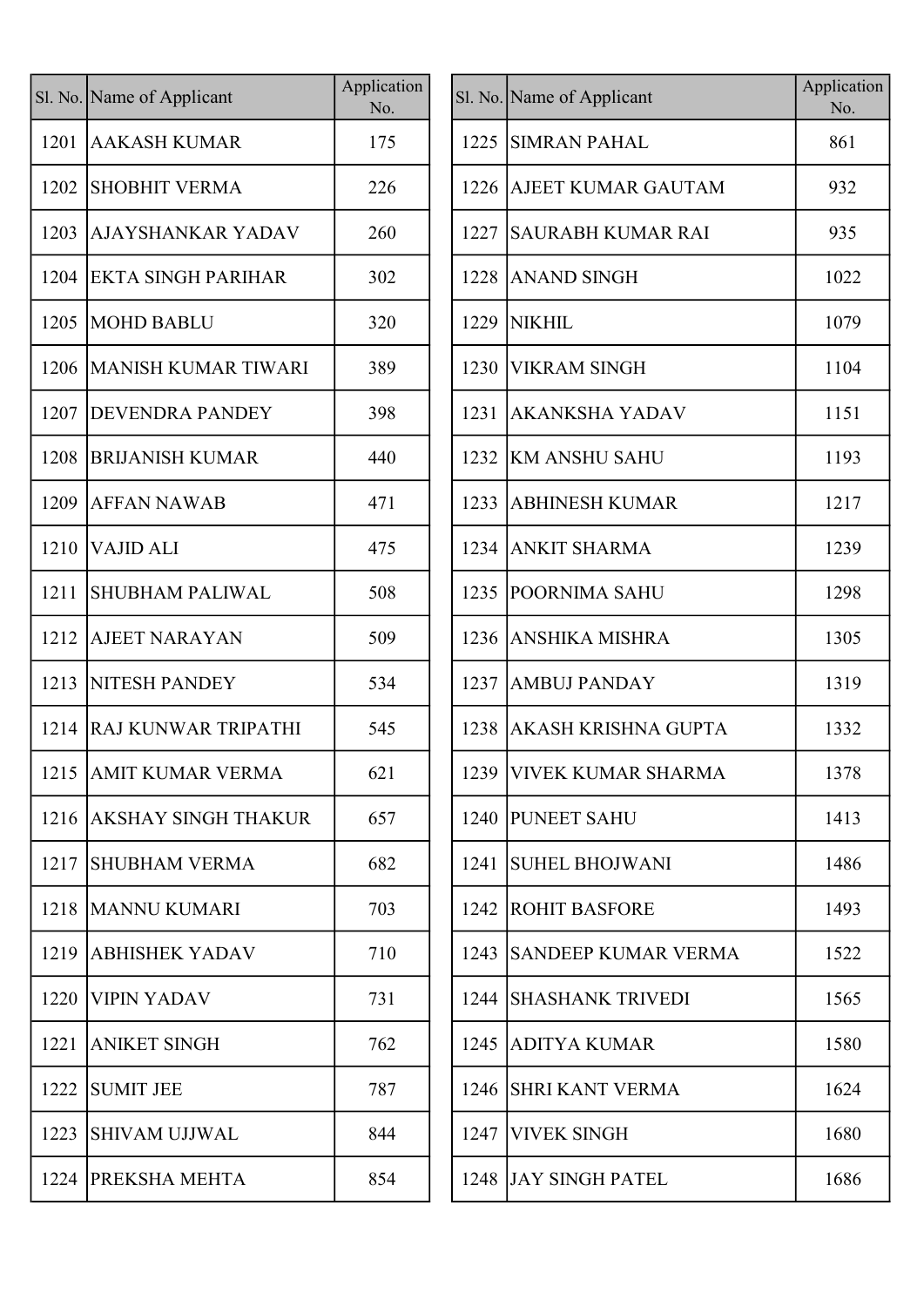|      | Sl. No. Name of Applicant             | Application<br>No. |
|------|---------------------------------------|--------------------|
| 1249 | CHHAYA PANDEY                         | 120                |
| 1250 | <b>SHASHANK MISHRA</b>                | 138                |
| 1251 | VAIBHAV KUMAR                         | 218                |
| 1252 | NAVEEN KUMAR                          | 1602               |
| 1253 | <b>AKSHAY KUMAR</b>                   | 117                |
| 1254 | <b>SHIVANGI NIGAM</b>                 | 143                |
| 1255 | <b>ROBBIN SINGH</b>                   | 201                |
| 1256 | <b>PRATEEK KUMAR YADAV</b>            | 208                |
| 1257 | <b>AKHILESH SINGH</b>                 | 217                |
| 1258 | <b>AYUSH GUPTA</b>                    | 258                |
| 1259 | <b>CHANDAN SHARMA</b>                 | 262                |
| 1260 | <b>SHYAMLI DIXIT</b>                  | 292                |
| 1261 | <b>SHUDHANSHU GIRI</b>                | 296                |
| 1262 | <b>MOHD SAIF</b>                      | 301                |
| 1263 | SHAILESH KUMAR MISHRA                 | 306                |
| 1264 | DIVYA KUMAR SHUKLA                    | 334                |
| 1265 | <b>SHAKTI VERMA</b>                   | 335                |
| 1266 | <b>SHUBHAM BARANWAL</b>               | 357                |
| 1267 | PRASHANT SHARMA                       | 359                |
| 1268 | <b>SHUBHAM KUMAR</b><br><b>GAUTAM</b> | 362                |
| 1269 | ADARSH MISHRA                         | 397                |
| 1270 | <b>JAY PRAKASH</b>                    | 416                |
| 1271 | TARUN KUMAR VERMA                     | 419                |
| 1272 | <b>SHIVAM SINGH</b>                   | 425                |

|      | I. No. Name of Applicant              | Application<br>No. |      | Sl. No. Name of Applicant   | Application<br>No. |
|------|---------------------------------------|--------------------|------|-----------------------------|--------------------|
| 1249 | <b>CHHAYA PANDEY</b>                  | 120                | 1273 | <b>SHADAB KHAN</b>          | 458                |
|      | 1250 SHASHANK MISHRA                  | 138                |      | 1274 NITESH KUMAR           | 468                |
| 1251 | <b>VAIBHAV KUMAR</b>                  | 218                | 1275 | <b>RAM PRAKASH TIWARI</b>   | 491                |
| 1252 | <b>NAVEEN KUMAR</b>                   | 1602               | 1276 | <b>ABHISHEK KUMAR</b>       | 502                |
| 1253 | <b>AKSHAY KUMAR</b>                   | 117                | 1277 | <b>ANKIT KASHYAP</b>        | 504                |
| 1254 | <b>SHIVANGI NIGAM</b>                 | 143                | 1278 | <b>VISHAL RAJ MISHRA</b>    | 513                |
| 1255 | <b>ROBBIN SINGH</b>                   | 201                | 1279 | <b>VINAY KUMAR MISHRA</b>   | 521                |
| 1256 | <b>PRATEEK KUMAR YADAV</b>            | 208                |      | 1280 RAM PRIYA GANGWAR      | 532                |
| 1257 | <b>AKHILESH SINGH</b>                 | 217                | 1281 | <b>VIPIN YADAV</b>          | 553                |
| 1258 | <b>AYUSH GUPTA</b>                    | 258                | 1282 | <b>RAKESH KUMAR</b>         | 566                |
| 1259 | <b>CHANDAN SHARMA</b>                 | 262                | 1283 | <b>DEEPCHAND GUPTA</b>      | 568                |
| 1260 | <b>SHYAMLI DIXIT</b>                  | 292                | 1284 | <b>ANUJ GAUTAM</b>          | 576                |
| 1261 | <b>SHUDHANSHU GIRI</b>                | 296                | 1285 | <b>GAURAV SINGH</b>         | 587                |
| 1262 | <b>MOHD SAIF</b>                      | 301                | 1286 | SIDDHARTH PANDAY            | 631                |
|      | 1263   SHAILESH KUMAR MISHRA          | 306                |      | 1287 SHANKAR LAL            | 638                |
|      | 1264 DIVYA KUMAR SHUKLA               | 334                |      | 1288 SHAILESH KUMAR MISHRA  | 690                |
| 1265 | <b>SHAKTI VERMA</b>                   | 335                |      | 1289 SUJEET SINGH YADAV     | 693                |
| 1266 | <b>SHUBHAM BARANWAL</b>               | 357                |      | 1290 SAHIL VERMA            | 724                |
| 1267 | <b>PRASHANT SHARMA</b>                | 359                | 1291 | <b>SUBHAM SINGH CHAUHAN</b> | 770                |
| 1268 | <b>SHUBHAM KUMAR</b><br><b>GAUTAM</b> | 362                |      | 1292 MANISH SINGH YADAV     | 818                |
| 1269 | <b>ADARSH MISHRA</b>                  | 397                | 1293 | <b>VISHAL MISHRA</b>        | 824                |
| 1270 | <b>JAY PRAKASH</b>                    | 416                | 1294 | <b>SHIVANI BHARTIYA</b>     | 843                |
| 1271 | <b>TARUN KUMAR VERMA</b>              | 419                |      | 1295   MANOJ KUMAR          | 859                |
| 1272 | <b>SHIVAM SINGH</b>                   | 425                |      | 1296 KM MONIKA SAGAR        | 864                |
|      |                                       |                    |      |                             |                    |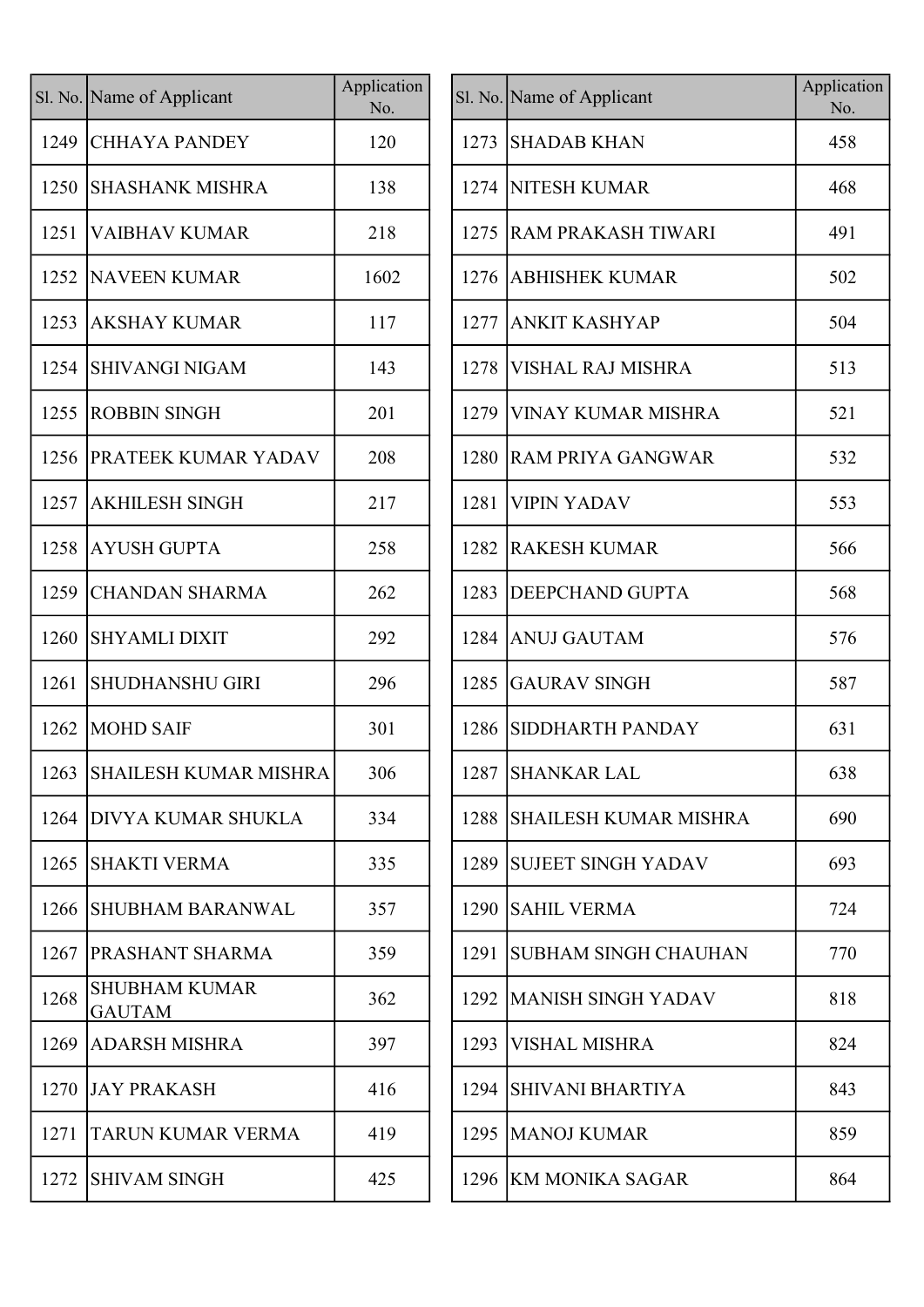|      | Sl. No. Name of Applicant               | Application<br>No. |      | Sl. No. Name of Applicant                   | Applicat<br>No. |
|------|-----------------------------------------|--------------------|------|---------------------------------------------|-----------------|
| 1297 | <b>PRADIP SHIVHARE</b>                  | 907                | 1321 | <b>ANSHUMAN</b>                             | 1615            |
| 1298 | <b>AASHUTOSH RAM</b><br><b>TRIPATHI</b> | 914                | 1322 | <b>ANKUR CHACHRA</b>                        | 1618            |
| 1299 | <b>ABRAR AHMAD</b>                      | 930                | 1323 | <b>BASANT MISHRA</b>                        | 1628            |
| 1300 | <b>TARUN KUMAR</b>                      | 943                | 1324 | <b>SHUBHAM BAJPAI</b>                       | 1630            |
| 1301 | <b>SATYAM TIWARI</b>                    | 962                | 1325 | AMIT KUMAR GUPTA                            | 17              |
| 1302 | AJITESH SHARMA                          | 983                | 1326 | PRASHANT BABURAO ALANE                      | 19              |
| 1303 | <b>TALIB KHAN</b>                       | 993                | 1327 | PANDIT SUNNY SITARAM                        | 23              |
| 1304 | <b>ASHISH DWIVEDI</b>                   | 1006               | 1328 | <b>SURYABHAN DHEPLE</b>                     | 24              |
| 1305 | <b>ABHISHEK KUMAR</b>                   | 1025               | 1329 | RUPESH CHOUHAN                              | 26              |
| 1306 | <b>ASHUTOSH JAISWAL</b>                 | 1033               | 1330 | <b>AKHIL KHATTAR</b>                        | 53              |
| 1307 | <b>ABHISHEK GUPTA</b>                   | 1056               | 1331 | <b>VINAY VADLURU</b>                        | 55              |
| 1308 | <b>PUSHP RAJ</b>                        | 1088               | 1332 | <b>DHEBE ROHIT SURESH</b>                   | 91              |
| 1309 | <b>SANJAY SINGH BISHT</b>               | 1157               | 1333 | AMIT KUMAR TRIPATHI                         | 106             |
| 1310 | <b>VIKAS PANKAJ</b>                     | 1160               | 1334 | RINILA DEBNATH                              | 110             |
| 1311 | <b>ANGAD KASHYAP</b>                    | 1211               | 1335 | <b>SACHIN SRIVASTAVA</b>                    | 156             |
| 1312 | <b>AMBAR GUPTA</b>                      | 1224               | 1336 | <b>RISHABH PUNEKAR</b>                      | 164             |
| 1313 | <b>GARIMA MISHRA</b>                    | 1256               | 1337 | SIDDHANT BHATNAGAR                          | 172             |
| 1314 | PANKAJ SATYARTHI                        | 1266               | 1338 | <b>JITENDRA KUMAR</b>                       | 185             |
| 1315 | <b>AASUATOSH GANDHI</b>                 | 1290               | 1339 | REETESH KUMAR PAL                           | 187             |
| 1316 | OM NARAYAN SINGH<br><b>YADAV</b>        | 1362               | 1340 | <b>SATYAM PANDEY</b>                        | 192             |
| 1317 | PRAVIN KUMAR PANDEY                     | 1412               | 1341 | KOSHTI JAYESHKUMAR<br><b>HARISHBHAI</b>     | 195             |
| 1318 | <b>AMRITA PAL</b>                       | 1447               | 1342 | <b>MAITRAY DEVENDRABHAI</b><br><b>MEHTA</b> | 211             |
| 1319 | <b>AMIT YADAV</b>                       | 1463               | 1343 | NAVEEN MURLIDHAR SIDHANI                    | 214             |
| 1320 | <b>SAHEB KUMAR SAURABH</b>              | 1517               | 1344 | <b>SULTAN SHAIKH SHAHAJAD</b>               | 221             |
|      |                                         |                    |      |                                             |                 |

| Name of Applicant                | Application<br>No. |      | Sl. No. Name of Applicant                   | Application<br>No. |
|----------------------------------|--------------------|------|---------------------------------------------|--------------------|
| PRADIP SHIVHARE                  | 907                | 1321 | <b>ANSHUMAN</b>                             | 1615               |
| <b>AASHUTOSH RAM</b><br>TRIPATHI | 914                | 1322 | <b>ANKUR CHACHRA</b>                        | 1618               |
| <b>ABRAR AHMAD</b>               | 930                | 1323 | <b>BASANT MISHRA</b>                        | 1628               |
| <b>TARUN KUMAR</b>               | 943                | 1324 | <b>SHUBHAM BAJPAI</b>                       | 1630               |
| <b>SATYAM TIWARI</b>             | 962                | 1325 | AMIT KUMAR GUPTA                            | 17                 |
| AJITESH SHARMA                   | 983                | 1326 | PRASHANT BABURAO ALANE                      | 19                 |
| <b>TALIB KHAN</b>                | 993                | 1327 | PANDIT SUNNY SITARAM                        | 23                 |
| <b>ASHISH DWIVEDI</b>            | 1006               | 1328 | <b>SURYABHAN DHEPLE</b>                     | 24                 |
| <b>ABHISHEK KUMAR</b>            | 1025               | 1329 | <b>RUPESH CHOUHAN</b>                       | 26                 |
| <b>ASHUTOSH JAISWAL</b>          | 1033               | 1330 | <b>AKHIL KHATTAR</b>                        | 53                 |
| <b>ABHISHEK GUPTA</b>            | 1056               | 1331 | <b>VINAY VADLURU</b>                        | 55                 |
| <b>PUSHP RAJ</b>                 | 1088               | 1332 | <b>DHEBE ROHIT SURESH</b>                   | 91                 |
| <b>SANJAY SINGH BISHT</b>        | 1157               | 1333 | AMIT KUMAR TRIPATHI                         | 106                |
| <b>VIKAS PANKAJ</b>              | 1160               | 1334 | RINILA DEBNATH                              | 110                |
| <b>ANGAD KASHYAP</b>             | 1211               | 1335 | <b>SACHIN SRIVASTAVA</b>                    | 156                |
| AMBAR GUPTA                      | 1224               | 1336 | <b>RISHABH PUNEKAR</b>                      | 164                |
| <b>GARIMA MISHRA</b>             | 1256               | 1337 | SIDDHANT BHATNAGAR                          | 172                |
| PANKAJ SATYARTHI                 | 1266               | 1338 | <b>JITENDRA KUMAR</b>                       | 185                |
| <b>AASUATOSH GANDHI</b>          | 1290               | 1339 | REETESH KUMAR PAL                           | 187                |
| OM NARAYAN SINGH<br>YADAV        | 1362               | 1340 | <b>SATYAM PANDEY</b>                        | 192                |
| PRAVIN KUMAR PANDEY              | 1412               | 1341 | KOSHTI JAYESHKUMAR<br><b>HARISHBHAI</b>     | 195                |
| AMRITA PAL                       | 1447               | 1342 | <b>MAITRAY DEVENDRABHAI</b><br><b>MEHTA</b> | 211                |
| AMIT YADAV                       | 1463               | 1343 | NAVEEN MURLIDHAR SIDHANI                    | 214                |
| <b>SAHEB KUMAR SAURABH</b>       | 1517               | 1344 | <b>SULTAN SHAIKH SHAHAJAD</b>               | 221                |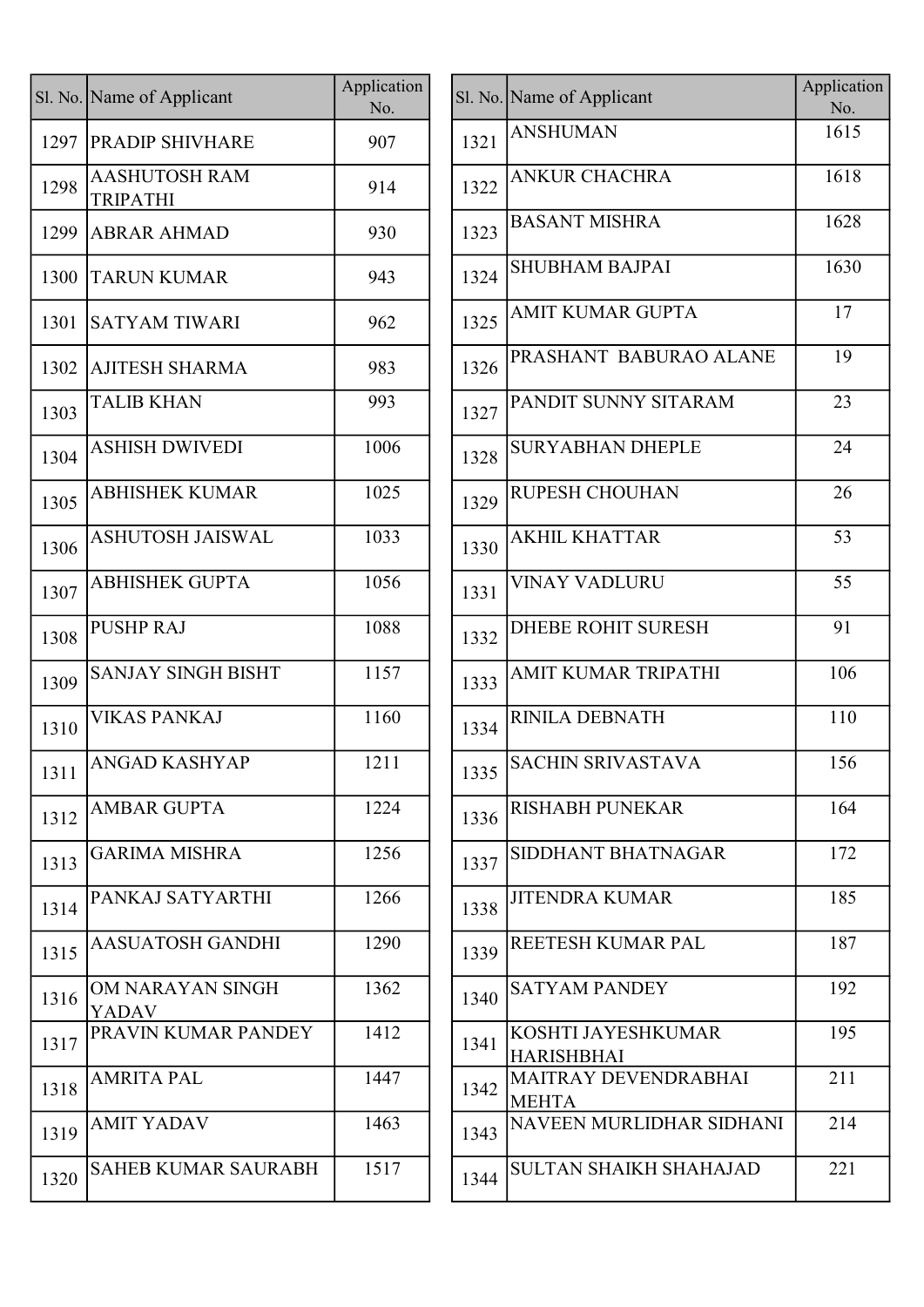|      | Sl. No. Name of Applicant                | Application<br>No. |      | Sl. No. Name of Applicant                   |
|------|------------------------------------------|--------------------|------|---------------------------------------------|
| 1345 | <b>VAISHNAVI SANJAY</b><br><b>GHODKE</b> | 229                | 1369 | <b>SUMIT NITIN SAPATE</b>                   |
| 1346 | ZINE SANKET SHIVAJIRAO                   | 243                | 1370 | <b>SANKET PARKHE</b>                        |
| 1347 | <b>AKSHAY SHRIVASTAVA</b>                | 265                | 1371 | AISHWARYA UDAYKUMAR<br><b>KULKARNI</b>      |
| 1348 | <b>JAY GOSWAMI</b>                       | 275                | 1372 | <b>LANKESH SUNDAR THORAT</b>                |
| 1349 | <b>ASHISHKUMAR</b>                       | 283                | 1373 | <b>DNYANESHWAR RAJU</b><br><b>HANWATE</b>   |
| 1350 | <b>SHANTANU ANUPAM SONI</b>              | 285                | 1374 | NARENDRA PRAKASH WARI                       |
| 1351 | DIVYESH MISHRA A.                        | 290                | 1375 | ONKAR DHARAJI BHUSARE                       |
| 1352 | <b>MAHESH KSHIRSAGAR</b>                 | 299                | 1376 | YOGESH MHETRAJKAR                           |
| 1353 | <b>KARGIL RATHOD</b>                     | 308                | 1377 | PAWAR CHAITANYA SITARA                      |
| 1354 | <b>SADANAND</b>                          | 311                | 1378 | <b>SANDIP MISHRA</b>                        |
| 1355 | <b>RAJDEEP VERMA</b>                     | 341                | 1379 | POOJAN PUROHIT                              |
| 1356 | <b>AMAN SHARMA</b>                       | 384                | 1380 | PATIL GANESH SADASHIV                       |
| 1357 | <b>ANKEETA</b>                           | 408                | 1381 | PRAMOD PARAJI KASBE                         |
| 1358 | PRAVIN VIKRAM MADKE                      | 430                | 1382 | AJAY GURUNATH INGAVAL                       |
| 1359 | <b>KRISHNA DHOOT</b>                     | 446                | 1383 | <b>KAMBLE VIKAS SADASHIV</b>                |
| 1360 | YADUNANDAN GUPTA                         | 452                | 1384 | KOLHE KHANDU SOMANAT                        |
| 1361 | <b>MAHESH CHAND</b><br><b>MAHAWAR</b>    | 453                | 1385 | <b>SANDEEP KUMAR</b>                        |
| 1362 | <b>BHAMBURE SARANG</b><br><b>RANJEET</b> | 454                | 1386 | <b>ABHAY PINGLE</b>                         |
| 1363 | <b>OMKAR KAILAS LANDAGE</b>              | 459                | 1387 | <b>SHANTANU GAJANAN</b><br><b>AMBADEKAR</b> |
| 1364 | <b>BABY KUMARI</b>                       | 479                | 1388 | <b>SHARMA ASHWIN VIJAY</b>                  |
| 1365 | PATIL RUPALI SUBHASH                     | 486                | 1389 | AASAWARI SANTOSH PADH                       |
| 1366 | <b>GAURAV SINGH</b>                      | 557                | 1390 | <b>KARAN PILLAI</b>                         |
| 1367 | <b>SHRUTA HEMANT BHATE</b>               | 565                | 1391 | Surej S                                     |
| 1368 | <b>SAGAR SHARMA</b>                      | 570                | 1392 | <b>GAURAV TUSHAR KANEKAI</b>                |
|      |                                          |                    |      |                                             |

|      | I. No. Name of Applicant                 | Application<br>No. |      | Sl. No. Name of Applicant                   | Application<br>No. |
|------|------------------------------------------|--------------------|------|---------------------------------------------|--------------------|
| 1345 | <b>VAISHNAVI SANJAY</b><br><b>GHODKE</b> | 229                | 1369 | <b>SUMIT NITIN SAPATE</b>                   | 580                |
| 1346 | ZINE SANKET SHIVAJIRAO                   | 243                | 1370 | <b>SANKET PARKHE</b>                        | 591                |
| 1347 | <b>AKSHAY SHRIVASTAVA</b>                | 265                | 1371 | AISHWARYA UDAYKUMAR<br><b>KULKARNI</b>      | 595                |
| 1348 | <b>JAY GOSWAMI</b>                       | 275                | 1372 | LANKESH SUNDAR THORAT                       | 600                |
| 1349 | <b>ASHISHKUMAR</b>                       | 283                | 1373 | <b>DNYANESHWAR RAJU</b><br><b>HANWATE</b>   | 606                |
| 1350 | <b>SHANTANU ANUPAM SONI</b>              | 285                | 1374 | NARENDRA PRAKASH WARE                       | 609                |
| 1351 | DIVYESH MISHRA A.                        | 290                | 1375 | ONKAR DHARAJI BHUSARE                       | 619                |
| 1352 | <b>MAHESH KSHIRSAGAR</b>                 | 299                | 1376 | YOGESH MHETRAJKAR                           | 641                |
| 1353 | <b>KARGIL RATHOD</b>                     | 308                | 1377 | PAWAR CHAITANYA SITARAM                     | 642                |
| 1354 | <b>SADANAND</b>                          | 311                | 1378 | <b>SANDIP MISHRA</b>                        | 653                |
| 1355 | <b>RAJDEEP VERMA</b>                     | 341                | 1379 | <b>POOJAN PUROHIT</b>                       | 656                |
| 1356 | <b>AMAN SHARMA</b>                       | 384                | 1380 | PATIL GANESH SADASHIV                       | 702                |
| 1357 | <b>ANKEETA</b>                           | 408                | 1381 | PRAMOD PARAJI KASBE                         | 704                |
| 1358 | PRAVIN VIKRAM MADKE                      | 430                | 1382 | AJAY GURUNATH INGAVALE                      | 711                |
| 1359 | <b>KRISHNA DHOOT</b>                     | 446                | 1383 | <b>KAMBLE VIKAS SADASHIV</b>                | 719                |
| 1360 | YADUNANDAN GUPTA                         | 452                | 1384 | KOLHE KHANDU SOMANATH                       | 729                |
| 1361 | <b>MAHESH CHAND</b><br><b>MAHAWAR</b>    | 453                | 1385 | <b>SANDEEP KUMAR</b>                        | 734                |
| 1362 | <b>BHAMBURE SARANG</b><br><b>RANJEET</b> | 454                | 1386 | <b>ABHAY PINGLE</b>                         | 757                |
| 1363 | <b>OMKAR KAILAS LANDAGE</b>              | 459                | 1387 | <b>SHANTANU GAJANAN</b><br><b>AMBADEKAR</b> | 772                |
| 1364 | <b>BABY KUMARI</b>                       | 479                | 1388 | <b>SHARMA ASHWIN VIJAY</b>                  | 775                |
| 1365 | PATIL RUPALI SUBHASH                     | 486                | 1389 | AASAWARI SANTOSH PADHYE                     | 784                |
| 1366 | <b>GAURAV SINGH</b>                      | 557                | 1390 | <b>KARAN PILLAI</b>                         | 790                |
| 1367 | <b>SHRUTA HEMANT BHATE</b>               | 565                | 1391 | Surej S                                     | 794                |
| 1368 | <b>SAGAR SHARMA</b>                      | 570                | 1392 | <b>GAURAV TUSHAR KANEKAR</b>                | 796                |
|      |                                          |                    |      |                                             |                    |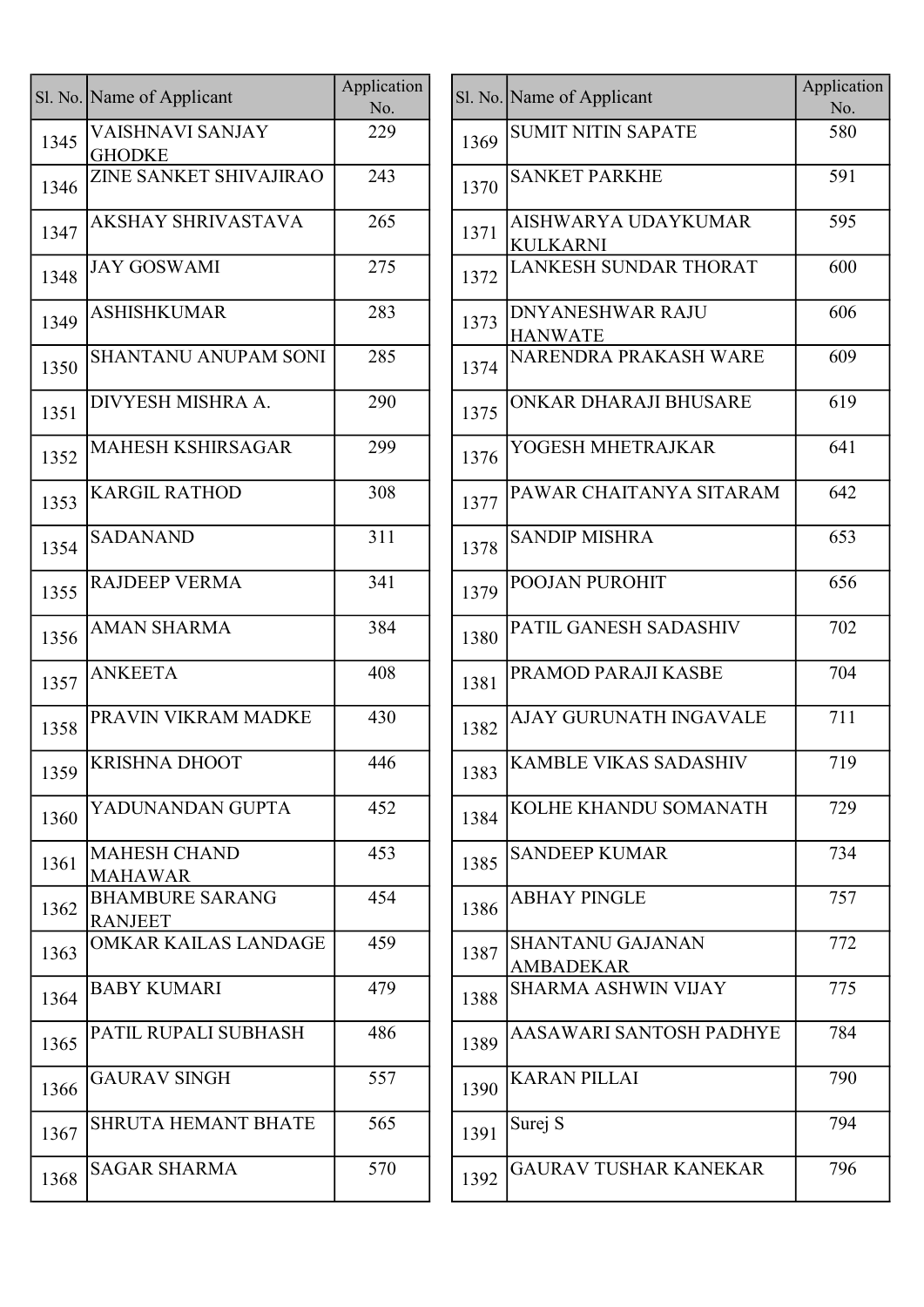|      | Sl. No. Name of Applicant                  | Application<br>No. |      | Sl. No. Name of Applicant                |
|------|--------------------------------------------|--------------------|------|------------------------------------------|
| 1393 | <b>ANSAR ALI SAIYED</b>                    | 797                | 1417 | <b>EKNATH RAMRAO LINGE</b>               |
| 1394 | <b>JAY YEDLEWAR</b>                        | 804                | 1418 | AMITKUMAR RAJKUMAR<br><b>GANVIR</b>      |
| 1395 | HRISHIKESH KADAM                           | 805                | 1419 | <b>SUNNY GURJAR</b>                      |
| 1396 | <b>RISHABH SHUKLA</b>                      | 814                | 1420 | DEVAL ALKESHKUMAR V                      |
| 1397 | <b>TUSHAR</b>                              | 815                | 1421 | VARUN B. TRIPATHI                        |
| 1398 | <b>MRUNAL WANKHEDE</b>                     | 823                | 1422 | <b>JAINI ASHISH SHAH</b>                 |
| 1399 | KAKAD MANGESH SANTU                        | 828                | 1423 | AISHWARYA AJIT GAIKWA                    |
| 1400 | <b>SANTOSH NAIK</b>                        | 830                | 1424 | <b>AKASH SHRIVASTAV</b>                  |
| 1401 | ROHIT KHURANA                              | 831                | 1425 | <b>SHRADDHA KAMBLE</b>                   |
| 1402 | <b>RATHOD MANISH</b><br><b>ARVINDBHAI</b>  | 835                | 1426 | RUTURAJ WANKHEDE                         |
| 1403 | <b>MEENA GUPTA</b>                         | 836                | 1427 | PANCHAL ANIL SOMABHA                     |
| 1404 | <b>SARKALE MAYUR</b><br><b>MAHESH</b>      | 865                | 1428 | <b>BHAVANA BHAGWANRAC</b><br><b>KALE</b> |
| 1405 | <b>RUSHIKESH BHARAT</b><br>DHARMADHIKARI   | 874                | 1429 | <b>SHASHANK RAHUL JADHA</b>              |
| 1406 | PARITOSH SHUKLA                            | 876                | 1430 | NAIKWADI GIRISH NAVNA                    |
| 1407 | <b>DHAIRYA PANDYA</b>                      | 877                | 1431 | <b>ABHISHEK MISHRA</b>                   |
| 1408 | <b>SAURAV SAMEER</b>                       | 885                | 1432 | <b>JOSHI YASH RAJESHBHAI</b>             |
| 1409 | <b>ASMITA BHARTI</b>                       | 895                | 1433 | <b>KIRAN DHAMALE</b>                     |
| 1410 | VISHAL CHAUHAN                             | 898                | 1434 | POTDAR VAISHNAVI<br><b>YASHVANT</b>      |
| 1411 | <b>RITIK GHANSHANI</b>                     | 901                | 1435 | <b>SOHAIL SIDDIQUE AZIM B</b>            |
| 1412 | <b>DHANURE RAMESHWAR</b><br><b>MRUNALI</b> | 905                | 1436 | CHETAN SUNIL GADGE                       |
| 1413 | <b>SUNNY MISHRA</b>                        | 912                | 1437 | <b>SHARAD JADHAV</b>                     |
| 1414 | <b>NAIR PARTH VINOD</b>                    | 913                | 1438 | PRAVEEN VISHWAKARMA                      |
| 1415 | <b>NIRAJ PITALE</b>                        | 923                | 1439 | <b>BHAVESH VERMA</b>                     |
| 1416 | <b>ADITI CHORDIYA</b>                      | 927                | 1440 | NIRMIT NAGESH HALDAN                     |
|      |                                            |                    |      |                                          |

|      | I. No. Name of Applicant                   | Application<br>No. |      | Sl. No. Name of Applicant                  | Application<br>No. |
|------|--------------------------------------------|--------------------|------|--------------------------------------------|--------------------|
| 1393 | <b>ANSAR ALI SAIYED</b>                    | 797                | 1417 | <b>EKNATH RAMRAO LINGE</b>                 | 929                |
| 1394 | <b>JAY YEDLEWAR</b>                        | 804                | 1418 | <b>AMITKUMAR RAJKUMAR</b><br><b>GANVIR</b> | 938                |
| 1395 | <b>HRISHIKESH KADAM</b>                    | 805                | 1419 | <b>SUNNY GURJAR</b>                        | 939                |
| 1396 | <b>RISHABH SHUKLA</b>                      | 814                | 1420 | DEVAL ALKESHKUMAR VYAS                     | 942                |
| 1397 | <b>TUSHAR</b>                              | 815                | 1421 | VARUN B. TRIPATHI                          | 947                |
| 1398 | MRUNAL WANKHEDE                            | 823                | 1422 | <b>JAINI ASHISH SHAH</b>                   | 953                |
| 1399 | <b>KAKAD MANGESH SANTU</b>                 | 828                | 1423 | AISHWARYA AJIT GAIKWAD                     | 956                |
| 1400 | <b>SANTOSH NAIK</b>                        | 830                | 1424 | <b>AKASH SHRIVASTAV</b>                    | 965                |
| 1401 | ROHIT KHURANA                              | 831                | 1425 | <b>SHRADDHA KAMBLE</b>                     | 974                |
| 1402 | <b>RATHOD MANISH</b><br><b>ARVINDBHAI</b>  | 835                | 1426 | RUTURAJ WANKHEDE                           | 975                |
| 1403 | <b>MEENA GUPTA</b>                         | 836                | 1427 | PANCHAL ANIL SOMABHAI                      | 987                |
| 1404 | <b>SARKALE MAYUR</b><br><b>MAHESH</b>      | 865                | 1428 | <b>BHAVANA BHAGWANRAO</b><br><b>KALE</b>   | 1005               |
| 1405 | <b>RUSHIKESH BHARAT</b><br>DHARMADHIKARI   | 874                | 1429 | SHASHANK RAHUL JADHAV                      | 1011               |
| 1406 | PARITOSH SHUKLA                            | 876                | 1430 | NAIKWADI GIRISH NAVNATH                    | 1017               |
| 1407 | DHAIRYA PANDYA                             | 877                | 1431 | <b>ABHISHEK MISHRA</b>                     | 1046               |
| 1408 | <b>SAURAV SAMEER</b>                       | 885                | 1432 | <b>JOSHI YASH RAJESHBHAI</b>               | 1066               |
| 1409 | <b>ASMITA BHARTI</b>                       | 895                | 1433 | <b>KIRAN DHAMALE</b>                       | 1078               |
| 1410 | <b>VISHAL CHAUHAN</b>                      | 898                | 1434 | POTDAR VAISHNAVI<br><b>YASHVANT</b>        | 1097               |
| 1411 | <b>RITIK GHANSHANI</b>                     | 901                | 1435 | SOHAIL SIDDIQUE AZIM BORA                  | 1106               |
| 1412 | <b>DHANURE RAMESHWAR</b><br><b>MRUNALI</b> | 905                | 1436 | <b>CHETAN SUNIL GADGE</b>                  | 1113               |
| 1413 | <b>SUNNY MISHRA</b>                        | 912                | 1437 | <b>SHARAD JADHAV</b>                       | 1127               |
| 1414 | <b>NAIR PARTH VINOD</b>                    | 913                | 1438 | PRAVEEN VISHWAKARMA                        | 1130               |
| 1415 | <b>NIRAJ PITALE</b>                        | 923                | 1439 | <b>BHAVESH VERMA</b>                       | 1144               |
| 1416 | <b>ADITI CHORDIYA</b>                      | 927                | 1440 | NIRMIT NAGESH HALDANKAR                    | 1147               |
|      |                                            |                    |      |                                            |                    |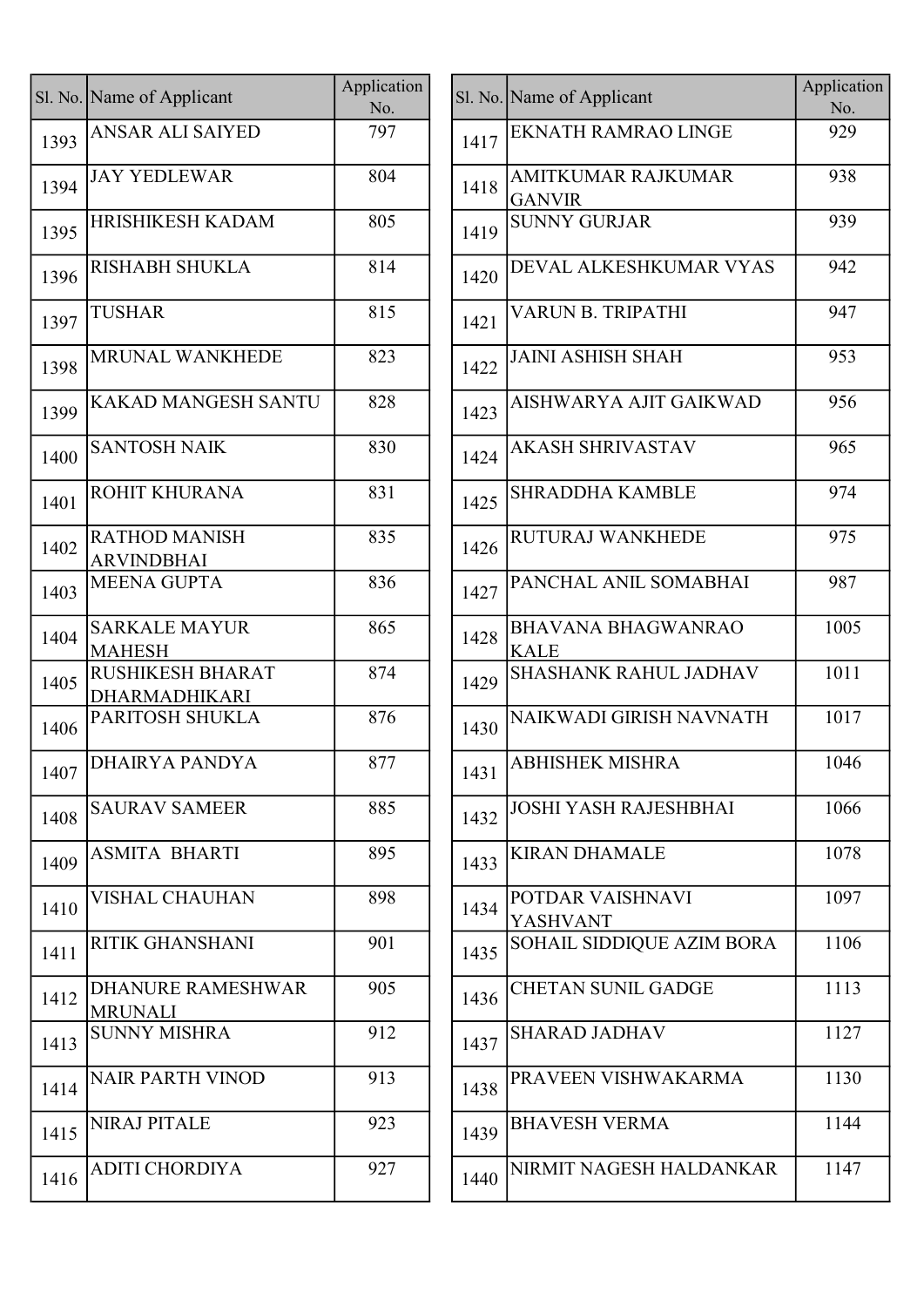|      | Sl. No. Name of Applicant                   | Application<br>No. |      | Sl. No. Name of Applicant                   |
|------|---------------------------------------------|--------------------|------|---------------------------------------------|
| 1441 | <b>MEGHNA ROY</b><br><b>CHOUDHURY</b>       | 1153               | 1465 | <b>SACHIN BURE</b>                          |
| 1442 | <b>OMKAR TILE</b>                           | 1155               | 1466 | <b>SOLANKE MANJIRI KISHOR</b>               |
| 1443 | <b>UDIT PRATAP SINGH</b><br><b>CHAUHAN</b>  | 1161               |      | 1467 PRINCESS DOLLY GHOKSHE                 |
| 1444 | TANUSHREE AGRAWAL                           | 1162               | 1468 | SIDDHARTH CHAUHAN                           |
| 1445 | <b>AKSHAY KUMAR</b><br><b>MESHRAM</b>       | 1164               | 1469 | PATIL HEMANGI MADHUKA                       |
| 1446 | <b>DHRUV PANDIT</b>                         | 1165               | 1470 | <b>AMIT KUMAR VERMA</b>                     |
| 1447 | <b>RISHABH SHARMA</b>                       | 1170               | 1471 | <b>SARVESH KUMAR</b><br><b>VISHWAKARMA</b>  |
| 1448 | <b>JIVAN SANJAY RATHOD</b>                  | 1171               | 1472 | <b>KSHITIJ JAHAGIRDAR</b>                   |
| 1449 | <b>JOSHI MEET BHADRESH</b><br><b>BHAI</b>   | 1180               | 1473 | <b>REVATI</b>                               |
| 1450 | <b>JAWAYDAHMED</b>                          | 1194               | 1474 | <b>TARUN GUPTA</b>                          |
| 1451 | <b>DATTATRAY AVINASH</b><br><b>TAPASE</b>   | 1195               | 1475 | <b>ANKITA GUPTA</b>                         |
| 1452 | ADITYA SANTOSH PAWAR                        | 1200               | 1476 | <b>DNYANRATNA MAHADEV</b><br><b>AHIWALE</b> |
| 1453 | <b>ISHWAR SARAN TIWARI</b>                  | 1201               | 1477 | <b>RAHUL YADAV</b>                          |
| 1454 | NEHA SUNIL PAWAR                            | 1204               | 1478 | DHANURDHAR UTTAMRAO<br><b>MANE</b>          |
|      | 1455 <b>IRIN SHABNAM</b>                    | 1215               |      | 1479 PRIYANKA MOHAN YENGDE                  |
| 1456 | <b>PRATIK PANDEY</b>                        | 1216               |      | 1480 [FANDE PRAMOD BHASKAR]                 |
| 1457 | <b>SAGAR THAKKER</b>                        | 1225               | 1481 | <b>DASHRATH ASHOK SOLANK</b>                |
| 1458 | <b>JAYANT MEHTA</b>                         | 1234               | 1482 | <b>SHUBHAM RANJIT SINGH</b>                 |
| 1459 | <b>DIPAK SADASHIV MALI</b>                  | 1235               | 1483 | <b>SAGAR DENGE</b>                          |
| 1460 | <b>VISHAL HANUMANT</b><br><b>SONAWANE</b>   | 1242               | 1484 | RADHIKA CHHABRA                             |
| 1461 | <b>SUDARSHAN</b><br><b>DNYANESHWAR MANE</b> | 1250               | 1485 | <b>ABHISHEK DUKHANDE</b>                    |
| 1462 | <b>NEETU TIWARI</b>                         | 1268               |      | 1486   MAYUR GAJANAN VIBHUTE                |
| 1463 | <b>RISHABH VIKAS JOSHI</b>                  | 1277               | 1487 | <b>ASHWIN PAWAR</b>                         |
| 1464 | <b>PRIYANKA SHEKHAR</b>                     | 1284               | 1488 | <b>DRISHTI</b>                              |
|      |                                             |                    |      |                                             |

|      | Sl. No. Name of Applicant                   | Application<br>No. |      | Sl. No. Name of Applicant                   | Application<br>No. |
|------|---------------------------------------------|--------------------|------|---------------------------------------------|--------------------|
| 1441 | <b>MEGHNA ROY</b><br><b>CHOUDHURY</b>       | 1153               | 1465 | <b>SACHIN BURE</b>                          | 1291               |
| 1442 | <b>OMKAR TILE</b>                           | 1155               | 1466 | <b>SOLANKE MANJIRI KISHOR</b>               | 1295               |
| 1443 | <b>UDIT PRATAP SINGH</b><br><b>CHAUHAN</b>  | 1161               | 1467 | <b>PRINCESS DOLLY GHOKSHE</b>               | 1296               |
| 1444 | TANUSHREE AGRAWAL                           | 1162               | 1468 | <b>SIDDHARTH CHAUHAN</b>                    | 1314               |
| 1445 | <b>AKSHAY KUMAR</b><br><b>MESHRAM</b>       | 1164               | 1469 | PATIL HEMANGI MADHUKAR                      | 1315               |
| 1446 | <b>DHRUV PANDIT</b>                         | 1165               | 1470 | <b>AMIT KUMAR VERMA</b>                     | 1357               |
| 1447 | <b>RISHABH SHARMA</b>                       | 1170               | 1471 | <b>SARVESH KUMAR</b><br>VISHWAKARMA         | 1358               |
| 1448 | <b>JIVAN SANJAY RATHOD</b>                  | 1171               | 1472 | <b>KSHITIJ JAHAGIRDAR</b>                   | 1364               |
| 1449 | <b>JOSHI MEET BHADRESH</b><br><b>BHAI</b>   | 1180               | 1473 | <b>REVATI</b>                               | 1365               |
| 1450 | <b>JAWAYDAHMED</b>                          | 1194               | 1474 | <b>TARUN GUPTA</b>                          | 1380               |
| 1451 | DATTATRAY AVINASH<br><b>TAPASE</b>          | 1195               | 1475 | <b>ANKITA GUPTA</b>                         | 1381               |
| 1452 | <b>ADITYA SANTOSH PAWAR</b>                 | 1200               | 1476 | <b>DNYANRATNA MAHADEV</b><br><b>AHIWALE</b> | 1384               |
| 1453 | <b>ISHWAR SARAN TIWARI</b>                  | 1201               | 1477 | <b>RAHUL YADAV</b>                          | 1385               |
| 1454 | NEHA SUNIL PAWAR                            | 1204               | 1478 | DHANURDHAR UTTAMRAO<br><b>MANE</b>          | 1401               |
|      | 1455 IRIN SHABNAM                           | 1215               |      | 1479 PRIYANKA MOHAN YENGDE                  | 1411               |
|      | <b>1456 PRATIK PANDEY</b>                   | 1216               | 1480 | <b>FANDE PRAMOD BHASKAR</b>                 | 1421               |
| 1457 | <b>SAGAR THAKKER</b>                        | 1225               | 1481 | <b>DASHRATH ASHOK SOLANKE</b>               | 1432               |
| 1458 | <b>JAYANT MEHTA</b>                         | 1234               | 1482 | <b>SHUBHAM RANJIT SINGH</b>                 | 1435               |
| 1459 | <b>DIPAK SADASHIV MALI</b>                  | 1235               | 1483 | <b>SAGAR DENGE</b>                          | 1441               |
| 1460 | <b>VISHAL HANUMANT</b><br><b>SONAWANE</b>   | 1242               | 1484 | RADHIKA CHHABRA                             | 1453               |
| 1461 | <b>SUDARSHAN</b><br><b>DNYANESHWAR MANE</b> | 1250               | 1485 | <b>ABHISHEK DUKHANDE</b>                    | 1457               |
| 1462 | NEETU TIWARI                                | 1268               |      | 1486 MAYUR GAJANAN VIBHUTE                  | 1462               |
| 1463 | RISHABH VIKAS JOSHI                         | 1277               | 1487 | ASHWIN PAWAR                                | 1467               |
| 1464 | <b>PRIYANKA SHEKHAR</b>                     | 1284               | 1488 | DRISHTI                                     | 1472               |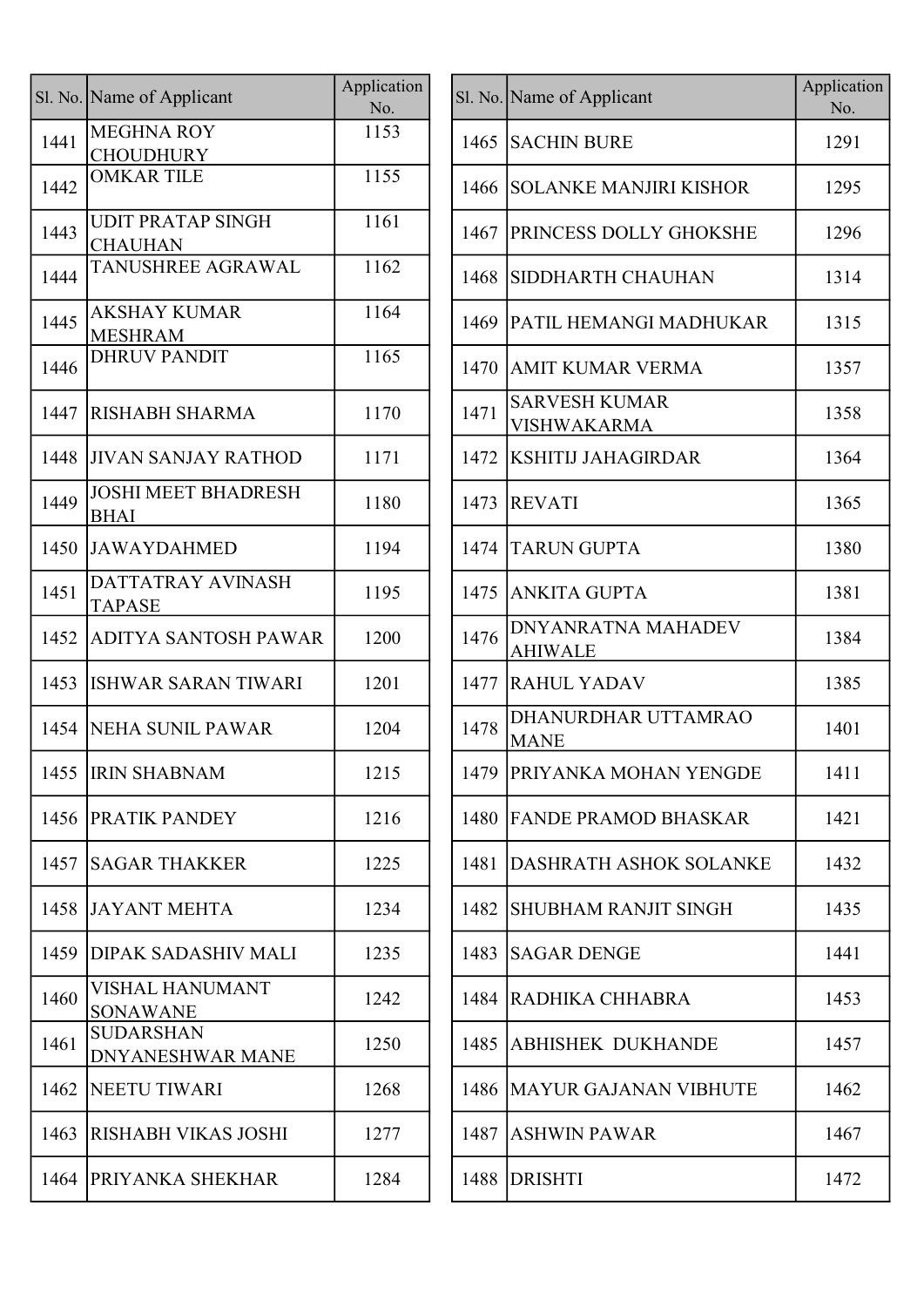|      | Sl. No. Name of Applicant                 | Application<br>No. |
|------|-------------------------------------------|--------------------|
| 1489 | <b>SHRISH CHOWDHARY</b>                   | 1497               |
| 1490 | <b>ASHWINI MILIND PANDE</b>               | 1498               |
| 1491 | <b>RUSHIKESH ROHIDAS</b><br><b>GOLHAR</b> | 1529               |
| 1492 | <b>RAMAKANT GANPAT</b><br><b>PEDNEKAR</b> | 1535               |
| 1493 | <b>AMOL ARUN THAKUR</b>                   | 1541               |
| 1494 | <b>RAVINDRA MADAN KALE</b>                | 1553               |
| 1495 | <b>ANKIT MISHRA</b>                       | 1558               |
| 1496 | <b>BRIJESH KUMAR YADAV</b>                | 1559               |
| 1497 | <b>KAUSTUBH KASHYAP</b>                   | 1567               |
| 1498 | <b>SAGAR SANJAY</b><br>KAVATKAR           | 1579               |
| 1499 | <b>KRISHNA SUDAM YADAV</b>                | 1586               |
| 1500 | <b>PRAJAKTA</b>                           | 1588               |
| 1501 | <b>MAHAJAN ANUBHUTI</b><br><b>ASHOK</b>   | 1589               |
| 1502 | <b>ZEHANAT IBRAHIM</b>                    | 1593               |
| 1503 | <b>CHIRANJIVI KARAN</b>                   | 1596               |
| 1504 | <b>VISHWAMBHAR PAREWAL</b>                | 1599               |
| 1505 | TELI PRASAD PRABHAKAR                     | 1603               |
| 1506 | <b>MANISH RATIRAM</b><br><b>HUMANE</b>    | 1611               |
| 1507 | YASHIKA NAYYAR                            | 1627               |
| 1508 | <b>TATHAGAT</b>                           | 1633               |
| 1509 | <b>ROUNAK BHATIA</b>                      | 1635               |
| 1510 | <b>GOVIND YADAV</b>                       | 1645               |
| 1511 | NITIN VINAYAK MUNDE                       | 1650               |
| 1512 | <b>SHUBHAM VILAS PADE</b>                 | 1673               |

|      | I. No. Name of Applicant                  | Application<br>No. |      | Sl. No. Name of Applicant      | Application<br>No. |
|------|-------------------------------------------|--------------------|------|--------------------------------|--------------------|
| 1489 | <b>SHRISH CHOWDHARY</b>                   | 1497               | 1513 | NAVID KADRI                    | 1674               |
| 1490 | <b>ASHWINI MILIND PANDE</b>               | 1498               | 1514 | <b>DEEPAK LOLAGE</b>           | 1676               |
| 1491 | <b>RUSHIKESH ROHIDAS</b><br><b>GOLHAR</b> | 1529               | 1515 | MALI KETAKI SHARAD             | 1679               |
| 1492 | <b>RAMAKANT GANPAT</b><br><b>PEDNEKAR</b> | 1535               | 1516 | <b>AMEYA</b>                   | 1692               |
| 1493 | <b>AMOL ARUN THAKUR</b>                   | 1541               | 1517 | <b>ANIKET MORE</b>             | 1696               |
| 1494 | <b>RAVINDRA MADAN KALE</b>                | 1553               | 1518 | ASHUTOSH DWIVEDI               | 1708               |
| 1495 | <b>ANKIT MISHRA</b>                       | 1558               | 1519 | <b>BHAVIK VAGHELA</b>          | 18                 |
| 1496 | <b>BRIJESH KUMAR YADAV</b>                | 1559               | 1520 | <b>HARISH PANDURANG GORDE</b>  | 31                 |
| 1497 | <b>KAUSTUBH KASHYAP</b>                   | 1567               | 1521 | <b>GAJANAN ASHOKRAO KHARAT</b> | 86                 |
| 1498 | <b>SAGAR SANJAY</b><br><b>KAVATKAR</b>    | 1579               | 1522 | <b>SHREYA JOSHI</b>            | 1043               |
| 1499 | <b>KRISHNA SUDAM YADAV</b>                | 1586               | 1523 | YASH KARPE                     | 1458               |
| 1500 | <b>PRAJAKTA</b>                           | 1588               | 1524 | SAMARTH VINOD KULKARNI         | 41                 |
| 1501 | <b>MAHAJAN ANUBHUTI</b><br><b>ASHOK</b>   | 1589               | 1525 | <b>AMRIT TRIPATHI</b>          | 165                |
| 1502 | <b>ZEHANAT IBRAHIM</b>                    | 1593               | 1526 | <b>AKASH MISHRA</b>            | 281                |
|      | 1503 CHIRANJIVI KARAN                     | 1596               |      | 1527 KRUSHAN DOSHI             | 284                |
| 1504 | <b> VISHWAMBHAR PAREWAL</b>               | 1599               | 1528 | VEERENDRA KUMAR MISHRA         | 289                |
| 1505 | <b>TELI PRASAD PRABHAKAR</b>              | 1603               | 1529 | AADESH J MIRKE                 | 332                |
| 1506 | <b>MANISH RATIRAM</b><br><b>HUMANE</b>    | 1611               | 1530 | <b>WALKE KRUSHNA VILAS</b>     | 337                |
| 1507 | <b>YASHIKA NAYYAR</b>                     | 1627               | 1531 | PRACHI AJAY DHOKE              | 516                |
| 1508 | <b>TATHAGAT</b>                           | 1633               | 1532 | NAJIN KHAN                     | 519                |
| 1509 | <b>ROUNAK BHATIA</b>                      | 1635               | 1533 | DANI SHUBHAM VIJAYKUMAR        | 533                |
| 1510 | GOVIND YADAV                              | 1645               | 1534 | <b>BHISE SAURABH VINAYAK</b>   | 544                |
| 1511 | <b>NITIN VINAYAK MUNDE</b>                | 1650               | 1535 | <b>BHOSALE OMKAR PRAVIN</b>    | 551                |
| 1512 | <b>SHUBHAM VILAS PADE</b>                 | 1673               |      | 1536 MANOJ KUMAR PATIDAR       | 592                |
|      |                                           |                    |      |                                |                    |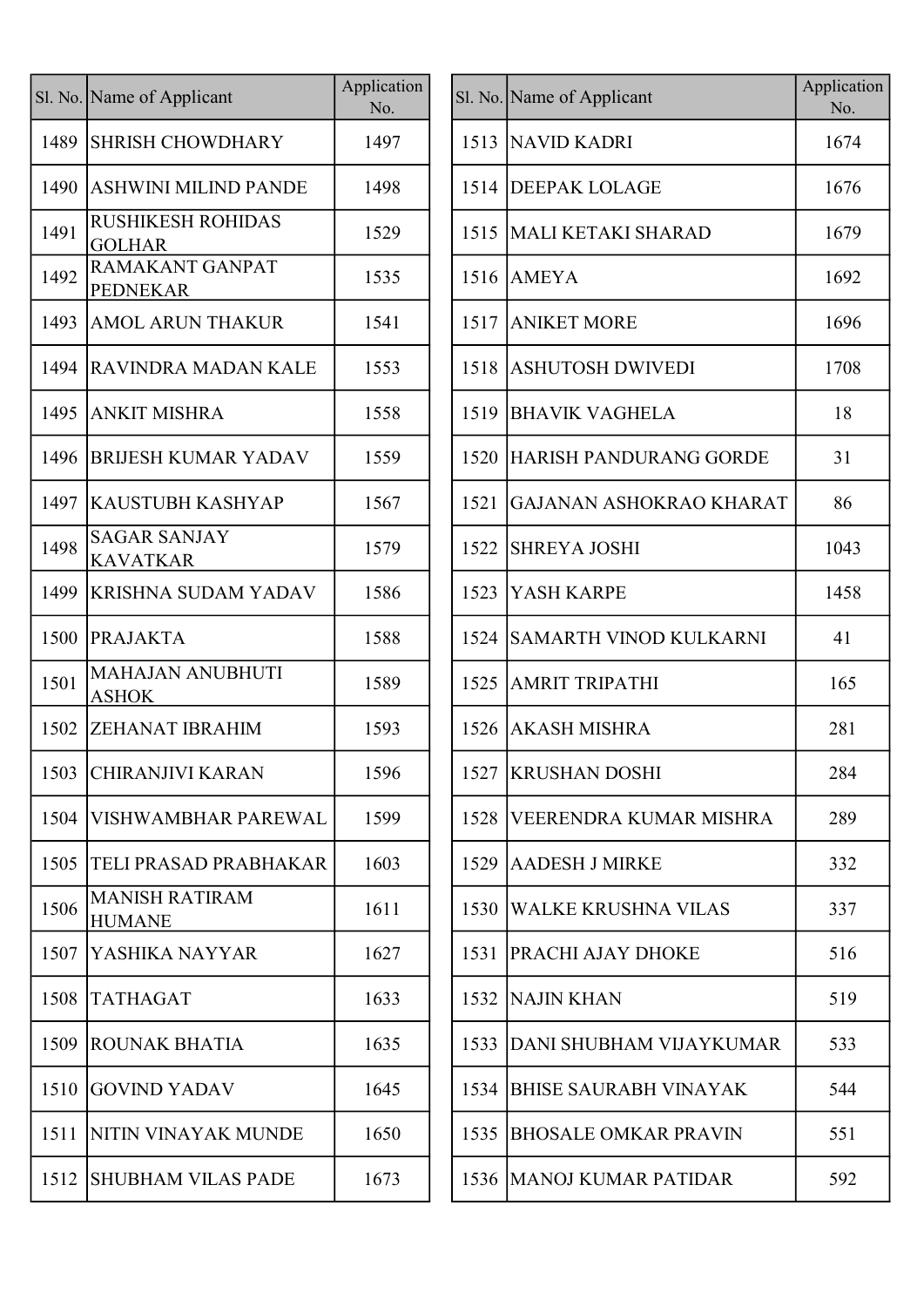|      | Sl. No. Name of Applicant                     | Application<br>No. |      | Sl. No. Name of Applicant            |
|------|-----------------------------------------------|--------------------|------|--------------------------------------|
| 1537 | <b>HIMANSHU BABBAR</b>                        | 640                | 1561 | <b>CHIRANJEEV JOSHI</b>              |
| 1538 | <b>KONDAWAR RUSHABH</b><br><b>SANJAY</b>      | 663                | 1562 | <b>ARUNODAY VAJPAYEE</b>             |
| 1539 | <b>MOTE YOGIRAJ RAJENDRA</b>                  | 664                | 1563 | <b>TRUPTI DEORE</b>                  |
| 1540 | SANGLE AISHWARYA<br><b>KESHAV</b>             | 667                | 1564 | <b>GIRIJA ANAND PATURKAR</b>         |
| 1541 | <b>LATE NILESH</b><br><b>MACHHINDRA</b>       | 674                | 1565 | <b>JANESH SHARMA</b>                 |
| 1542 | <b>MUSALE AKASH</b><br>PANDHARINATH           | 675                | 1566 | CHINTANKUMAR RAMESHBHAI<br>PRAJAPATI |
| 1543 | <b>DHIWAR SWARALI VIJAY</b>                   | 685                | 1567 | <b>MANOJ</b>                         |
|      | <b>1544 HALGE PRATIK PRAMOD</b>               | 689                | 1568 | <b>AKSHAY SURESH GAIKWAD</b>         |
| 1545 | <b>RASHID SAIFI</b>                           | 691                | 1569 | PIYUSH VERMA                         |
| 1546 | <b>SAMYAK ANIRUDHA</b><br><b>WANKAR</b>       | 738                | 1570 | <b>PRIYANKA KOTWAL</b>               |
| 1547 | KESHAVRAO SHAHAJI<br><b>RANE</b>              | 756                | 1571 | <b>SACHIN AWASTHI</b>                |
| 1548 | <b>MISHRA VIVEK</b><br><b>ASHOKBHAI</b>       | 768                | 1572 | <b>ABHILASH YADAV</b>                |
| 1549 | <b>SUMANT THAKRE</b>                          | 785                | 1573 | <b>RAVI SHANKAR</b>                  |
| 1550 | <b>SAYALI KUBDE</b>                           | 847                | 1574 | <b>TARUNESH KUMAR</b>                |
|      | 1551 ATUL SRIVASTAVA                          | 860                | 1575 | <b>PRINCE KUMAR</b>                  |
| 1552 | <b>ANKITA SALUNKHE</b>                        | 920                | 1576 | <b>RAHUL SINGH</b>                   |
| 1553 | <b>SHRIKANT PANDURANG</b><br><b>MANDLIK</b>   | 931                | 1577 | <b>RAHUL KUMAR RAVI</b>              |
| 1554 | <b>GAURAV</b>                                 | 970                | 1578 | <b>SHAWDA HAJJU</b>                  |
| 1555 | <b>SHREEVARDHAN</b><br><b>TALEGAONKAR</b>     | 1042               | 1579 | <b>ARUN KUMAR</b>                    |
| 1556 | <b>ABHISHEK SRIVASTAVA</b>                    | 1048               | 1580 | <b>AMARESH KUMAR</b>                 |
| 1557 | <b>MEHUL PANWAR</b>                           | 1050               | 1581 | <b>ARUN KUMAR</b>                    |
| 1558 | <b>DISHANT RATHOD</b>                         | 1092               | 1582 | <b>SUMAN KUMAR</b>                   |
| 1559 | <b>SUMIT KUMAR</b>                            | 1108               | 1583 | <b>NANCY SETH</b>                    |
| 1560 | <b>SHREYASKUMAR</b><br>RAJENDRAPRASAD PANCHAL | 1112               | 1584 | <b>RAGINI KASHYAP</b>                |

|      | I. No. Name of Applicant                      | Application<br>No. |      | Sl. No. Name of Applicant                   | Application<br>No. |
|------|-----------------------------------------------|--------------------|------|---------------------------------------------|--------------------|
| 1537 | <b>HIMANSHU BABBAR</b>                        | 640                | 1561 | <b>CHIRANJEEV JOSHI</b>                     | 1148               |
| 1538 | <b>KONDAWAR RUSHABH</b><br><b>SANJAY</b>      | 663                | 1562 | <b>ARUNODAY VAJPAYEE</b>                    | 1185               |
| 1539 | MOTE YOGIRAJ RAJENDRA                         | 664                | 1563 | <b>TRUPTI DEORE</b>                         | 1236               |
| 1540 | <b>SANGLE AISHWARYA</b><br><b>KESHAV</b>      | 667                | 1564 | <b>GIRIJA ANAND PATURKAR</b>                | 1243               |
| 1541 | <b>LATE NILESH</b><br><b>MACHHINDRA</b>       | 674                | 1565 | <b>JANESH SHARMA</b>                        | 1283               |
| 1542 | <b>MUSALE AKASH</b><br>PANDHARINATH           | 675                | 1566 | CHINTANKUMAR RAMESHBHAI<br><b>PRAJAPATI</b> | 1318               |
| 1543 | <b>DHIWAR SWARALI VIJAY</b>                   | 685                | 1567 | <b>MANOJ</b>                                | 1335               |
| 1544 | HALGE PRATIK PRAMOD                           | 689                | 1568 | AKSHAY SURESH GAIKWAD                       | 1341               |
|      | 1545 RASHID SAIFI                             | 691                | 1569 | <b>PIYUSH VERMA</b>                         | 1351               |
| 1546 | <b>SAMYAK ANIRUDHA</b><br><b>WANKAR</b>       | 738                | 1570 | <b>PRIYANKA KOTWAL</b>                      | 1388               |
| 1547 | <b>KESHAVRAO SHAHAJI</b><br><b>RANE</b>       | 756                | 1571 | <b>SACHIN AWASTHI</b>                       | 1400               |
| 1548 | <b>MISHRA VIVEK</b><br><b>ASHOKBHAI</b>       | 768                | 1572 | <b>ABHILASH YADAV</b>                       | 1436               |
| 1549 | <b>SUMANT THAKRE</b>                          | 785                | 1573 | <b>RAVI SHANKAR</b>                         | 10                 |
| 1550 | <b>SAYALI KUBDE</b>                           | 847                | 1574 | <b>TARUNESH KUMAR</b>                       | 21                 |
|      | 1551   ATUL SRIVASTAVA                        | 860                | 1575 | PRINCE KUMAR                                | 22                 |
| 1552 | <b>ANKITA SALUNKHE</b>                        | 920                | 1576 | <b>RAHUL SINGH</b>                          | 25                 |
| 1553 | <b>SHRIKANT PANDURANG</b><br><b>MANDLIK</b>   | 931                | 1577 | RAHUL KUMAR RAVI                            | 42                 |
| 1554 | <b>GAURAV</b>                                 | 970                | 1578 | <b>SHAWDA HAJJU</b>                         | 43                 |
| 1555 | <b>SHREEVARDHAN</b><br><b>TALEGAONKAR</b>     | 1042               | 1579 | <b>ARUN KUMAR</b>                           | 70                 |
| 1556 | <b>ABHISHEK SRIVASTAVA</b>                    | 1048               | 1580 | <b>AMARESH KUMAR</b>                        | 171                |
| 1557 | <b>MEHUL PANWAR</b>                           | 1050               | 1581 | <b>ARUN KUMAR</b>                           | 177                |
| 1558 | <b>DISHANT RATHOD</b>                         | 1092               | 1582 | <b>SUMAN KUMAR</b>                          | 184                |
| 1559 | <b>SUMIT KUMAR</b>                            | 1108               | 1583 | <b>NANCY SETH</b>                           | 225                |
| 1560 | <b>SHREYASKUMAR</b><br>RAJENDRAPRASAD PANCHAL | 1112               | 1584 | RAGINI KASHYAP                              | 231                |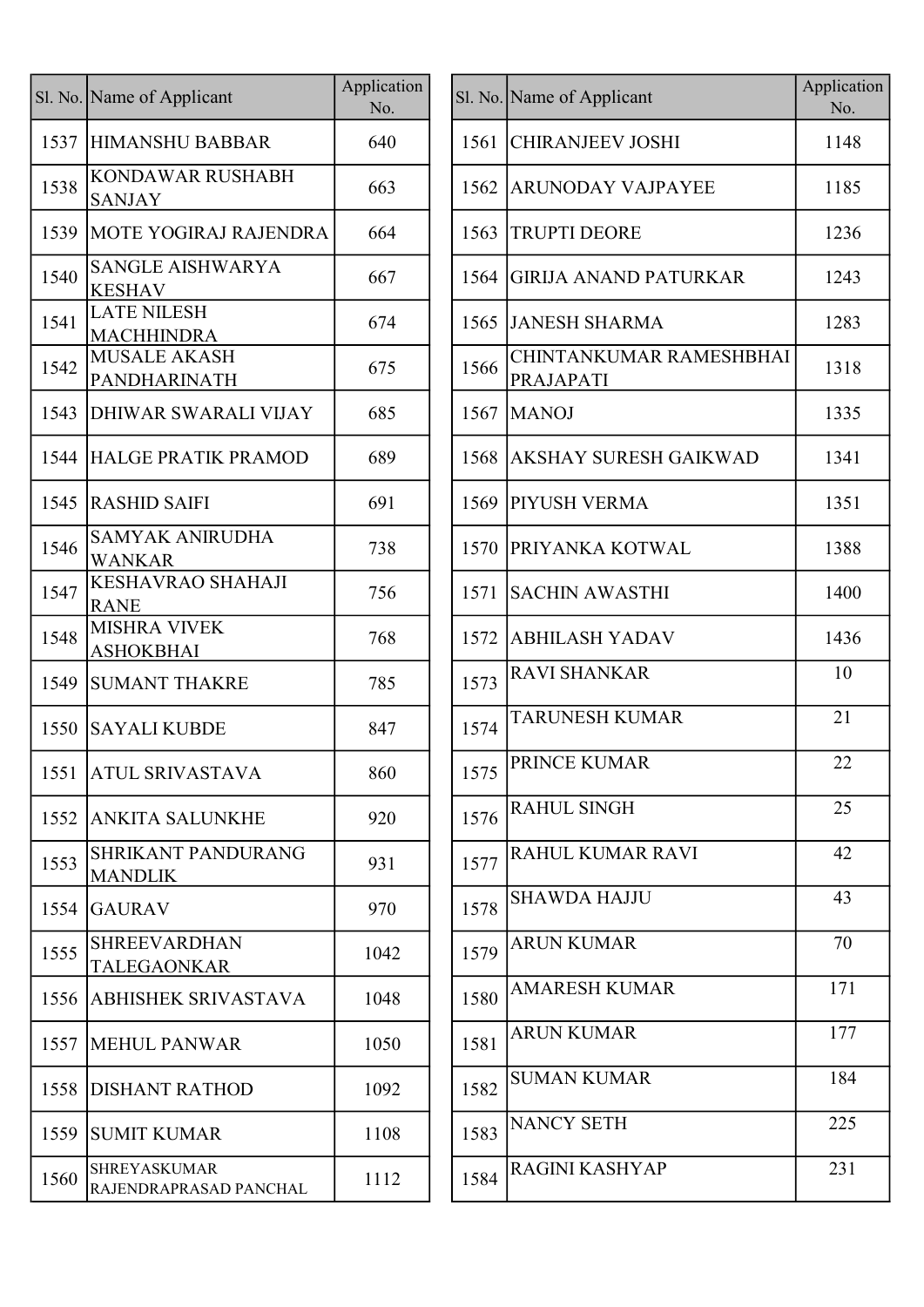|      | Sl. No. Name of Applicant | Application<br>No. |      | Sl. No. Name of Applicant           |
|------|---------------------------|--------------------|------|-------------------------------------|
| 1585 | <b>VISHAL MISHRA</b>      | 291                | 1609 | <b>MITHILESH KUMAR</b>              |
| 1586 | NIRAJ KUMAR KUSHWAHA      | 316                | 1610 | <b>PRAGYANSHU SHEI</b>              |
| 1587 | <b>RAJU KUAMR</b>         | 360                | 1611 | <b>KUNAL KUMAR</b>                  |
| 1588 | <b>NIKHIL RAI</b>         | 372                | 1612 | <b>KUMAR SATYAM</b>                 |
| 1589 | SUNIL KUMAR SHARMA        | 413                | 1613 | <b>DHIRAJ KUMAR</b>                 |
| 1590 | <b>AAKASH KUMAR</b>       | 437                | 1614 | <b>SHASHANK PALLAV</b>              |
| 1591 | <b>BHARAT SAHU</b>        | 439                | 1615 | <b>DEV KUMAR</b>                    |
| 1592 | <b>ROHIT KUMAR</b>        | 480                | 1616 | <b>GYAN PRAKASH</b>                 |
| 1593 | <b>ABHAY PRATAP</b>       | 494                | 1617 | <b>RAVI NANDAN PAN</b>              |
| 1594 | <b>KRISHTI SHARMA</b>     | 500                | 1618 | <b>RAJEEV KUMAR</b>                 |
| 1595 | <b>RAUSHAN KUMAR</b>      | 558                | 1619 | <b>RUBI KHATUN</b>                  |
| 1596 | <b>HAIDER ALI</b>         | 569                | 1620 | <b>MOHAMMED SHAH</b>                |
| 1597 | <b>KRISHTI SHARMA</b>     | 572                | 1621 | <b>TEJNARAYAN KUM</b>               |
| 1598 | <b>SUMIT KUMAR ARYA</b>   | 624                | 1622 | <b>SAUMYA BHARTI</b>                |
| 1599 | <b>SUJEET KUMAR</b>       | 649                | 1623 | <b>RAJ PATEL</b>                    |
| 1600 | <b>KAMLESH OJHA</b>       | 660                | 1624 | <b>KHURSHED ALAM</b>                |
| 1601 | <b>ANIL KUMAR SINGH</b>   | 661                | 1625 | <b>CHANDAN KUMAR</b><br>PRIYADARSHI |
| 1602 | PRASHANT KUMAR            | 676                | 1626 | <b>KUMAR ASHAY</b>                  |
| 1603 | <b>ANKUSH PRASAD</b>      | 680                | 1627 | <b>KUMAR VIKRAM</b>                 |
| 1604 | <b>SHIVAM KUMAR</b>       | 701                | 1628 | <b>RAHUL RANJAN</b>                 |
| 1605 | <b>SUSHANT KUMAR</b>      | 709                | 1629 | <b>ASHISH KUMAR NA</b>              |
| 1606 | AMARKANT KUMAR RAI        | 720                | 1630 | <b>ANKIT KUMAR PAN</b>              |
| 1607 | <b>SHIVANI KUMARI</b>     | 733                | 1631 | <b>SUNNY KUMAR GUI</b>              |
| 1608 | UJJVAL KUMAR              | 759                | 1632 | <b>SAHIL KHAN</b>                   |
|      |                           |                    |      |                                     |

|      | I. No. Name of Applicant  | Application<br>No. |      | Sl. No. Name of Applicant           | Application<br>No. |
|------|---------------------------|--------------------|------|-------------------------------------|--------------------|
| 1585 | <b>VISHAL MISHRA</b>      | 291                |      | 1609 MITHILESH KUMAR                | 771                |
| 1586 | NIRAJ KUMAR KUSHWAHA      | 316                | 1610 | <b>PRAGYANSHU SHEKHAR</b>           | 798                |
| 1587 | <b>RAJU KUAMR</b>         | 360                | 1611 | <b>KUNAL KUMAR</b>                  | 801                |
| 1588 | <b>NIKHIL RAI</b>         | 372                | 1612 | <b>KUMAR SATYAM</b>                 | 803                |
| 1589 | <b>SUNIL KUMAR SHARMA</b> | 413                | 1613 | <b>DHIRAJ KUMAR</b>                 | 833                |
| 1590 | <b>AAKASH KUMAR</b>       | 437                | 1614 | <b>SHASHANK PALLAV</b>              | 842                |
| 1591 | <b>BHARAT SAHU</b>        | 439                | 1615 | <b>DEV KUMAR</b>                    | 869                |
| 1592 | <b>ROHIT KUMAR</b>        | 480                |      | 1616 GYAN PRAKASH                   | 941                |
| 1593 | <b>ABHAY PRATAP</b>       | 494                | 1617 | <b>RAVI NANDAN PANDEY</b>           | 946                |
| 1594 | <b>KRISHTI SHARMA</b>     | 500                |      | 1618 RAJEEV KUMAR                   | 959                |
| 1595 | <b>RAUSHAN KUMAR</b>      | 558                |      | 1619 RUBI KHATUN                    | 982                |
| 1596 | <b>HAIDER ALI</b>         | 569                |      | 1620   MOHAMMED SHAHBAZ KHAN        | 998                |
| 1597 | <b>KRISHTI SHARMA</b>     | 572                | 1621 | <b>TEJNARAYAN KUMAR</b>             | 1149               |
| 1598 | <b>SUMIT KUMAR ARYA</b>   | 624                | 1622 | SAUMYA BHARTI                       | 1166               |
|      | 1599 SUJEET KUMAR         | 649                |      | 1623 RAJ PATEL                      | 1178               |
| 1600 | <b>KAMLESH OJHA</b>       | 660                | 1624 | <b>KHURSHED ALAM</b>                | 1191               |
| 1601 | <b>ANIL KUMAR SINGH</b>   | 661                | 1625 | <b>CHANDAN KUMAR</b><br>PRIYADARSHI | 1233               |
| 1602 | <b>PRASHANT KUMAR</b>     | 676                |      | 1626 KUMAR ASHAY                    | 1240               |
| 1603 | <b>ANKUSH PRASAD</b>      | 680                | 1627 | <b>KUMAR VIKRAM</b>                 | 1272               |
| 1604 | <b>SHIVAM KUMAR</b>       | 701                |      | 1628 RAHUL RANJAN                   | 1281               |
| 1605 | <b>SUSHANT KUMAR</b>      | 709                | 1629 | ASHISH KUMAR NAYAK                  | 1282               |
| 1606 | <b>AMARKANT KUMAR RAI</b> | 720                | 1630 | ANKIT KUMAR PANDEY                  | 1285               |
| 1607 | SHIVANI KUMARI            | 733                | 1631 | SUNNY KUMAR GUPTA                   | 1360               |
| 1608 | UJJVAL KUMAR              | 759                | 1632 | <b>SAHIL KHAN</b>                   | 1394               |
|      |                           |                    |      |                                     |                    |